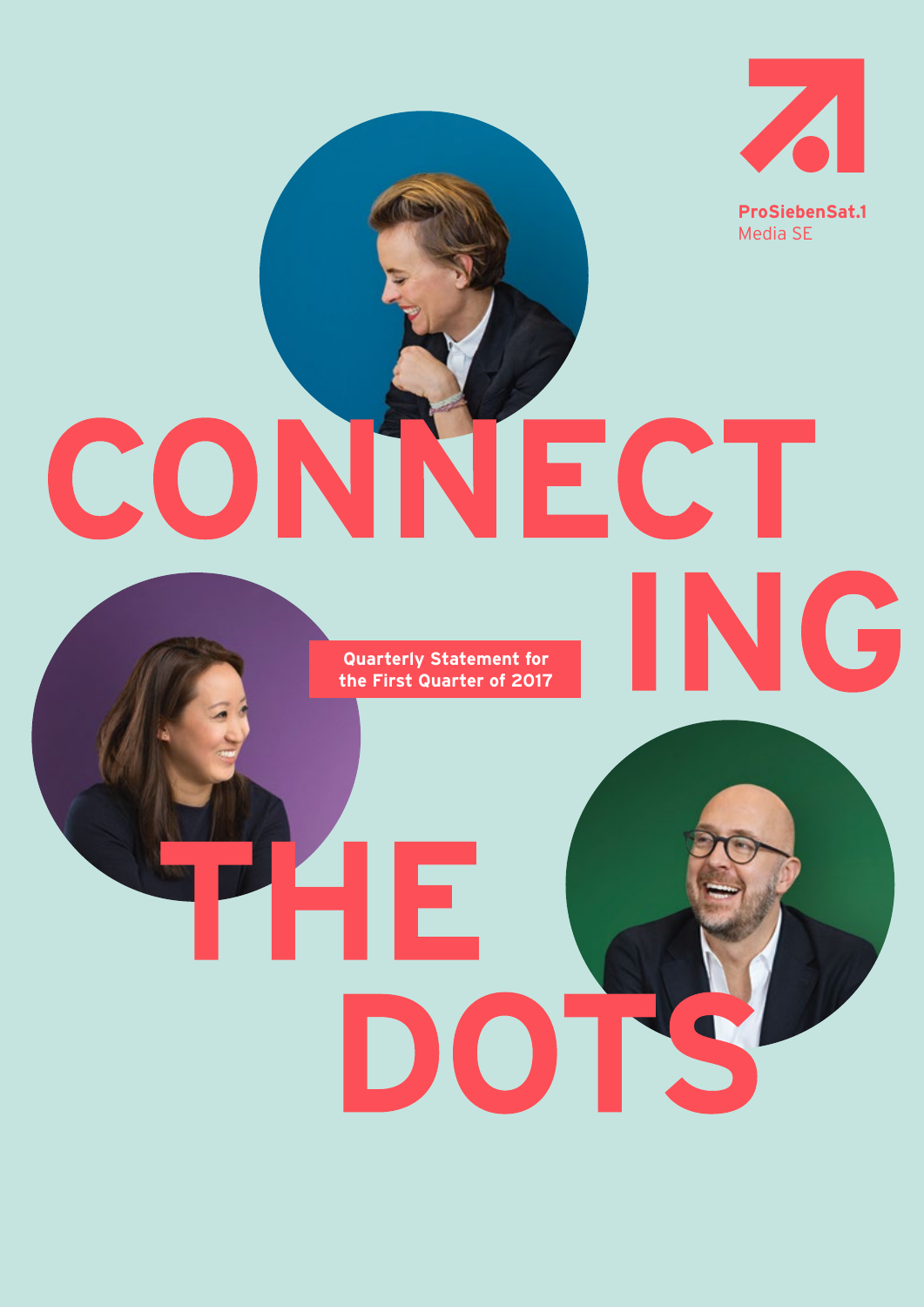# **Content**

- ProSiebenSat.1 and Q1 2017 at a Glance
- Actual Figures and Forecasts

### GROUP INTERIM MANAGEMENT REPORT

### **Report on the Economic Position: Q1 2017**

- Business and Industry Group Environment
- Major Influencing Factors on Earnings, Financial Position and Performance
- Group Earnings
- Business Development of the Segments
- Group Financial Position and Performance

#### **Risk and Opportunity Report**

- **Outlook**
- Future Business and Industry Environment
- Company Outlook

### INTERIM CONSOLIDATED FINANCIAL STATEMENT

- **Income Statement**
- **Statement of Comprehensive Income**
- **Statement of Financial Position**
- **Cash Flow Statement**
- **Statement of Changes in Equity**
- **Notes**
- **Editorial Information**
- **Financial Calendar**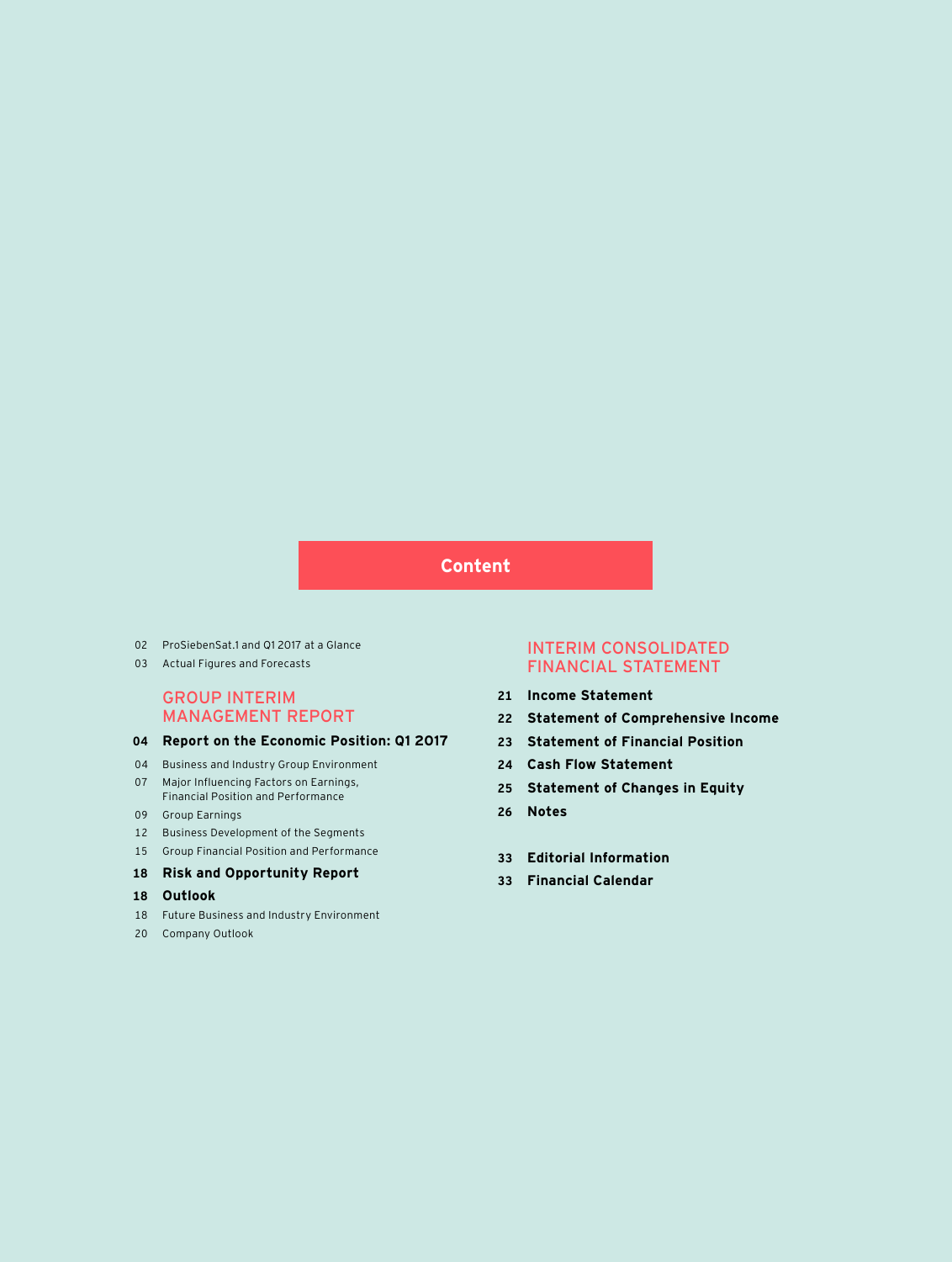# **PROSIEBENSAT.1 GROUP AT A GLANCE**

ProSiebenSat.1 Group started 2017 with double-digit revenue growth of 13% to EUR 910 million. At the same time, the Group also achieved another substantial rise in relevant earnings figures, with adjusted EBITDA increasing by 10% to EUR 188 million in the first quarter of 2017. The Digital Ventures & Commerce segment made a significant contribution to this profitable and dynamic growth. At the end of the quarter, ProSiebenSat.1 generated 50% of its revenues outside the TV advertising business (previous year: 43%). The Company employs 6,461 people in average. The most important revenue market is Germany. Here, the ProSiebenSat.1 share has been included into the German equity index DAX since March 2016.

ProSiebenSat.1 Group is one of the most successful independent media companies in Europe with a strong presence in the TV and digital market. Advertising-financed free TV is the Group's core business. Here, the Group is a leading player on the German TV market. At the same time, the Group is pushing ahead with its digital transformation and diversifying its portfolio. To achieve this, the Group is making use of its competitive edge and leveraging synergies by linking the wide reaching TV repertoire to digital entertainment offerings. Already today, ProSiebenSat.1 is Germany's leading video marketer on the Internet and one of the most successful providers of digital entertainment. However, the Internet is changing not only the entertainment industry, but other areas as well. For instance, digital media is also influencing consumer behavior. This is why ProSiebenSat.1 has built up a successful commerce business of digital platforms in recent years that is now the Group's largest growth driver. This broadcasting, digital entertainment and commerce portfolio is supplemented by an international production and distribution network. Thus, ProSiebenSat.1 has a broadly diversified revenue and earnings base and is growing sustainably. By 2018, ProSiebenSat.1 intends to increase its revenues by EUR 2.15 billion up to around EUR 4.5 billion, compared to 2012.





All information relates to continuing operations.

**1** From 01/01/2017 renaming in adjusted EBITDA and adjusted net income respectively.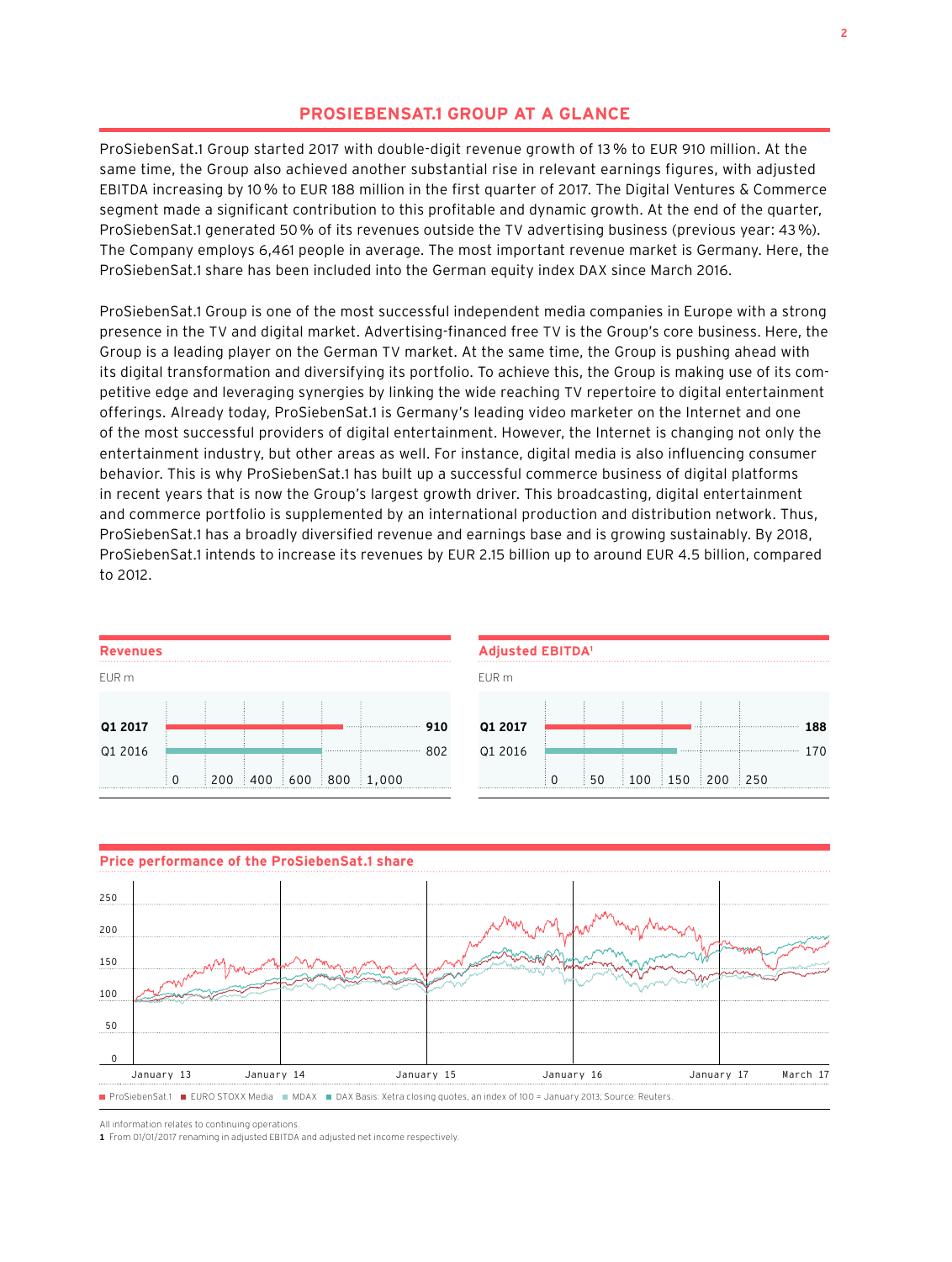# **ACTUAL FIGURES 2016**

# **FORECASTS 2017**

| $+17%$                                            | <b>Revenues</b><br>EUR 3,799 million                                      | High single-digit increase                                                                                                                |
|---------------------------------------------------|---------------------------------------------------------------------------|-------------------------------------------------------------------------------------------------------------------------------------------|
| $+3%$                                             | <b>Broadcasting</b><br>German-speaking<br>EUR 2,210 million               | <b>Slight increase</b>                                                                                                                    |
| $+19%$                                            | <b>Digital Entertainment</b><br>EUR 442 million                           | <b>Significant increase</b>                                                                                                               |
| $+65%$                                            | <b>Digital Ventures &amp;</b><br><b>Commerce</b><br>EUR 768 million       | <b>Significant increase</b>                                                                                                               |
| +38%                                              | <b>Content Production &amp;</b><br><b>Global Sales</b><br>EUR 362 million | Mid single-digit increase                                                                                                                 |
| $+10%$                                            | <b>Recurring EBITDA<sup>1</sup></b><br>EUR 1,018 million                  | Mid single-digit increase                                                                                                                 |
| $+3%$                                             | <b>Broadcasting</b><br>German-speaking<br>EUR 760 million                 | <b>Slight increase</b>                                                                                                                    |
| $-1%$                                             | <b>Digital Entertainment</b><br>EUR 37 million                            | <b>Significant increase</b>                                                                                                               |
| $+33%$                                            | <b>Digital Ventures &amp;</b><br><b>Commerce</b><br>EUR 180 million       | <b>Significant increase</b>                                                                                                               |
| +87%                                              | <b>Content Production &amp;</b><br><b>Global Sales</b><br>EUR 47 million  | <b>Stable to slight increase</b>                                                                                                          |
| $+10%$                                            | <b>Underlying</b><br>net income <sup>1</sup><br>EUR 513 million           | Mid to high single-digit increase                                                                                                         |
| 1.9                                               | Leverage ratio                                                            | $1.5 - 2.5$                                                                                                                               |
| 28.0%                                             | <b>German</b><br>TV audience market <sup>2</sup>                          | Consolidate leading market position<br>at a high level                                                                                    |
| All information relates to continuing operations. |                                                                           | 1 From 01/01/2017 renaming in adjusted EBITDA and<br>adjusted net income respectively.<br>2 Relevant target group of 14- to 49-year-olds. |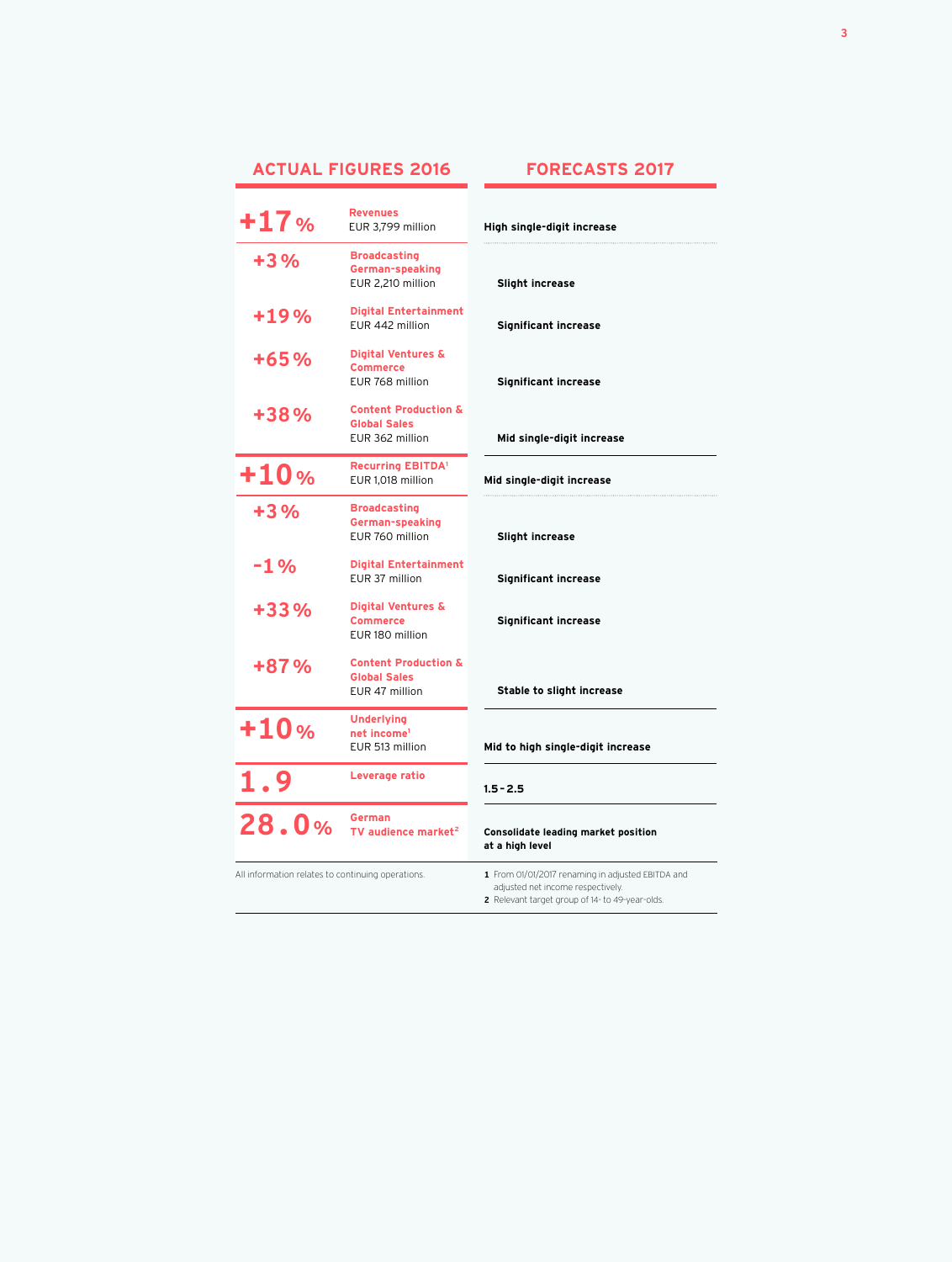# A. GROUP INTERIM MANAGEMENT REPORT

# Report on the Economic Position: Q1 2017



Due to rounding, it is possible that individual figures in this Quarterly Statement do not add exactly to the totals shown and that the percentage figures presented do not reflect exactly the absolute figures they relate to.



# **Business and Industry Environment**

### Development of Audience Shares and User Numbers

There has been substantial growth in the number of TV channels since the turn of the millennium. As a result of digitalization, there is now almost no limit to the available broadcast frequencies. There are also various digital entertainment offerings that have intensified the competition: Programs can be accessed at any time and received on traditional TV screens and other devices, such as smartphones or tablets. ProSiebenSat.1 Group is benefiting from its early recognition and promotion of this trend in its relevant markets of Germany, Austria and Switzerland. At the same time, digitalization is also enabling additional revenue models. In the distribution of stations in high definition (HD) for example, ProSiebenSat.1 participates in the technical service fees that end customers pay to the respective providers for programs in HD quality. The video-on-demand (VoD) portal maxdome generates subscription- and transaction-based revenues.

In Germany, where the two major private providers have the greatest reach, the Group is market leader with its seven free TV stations (Fig. 2 and 3). The set of familiar TV brands has not changed substantially in the wake of digitalization; SAT.1 and ProSieben still count among the stations with the greatest reach. However, there are now also numerous special-interest stations that focus on certain target groups.

In the first quarter of 2017, the combined audience share of the Group decreased to 26.8% (previous year: 28.1%; 14- to 49-year-old viewers). At the same time, the number of users of ProSiebenSat.1 HD stations increased to 7.4 million (previous year: 6.5 million). The stations marketed by IP Deutschland (RTL, VOX, n-tv, Super RTL, RTL Nitro and RTLplus) had a combined market share of 26.6% among 14- to 49-year-old viewers (previous year: 25.5%).

| Audience shares of ProSiebenSat.1 Group (Fig. 1) |         |          |  |  |
|--------------------------------------------------|---------|----------|--|--|
| in percent                                       | Q1 2017 | Q1 2016  |  |  |
| Germany                                          | 26.8    | 28.1     |  |  |
| Austria                                          | 22.0    | <br>23.5 |  |  |
| Switzerland                                      | 17.0    | <br>182  |  |  |

Figures are based on 24 hours (Mon–Sun).

Germany: SAT.1, ProSieben, kabel eins, sixx, SAT.1 Gold, ProSieben MAXX, kabel eins Doku (since 09/22/2016); advertising-relevant target group 14- to 49-year-olds. Source: AGF in cooperation with GfK/TV Scope 6.1/SevenOne Media Committees Representation. Austria: SAT.1 Österreich, ProSieben Austria, kabel eins austria, sixx Austria, SAT.1 Gold Österreich, ProSieben MAXX Austria, PULS 4, kabel eins Doku Austria (since 09/22/2016); advertising-relevant target group 12- to 49-year-olds. Source: AGTT/GfK Fernsehforschung/Evogenius Reporting. Switzerland: SAT.1 Schweiz ProSieben Schweiz, kabel eins Schweiz, sixx Schweiz, SAT.1 Gold Schweiz, ProSieben MAXX Schweiz, Puls 8 (since 10/08/2015); advertising-relevant target group 15- to 49-year-olds; market shares relate to the German-speaking part of Switzerland D–CH; source: Mediapulse TV Panel.

### **Audience shares of ProSiebenSat.1 stations in Germany** (Fig. 2) **Target group 14- to 49-year-olds**

| in percent       | Q1 2017 | 01 2016                                   |
|------------------|---------|-------------------------------------------|
| SAT.1            | 8.5     |                                           |
| ProSieben        | 9.8     | <br>10.8                                  |
| kabel eins       | 4.8     | **********************************<br>5.0 |
| sixx             |         |                                           |
| SAT.1 Gold       |         |                                           |
| ProSieben MAXX   |         | **********************                    |
| kabel eins Doku! | 0.2     | n/a                                       |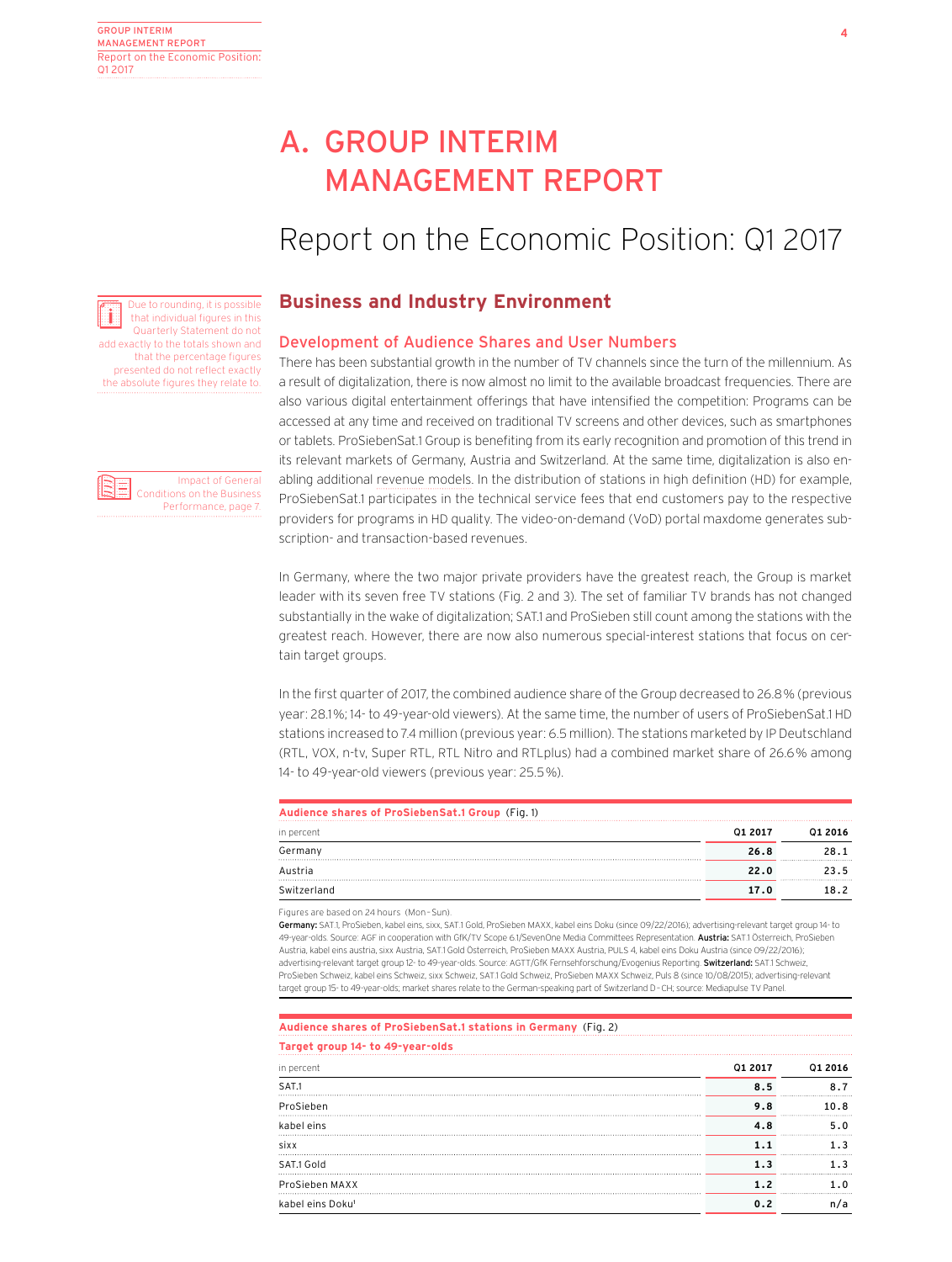#### **Audience shares of ProSiebenSat.1 Group in Germany** (continued)

| <b>Relevant target groups</b>             |         |                               |
|-------------------------------------------|---------|-------------------------------|
| in percent                                | 01 2017 | O1 2016                       |
| SAT.1: Adults 14- to 59-year-olds         | 8.4     |                               |
| ProSieben: Adults 14- to 39-year-olds     | 13.0    |                               |
| kabel eins: Adults 14- to 49-year-olds    | 4.8     | ***********************       |
| sixx: Women 14- to 39-year-olds           |         |                               |
| SAT.1 Gold: Women 40- to 64-year-olds     |         | ***************************** |
| ProSieben MAXX: Men 14- to 39-year-olds   |         |                               |
| kabel eins Doku': Men 40- to 64-year-olds |         |                               |

**1** Since 09/22/2016.

Figures are based on 24 hours (Mon–Sun). SAT.1, ProSieben, kabel eins, sixx, SAT.1 Gold, ProSieben MAXX, kabel eins Doku; source: AGF in cooperation with GfK/TV Scope 6.1/SevenOne Media Committees Representation.

Based on the of Arbeitsgemeinschaft Online Forschung (AGOF) most recently published data from January 2017, the Web offerings under the aegis of ProSiebenSat.1 advertising sales company SevenOne Media in Germany reached around 35 million unique users (previous month: around 34 million unique users). The multi-channel network (MCN) Studio71 is one of the three largest MCNs in the world with 19 billion video views in the first quarter of 2017 (previous year: 12 billion video views). In addition to these primarily advertising-financed online platforms, the Group also operates the Pay-Video-on-Demand (Pay-VoD) portal maxdome. maxdome is one of the top 3 online video libraries in Germany and reached more than 1 million subscription video-ondemand (SVoD) users in the first quarter of 2017. This is an increase of 30% year-on-year.

#### Development of Economy and Advertising Market

In 2016, the German economy grew by 1.9% in real terms. In the final quarter, gross domestic product (GDP) rose by 0.4 % compared to the previous quarter. At the beginning of 2017, the robust upward trend is likely to have been continued.



Interlinked, adjusted for price, seasonal and calendar effects; source: including Destatis 2016, Q1 2017 Forecast DIW from 03/29/2017; e = estimate.

For the first quarter of 2017, the German Institute for Economic Research (DIW) anticipates a real growth in GDP of 0.6% compared to the fourth quarter of 2016 (Fig. 3). Significant growth stimuli are expected from industry, which is currently benefiting from a revival in domestic and foreign demand. In addition, private consumption is likely to continue supporting the German economy. For the eurozone, the ifo Institute expects growth of 0.4 % compared to the previous quarter and thus a stable continuation of the uptrend. Here, private consumption is likely to provide growth stimuli, too.

The German TV advertising market reflects the generally positive domestic economy. According to Nielsen Media Research, gross TV advertising investment in the first quarter of 2017 increased by 2.7% to EUR 3.422 billion (previous year: EUR 3.333 billion). At the same time, TV has made further gains in market share compared to other media. In the reporting period, 47.8% of gross advertising investment went on TV advertising (previous year: 47.5%). By contrast, print lost ground on the German advertising market, with its gross share decreasing by 0.9 percentage points to 28.4% (Fig. 4).



Future Business and Industry Environment, page 18.



Impact of General onditions on the Business Performance, page 7.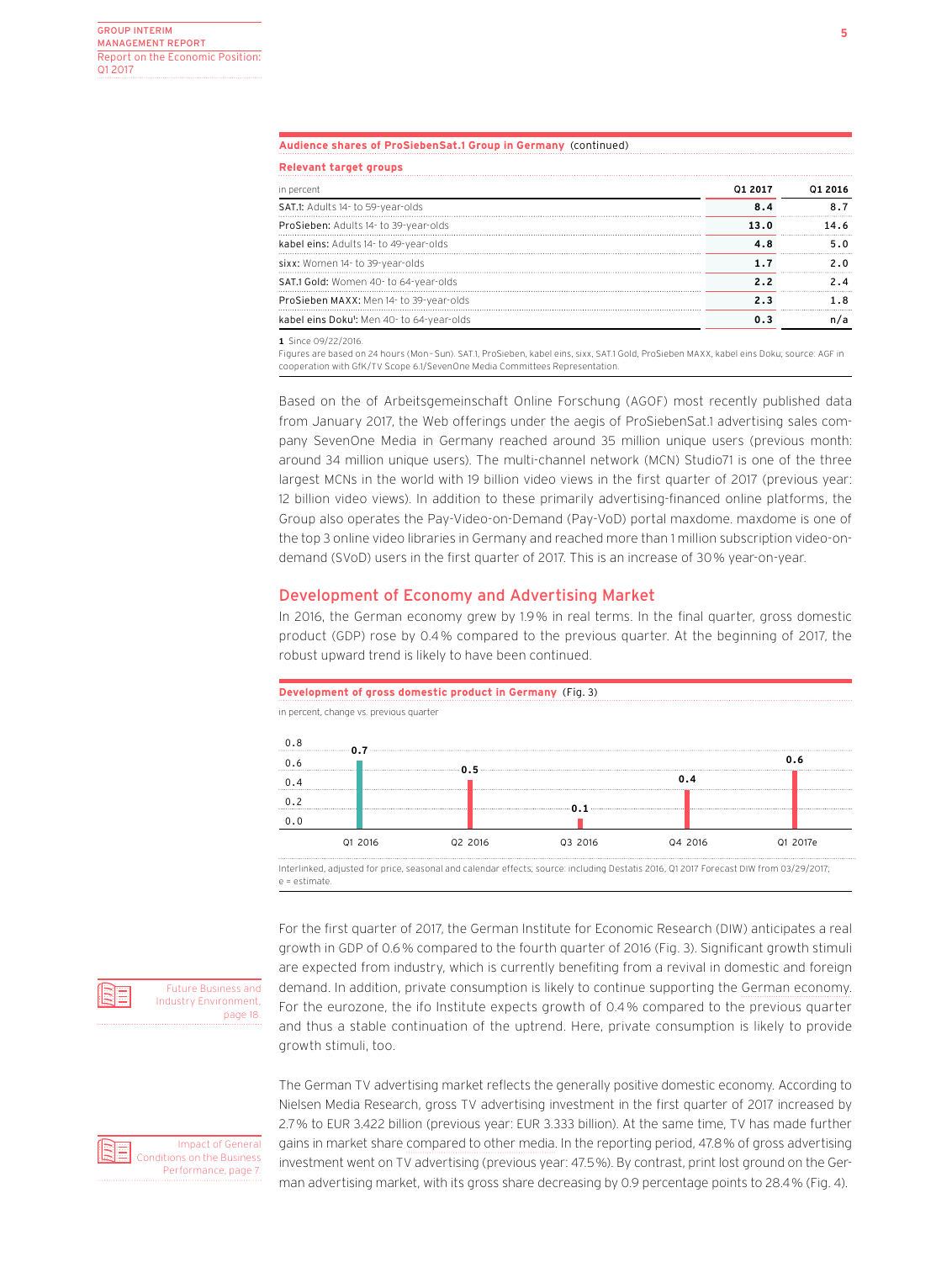







In this market environment, ProSiebenSat.1 Group generated gross TV advertising revenues of EUR 1.416 billion (previous year: EUR 1.413 billion), which is equal to the previous year's high level. According to Nielsen Media Research, this resulted in a market share of 41.4% (previous year: 42.4%). The Group remains the market leader in the German TV advertising market (Fig. 5 and 6). However, on a net revenue basis, the first quarter of 2017 was characterized by a slightly negative to stable market development as espected.

Gross advertising market data from Nielsen Media Research are important indicators for an objective assessment of the advertising market development. However, gross data allow only limited conclusions to be drawn about actual advertising revenues as they do not take into account discounts, self-promotion or agency commission. In addition, the figures also include TV spots from media-for-revenue-share and media-for-equity transactions. The major digital players are not reflected in the Nielsen figures. These have recently intensified the competition.

| TV advertising markets in Germany, Austria and Switzerland on a gross basis (Fig. 6) |                                                                                           |                                           |                                           |  |  |
|--------------------------------------------------------------------------------------|-------------------------------------------------------------------------------------------|-------------------------------------------|-------------------------------------------|--|--|
| in percent                                                                           | Development of the TV<br>advertising market in<br>01 2017<br>Change against previous year | Market share<br>ProSiebenSat.1<br>Q1 2017 | Market share<br>ProSiebenSat.1<br>Q1 2016 |  |  |
| Germany                                                                              | 12.7                                                                                      | 41.4                                      | 42 A                                      |  |  |
| Austria                                                                              | $+5.8$                                                                                    | 36.1                                      | 36.0                                      |  |  |
| Switzerland                                                                          | $-8.1$                                                                                    | 27.6                                      | 29.1                                      |  |  |

Germany: January –March, gross, Nielsen Media. Austria: January –March, gross, Media Focus.

Switzerland: January - March, the market shares relate to the German-speaking part of Switzerland, gross, Media Focus



According to Nielsen Media Research, the advertising budgets for in-stream video ads in Germany declined on a high level and amounted to EUR 126.8 million in the first quarter of 2017 (previous year: EUR 131.9 million). In-stream video ads are forms of Internet video advertising shown before, after or during a video stream. By selling them, ProSiebenSat.1 generated gross revenues of EUR 56.8 million in the first quarter of 2017 (previous year: EUR 50.6 million). This corresponds to a year-on-year increase of 12.3% and a leading market share of 44.8% (previous year: 38.4%) (Fig. 7). Overall, in Germany investments in online forms of advertising rose by 4.0 % to EUR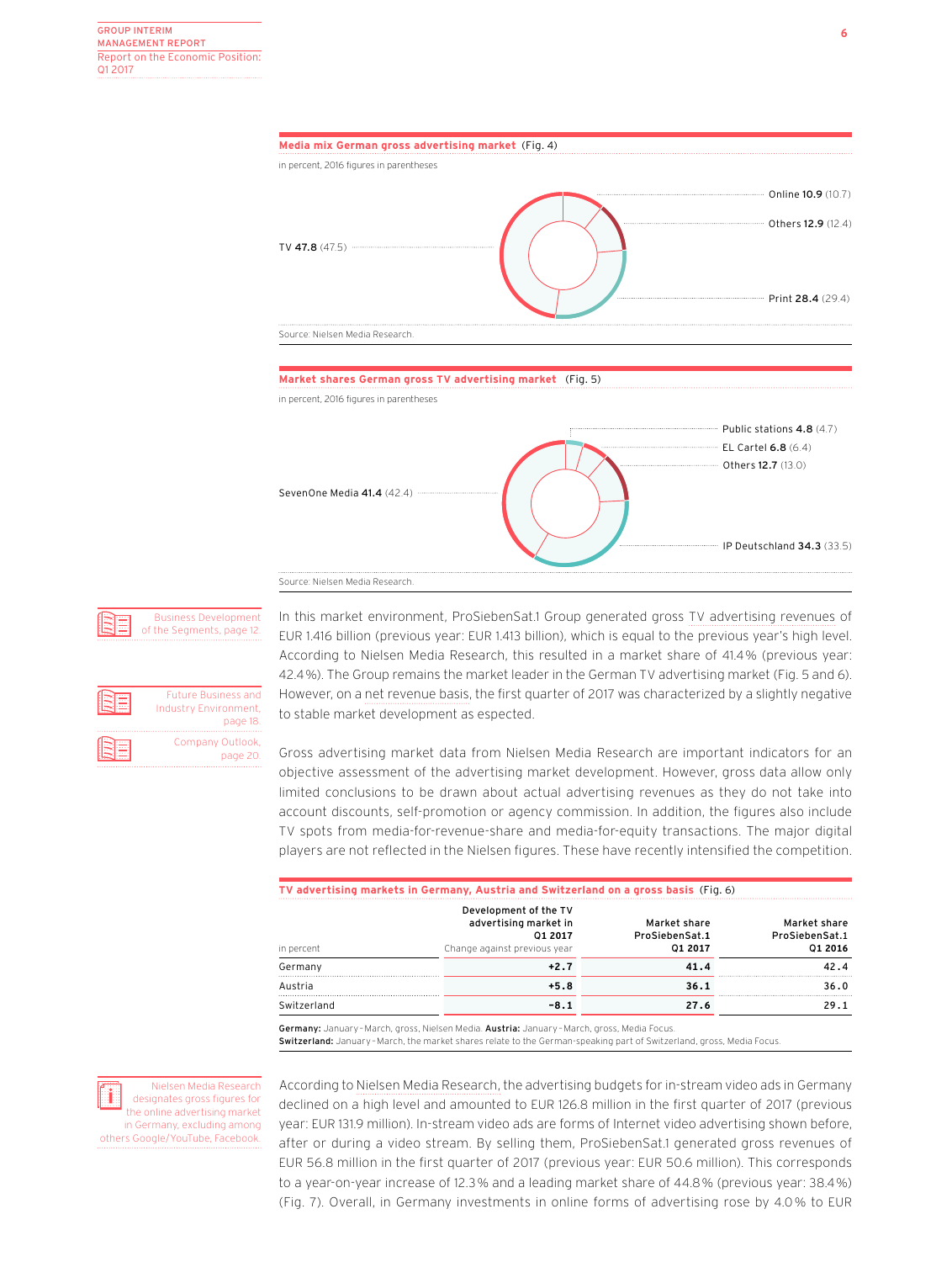777.2 million (previous year: EUR 747.7 million). In addition to in-stream videos, the online advertising market also includes display ads such as traditional banners and buttons.



# **Major Influencing Factors on Earnings, Financial Position and Performance**

Impact of General Conditions on the Business Performance

ProSiebenSat.1's growth is influenced by various factors and external underlying data. A key indicator is the domestic economy and especially private consumption in Germany. This is because its development closely correlates with investments in TV advertising. In the first quarter of 2017, ProSiebenSat.1 generated 50% or EUR 454 million of its consolidated revenues from video advertising on TV (previous year: 57% or EUR 454 million). As in the previous year, the German market accounted for 89% of this figure.

Economic data indicates a positive backdrop for our main revenue market of Germany. Moreover, television is driving structural change in the market. With the growing number of digital platforms, the wide reach of TV as a mass medium is becoming even more valuable. The TV advertising market is therefore growing solidly overall and is supporting our profitable revenue growth. At the same time, the Group is diversifying its business with the aim of growing dynamically and reducing its dependence on the economically sensitive TV advertising market, particularly in the digital business. In the free TV segment, the Group has developed an additional business model in which revenues are not dependent on the economy through the distribution of stations in HD quality. In parallel to this, the market for digital entertainment offerings such as VoD is growing significantly. However, the growing importance of the Internet is not only influencing the entertainment industry, but also driving growth in digital commerce. This is reflected in the fact that nearly half of all Germans have purchased a product on the Internet stimulated by TV advertising. This is why ProSiebenSat.1 is investing in commerce portals that address a broad mass market and whose product areas are particularly suited to video advertising. In the first quarter of 2017, the commerce portfolio was once again the most important growth driver. In this context, consolidated revenues rose by 13 % to EUR 910 million (previous year: EUR 802 million). Adjusted EBITDA grew by 10 % to EUR 188 million (previous year: EUR 170 million).

ProSiebenSat.1 has made a good start to 2017. Here, aquisitions in recent quarters have accelerated growth. The Group is on track with regard to its 2018 targets (Fig. 8): At the end of the quarter, the Company had already achieved 72% of its medium-term revenue target and 73% of anticipated growth in adjusted EBITDA for 2018.



Comparison of the Actual and Expected Business Performance:

ProSiebenSat.1 Group published its targets in its Annual Report 2016 in March 2017; the Company does not provide any intra-year forecasts unless significant deviations arise for individual quarters. Therefore, actual figures are not compared in detail to expected figures for the first quarter of 2017 here.

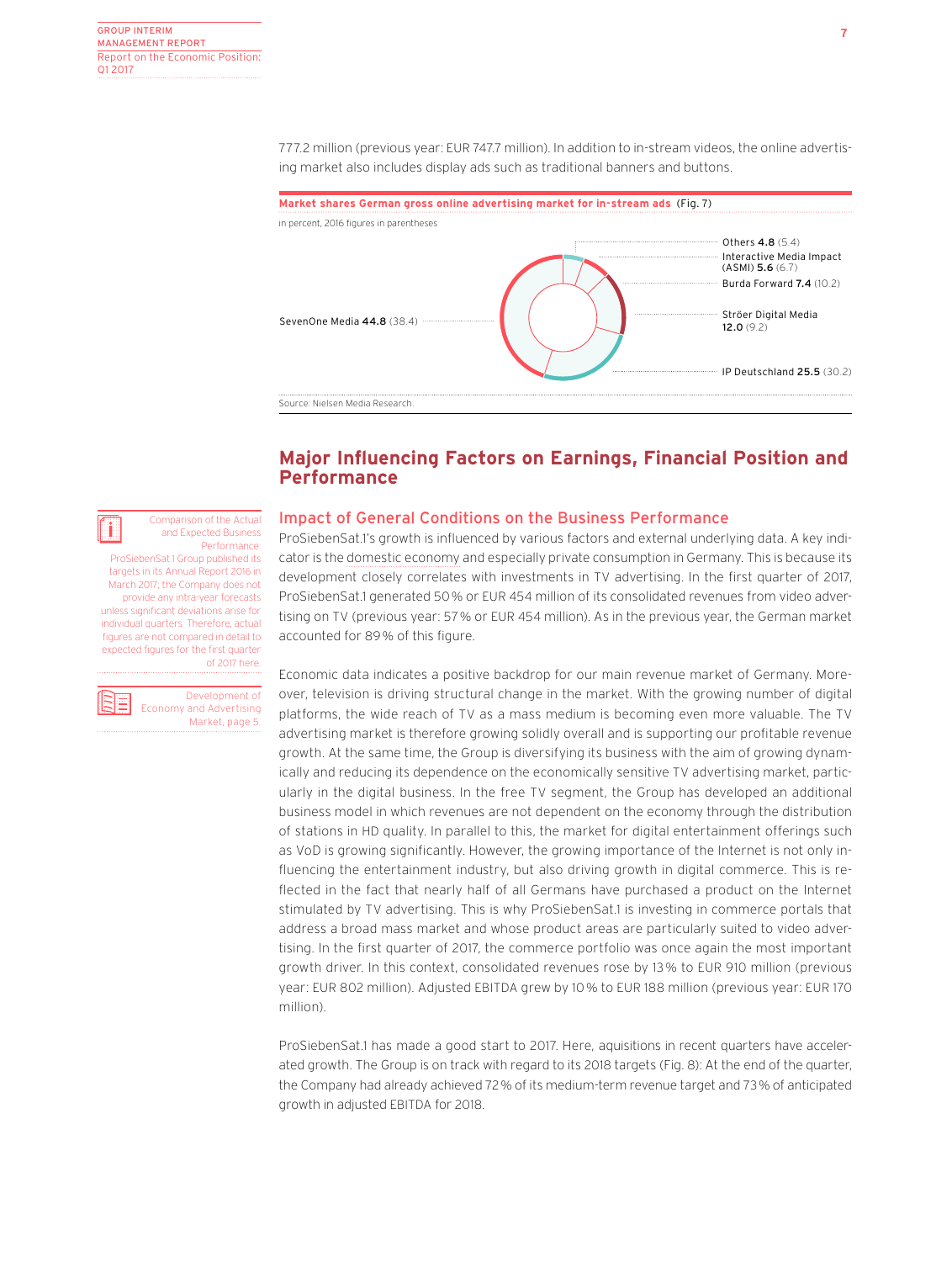EUR m

| 5,000                                                                                           |                                 |            |                                                                                                                                                                                                                                                                                                                                                                                                                                                                     |       |                                |                                                                                                 |                         |
|-------------------------------------------------------------------------------------------------|---------------------------------|------------|---------------------------------------------------------------------------------------------------------------------------------------------------------------------------------------------------------------------------------------------------------------------------------------------------------------------------------------------------------------------------------------------------------------------------------------------------------------------|-------|--------------------------------|-------------------------------------------------------------------------------------------------|-------------------------|
| 4,500                                                                                           |                                 |            |                                                                                                                                                                                                                                                                                                                                                                                                                                                                     |       |                                |                                                                                                 | 4,506                   |
| 4,000                                                                                           |                                 |            |                                                                                                                                                                                                                                                                                                                                                                                                                                                                     |       |                                |                                                                                                 | 470                     |
|                                                                                                 |                                 |            |                                                                                                                                                                                                                                                                                                                                                                                                                                                                     |       |                                | 3,799                                                                                           | 1,172                   |
| 3,500                                                                                           |                                 |            |                                                                                                                                                                                                                                                                                                                                                                                                                                                                     |       | 3,261                          | 362                                                                                             |                         |
| 3,000                                                                                           |                                 |            | 2.876                                                                                                                                                                                                                                                                                                                                                                                                                                                               |       | 262                            | 768                                                                                             |                         |
|                                                                                                 |                                 | 2,605      |                                                                                                                                                                                                                                                                                                                                                                                                                                                                     | 202   | 465                            |                                                                                                 | 563                     |
| 2,500                                                                                           | 2,356<br>95                     | 124<br>484 |                                                                                                                                                                                                                                                                                                                                                                                                                                                                     | 611   | 371                            | 442                                                                                             |                         |
| 2,000                                                                                           | 335                             |            |                                                                                                                                                                                                                                                                                                                                                                                                                                                                     | 2,063 | 2,152                          | 2,210                                                                                           | 2,301                   |
| 1,500                                                                                           | 1,926                           | 1,998      |                                                                                                                                                                                                                                                                                                                                                                                                                                                                     |       |                                |                                                                                                 |                         |
| 1,000                                                                                           |                                 |            |                                                                                                                                                                                                                                                                                                                                                                                                                                                                     |       |                                |                                                                                                 |                         |
| 500                                                                                             |                                 |            |                                                                                                                                                                                                                                                                                                                                                                                                                                                                     |       |                                |                                                                                                 |                         |
| $\mathbf 0$                                                                                     |                                 |            |                                                                                                                                                                                                                                                                                                                                                                                                                                                                     |       |                                |                                                                                                 |                         |
|                                                                                                 | 2012                            | 2013       | 2014                                                                                                                                                                                                                                                                                                                                                                                                                                                                |       | 2015                           | 2016                                                                                            | 20181                   |
| Degree of achievement<br>01 2017                                                                | Broadcasting<br>German-speaking |            | Digital<br>Entertainment                                                                                                                                                                                                                                                                                                                                                                                                                                            |       | Digital Ventures &<br>Commerce | Content Production &<br>Global Sales                                                            | ProSiebenSat.1<br>Group |
| EUR m                                                                                           | 293                             |            | 217                                                                                                                                                                                                                                                                                                                                                                                                                                                                 |       | 740                            | 282                                                                                             | 1,551                   |
| in percent                                                                                      | 78                              |            | 65                                                                                                                                                                                                                                                                                                                                                                                                                                                                  |       | 70                             | 75                                                                                              | 72                      |
| = Content Production & Global Sales<br>= Digital Ventures & Commerce<br>= Digital Entertainment |                                 |            | - Broadcasting German-speaking<br>$\frac{1}{\sqrt{1-\frac{1}{\sqrt{1-\frac{1}{\sqrt{1-\frac{1}{\sqrt{1-\frac{1}{\sqrt{1-\frac{1}{\sqrt{1-\frac{1}{\sqrt{1-\frac{1}{\sqrt{1-\frac{1}{\sqrt{1-\frac{1}{\sqrt{1-\frac{1}{\sqrt{1-\frac{1}{\sqrt{1-\frac{1}{\sqrt{1-\frac{1}{\sqrt{1-\frac{1}{\sqrt{1-\frac{1}{\sqrt{1-\frac{1}{\sqrt{1-\frac{1}{\sqrt{1-\frac{1}{\sqrt{1-\frac{1}{\sqrt{1-\frac{1}{\sqrt{1-\frac{1}{\sqrt{1-\frac{1}{\sqrt{1-\frac{1}{\sqrt{1-\frac{1$ |       |                                | External segment revenues and Group revenues<br>from continuing activities.<br>1 Growth targets |                         |

While macroeconomic conditions and industry-specific and structural effects may significantly influence our business performance, currency effects have no material impact on the Group's financial situation. Although ProSiebenSat.1 is international, the Company generates the majority of its revenues in Germany and thus in the eurozone (Fig. 9). Further details, in particular on using derivative financial instruments, can be found in the Annual Report 2016 on page 159.



### Changes in the Scope of Consolidation

ProSiebenSat.1 practices active portfolio management aimed at leveraging synergies by connecting the business areas and particularly TV and digital offerings. At the same time, we are internationalizing our business with partnerships and acquisitions. Against this background, the Group further expanded its online video business. In January 2017, the Group entered into a strategic cooperation for the MCN Studio71 with TF1 Group (France) and Mediaset (Italy). The two media groups both acquired a minority stake in Studio71 as part of a capital increase. ProSiebenSat.1 Group retains approximately 70% of the company shares; due to existing put options, however, the consolidation ratio continues to amount to 100%. The MCN will be fully consolidated in the Digital Entertainment segment. With its new investors from France and Italy, Studio71 will tap into additional markets following Germany, USA, Canada, UK and Austria.



Notes, Note 3 "Acquisitions and other transactions with subsidiaries", page 27.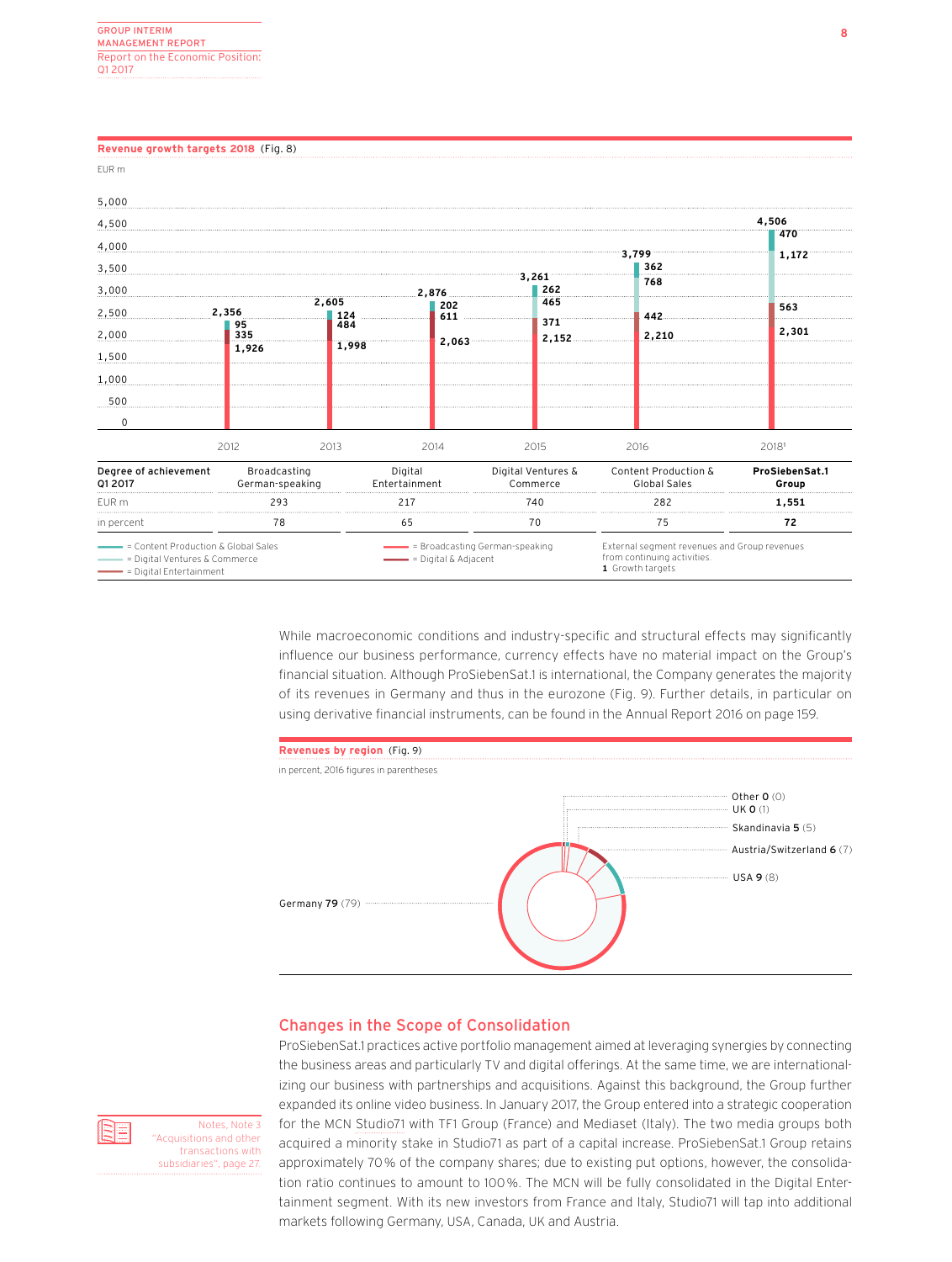

"Acquisitions and other transactions with subsidiaries", page 27.

Notes, Note 3

Furthermore, the Group concluded a purchase agreement on the acquisition of the Austrian broadcasting group ATV from Tele München Fernseh GmbH & Co. in the first quarter via its subsidiary ProSiebenSat.1 PULS 4. The objective of the purchase is to integrate ATV into ProSiebenSat.1 PULS 4 Group and to leverage synergies within the TV portfolio. For example, it is planned to bring marketing, locations, technical operations and studios together by the start of 2018 and to begin cooperating closely in administration and purchasing immediately. The transaction was completed in early April. ATV will be fully consolidated as of the second quarter of 2017.

# **Group Earnings**

| EUR <sub>m</sub>                                          | 01 2017<br><b>IFRS</b> | Adjust-<br>ments | 01 2017<br>Adjusted |
|-----------------------------------------------------------|------------------------|------------------|---------------------|
| Revenues                                                  | 910                    | $-/-$            | 910                 |
| Total costs                                               | $-806$                 | -46              | $-760$              |
| thereof operating costs                                   | $-727$                 | -/-              | $-727$              |
| thereof depreciation and amortization <sup>1</sup>        | $-54$                  | $-21$            | $-33$               |
| Other operating income                                    | 5                      | - / -            | 5<br>.              |
| Operating profit (EBIT)                                   | 109                    | -46              | 155                 |
| <b>Financial result</b>                                   | $-11$                  | 11               | $-23$               |
| Profit before income taxes                                | 98                     | -35              | 133                 |
| Income taxes                                              | $-31$                  | 9                | -40                 |
| Profit for the period from continuing operations          | 67                     | $-26$            | 93                  |
| Profit from discontinued operations (net of income taxes) | - / -                  | -/-              | -/-                 |
| PROFIT FOR THE PERIOD                                     | 67                     | -26              | 93                  |
| Attributable to shareholders of ProSiebenSat.1 Media SE   | 64                     | $-24$            | 882                 |
| Non-controlling interests                                 | 2                      | $-2$             | 4                   |
| Profit before income taxes                                | 98                     | $-35$            | 133                 |
| <b>Financial result</b>                                   | $-11$                  | 11               | $-23$               |
| Operating profit                                          | 109                    | $-46$            | 155                 |
| Depreciation, amortization and impairments                | $-54$                  | $-21$            | -33                 |
| thereof purchase price allocations (PPA)                  | $-14$                  | $-14$            | $\Omega$            |
| <b>EBITDA</b>                                             | 163                    | $-25$            | 1883                |

(**1**) Depreciation/amortization and impairment of other intangible assets and property, plant and equipment.

ProSiebenSat.1 Group also uses non-IFRS figures in the form of the adjusted net income (**2**) and adjusted EBITDA (**3**). At the beginning of financial year 2017, ProSiebenSat.1 publishes a full income statement adjusted for certain influencing factors. This publication takes into account the development of reporting practices for non-IFRS figures and more stringent regulatory transparency requirements in this area. The Annual Report 2016 comprises more detailed information on pages 73 and 74.

In the first quarter of 2017, ProSiebenSat.1 Group increased its consolidated revenues to EUR 910 million. This is a growth of 13% or EUR 108 million compared to the previous year. Revenue growth was once again driven by all segments.



The segments Digital Ventures & Commerce and Content Production & Global Sales developed particularly dynamically (+53 % and +24 % respectively). These segments contributed EUR 229 million and EUR 78 million respectively to consolidated revenues. In the Broadcasting Germanspeaking segment, external revenues rose by 2% to EUR 502 million; the TV segment therefore contributed 55% of consolidated revenues (previous year: 62%).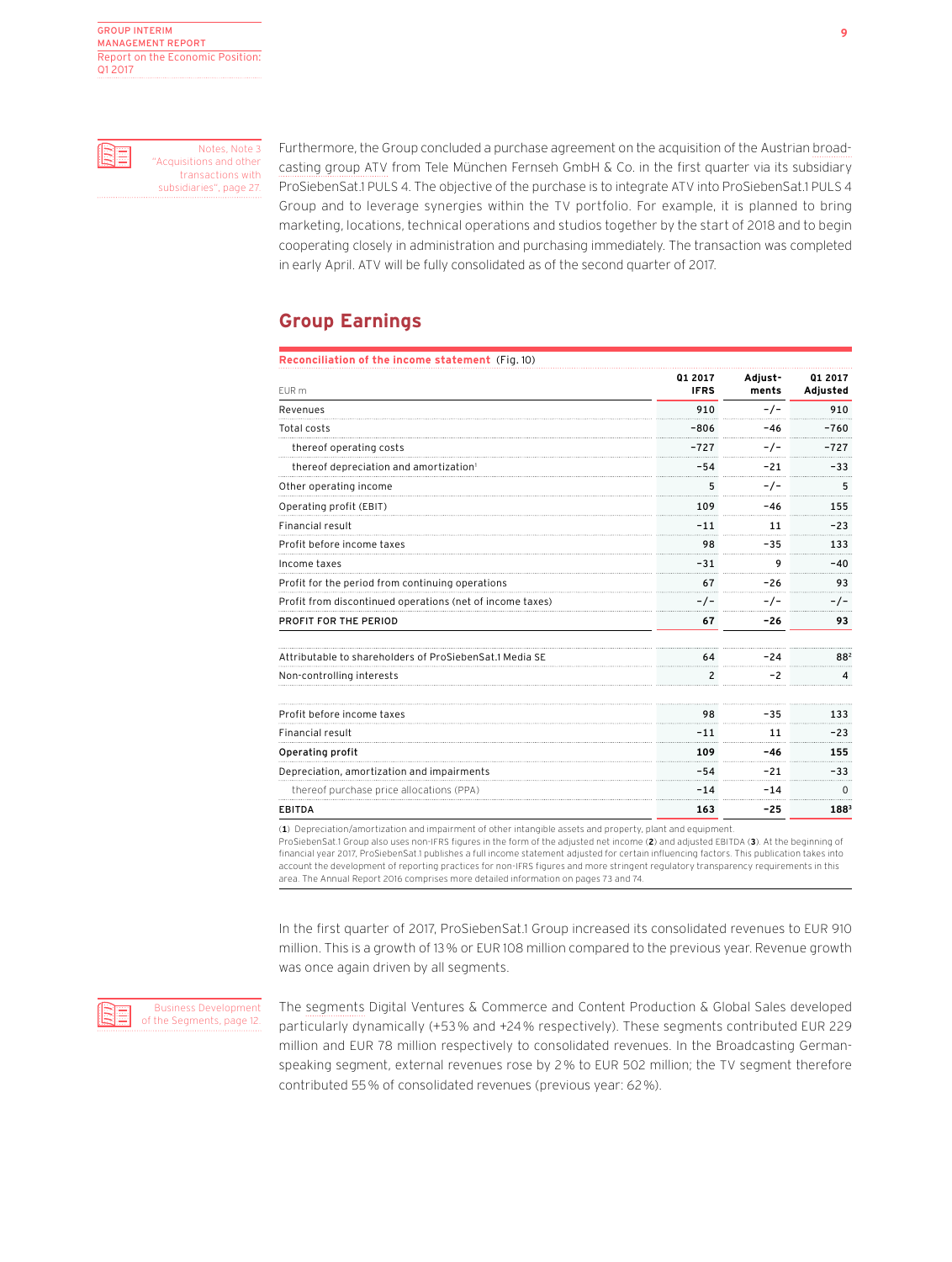

Total costs increased by 18% or EUR 122 million to EUR 806 million (Fig. 11). The main reason was the expansion of the digital business, while the cost level was primarily determined by the MCN Studio71, owing to growth. First-time consolidation of various commerce platforms that were not yet included in the figures for the first quarter of 2016 also resulted in higher costs. This includes, for example, Parship. In recent months, the Group has expanded its Company portfolio through acquisitions. In this context, consumption of programming assets, which is included in total costs, also increased by 11% or EUR 25 million to EUR 262 million, while personnel expenses grew by 13% to EUR 168 million (previous year: EUR 149 million).

Amortization of intangible assets increased, mainly due to acquisitions. Amortization from purchase price allocations also increased by EUR 4 million to EUR 14 million. In total, depreciation and amortization recognized as part of the total costs grew by EUR 15 million to EUR 54 million. Before depreciation, amortization and expense adjustments, operating costs amounted to EUR 727 million (previous year: EUR 636 million). This equates to an increase of 14% compared to the first quarter of 2016. The cost item relevant for calculating adjusted EBITDA is operating costs.

| Reconciliation of operating costs (Fig. 12)                                                              |         |         |  |
|----------------------------------------------------------------------------------------------------------|---------|---------|--|
| EUR <sub>m</sub>                                                                                         | 01 2017 | 01 2016 |  |
| Total costs                                                                                              | 806     |         |  |
| Expense adjustments                                                                                      | -25     |         |  |
| Depreciation and amortization <sup>1</sup>                                                               |         |         |  |
| Operating costs                                                                                          | 727     |         |  |
| 1 Depreciation/amortization and impairment of other intangible assets and property, plant and equipment. |         |         |  |

Revenue growth led to a 10% increase in adjusted EBITDA to EUR 188 million (previous year: EUR 170 million). The adjusted EBITDA margin was 20.6% (previous year: 21.2%). This reflects structural effects from revenue development by segment: Revenues in core areas of our digital portfolio and in the Content Production & Global Sales segment are growing dynamically, but are subject to different cost and revenue structures from the TV segment, with an earnings margin of 25.4% in the first quarter of 2017.



Business Development of the Segments, page 12.

Group EBITDA amounted to EUR 163 million (previous year: EUR 162 million) and included reconciling items totaling minus EUR 25 million (previous year: EUR –9 million) (Fig. 13). This largely comprises expenses of EUR 16 million in connection with reorganizations (previous year: EUR 0 million). These are primarily attributable to the Broadcasting German-speaking segment and relate in particular to the impairment of programming assets in the context of the reorganization of ATV. EUR 4 million resulted from M&A projects (previous year: EUR 3 million). In addition, valuation effects for cash-settled share-based payment increased costs by EUR 4 million in the first quarter of 2017.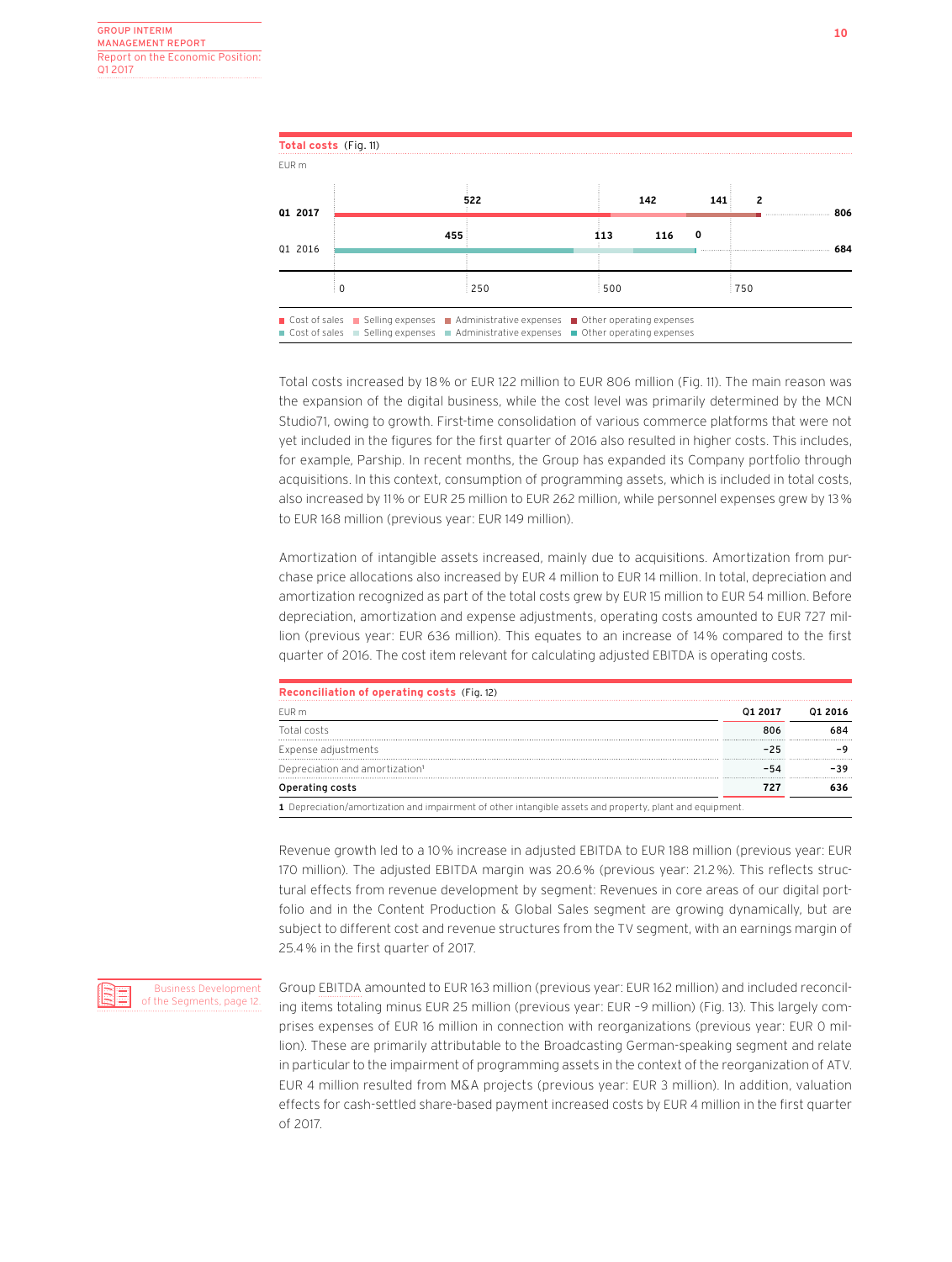| Reconciliation of adjusted EBITDA (Fig. 13)                                                                 |                                                                                                                                                              |         |
|-------------------------------------------------------------------------------------------------------------|--------------------------------------------------------------------------------------------------------------------------------------------------------------|---------|
| FUR <sub>m</sub>                                                                                            | 01 2017                                                                                                                                                      | 01 2016 |
| Profit before income taxes                                                                                  | 98                                                                                                                                                           | 99      |
| Financial result                                                                                            |                                                                                                                                                              | -24     |
| Operating profit (EBIT)                                                                                     | 109                                                                                                                                                          | 122     |
| Depreciation, amortization and impairments <sup>1</sup>                                                     | 54                                                                                                                                                           | 39      |
| thereof from purchase price allocations                                                                     | 14                                                                                                                                                           |         |
| <b>FBITDA</b>                                                                                               | 163                                                                                                                                                          | 162     |
| Reconciling items (net) <sup>2</sup>                                                                        | 25                                                                                                                                                           | o       |
| Adjusted EBITDA                                                                                             | 188                                                                                                                                                          | 170     |
| 1 Depreciation/amortization and impairment of other<br>intangible assets and property, plant and equipment. | <b>2</b> Expense adjustments of EUR 25 million (previous year:<br>EUR 9 million) less income adjustments of EUR 0 million<br>(previous year: EUR 0 million). |         |

The financial result amounted to minus EUR 11 million (previous year: EUR –24 million). The main reason for this improvement is the development of the other financial result, which amounted to EUR 13 million (previous year: EUR –2 million). This is attributable to valuation effects in the Digital Ventures & Commerce segment, in particular. There was a positive effect of EUR 9 million in this regard (previous year: EUR 0 million). At the same time, the Group reported net valuation adjustments of earn-out and put option liabilities totaling EUR 7 million (previous year: EUR 2 million). This primarily reflected the remeasurement of put options for the MCN Studio71.

The developments described above resulted in a pre-tax profit of EUR 98 million, compared to EUR 99 million in the previous year (–1% year-on-year). Income tax expenses amounted to EUR 31 million (previous year: EUR 31 million); the tax rate was 32.0% (previous year: 31.5%). The consolidated net profit was thus also at almost the same level as in the previous year, at EUR 67 million (–2% or EUR -1 million year-on-year). In contrast, adjusted net income grew significantly (Fig. 14), growing by 10% to EUR 88 million (previous year: EUR 80 million). Basic underlying earnings per share rose by 3% accordingly, to EUR 0.39 (previous year: EUR 0.37).

| Reconciliation of adjusted net income from continuing operations (Fig. 14) |         |         |
|----------------------------------------------------------------------------|---------|---------|
| FUR <sub>m</sub>                                                           | Q1 2017 | 01 2016 |
| Consolidated net profit (after non-controlling interests)                  | 64      | 66      |
| Reconciling items (recognized in EBITDA)                                   | 25      |         |
| Amortization from purchase price allocations <sup>1</sup>                  | 15      | 10      |
| Impairments on other financial investments                                 |         |         |
| Put options/earn-outs                                                      | - 7     |         |
| Valuation effects from financial derivatives                               | - 1     |         |
| Reassessment of tax risks                                                  |         |         |
| Other effects <sup>2</sup>                                                 |         |         |
| Taxes on reconciling items                                                 | – Q     |         |
| Minority shares in reconciling items                                       | -2      |         |
| Adjusted net income                                                        | 88      | 80      |

**1** Incl. effects on associates consolidated using the equity method.

**2** Other effects comprises valuation effects relating to strategic investments in the Digital Ventures & Commerce segment amounting

to EUR 9 million (previous year: EUR 0 million) and impairments on leasehold improvements and other intangible assets in the amount of minus EUR 7 million (previous year: EUR 0 million).

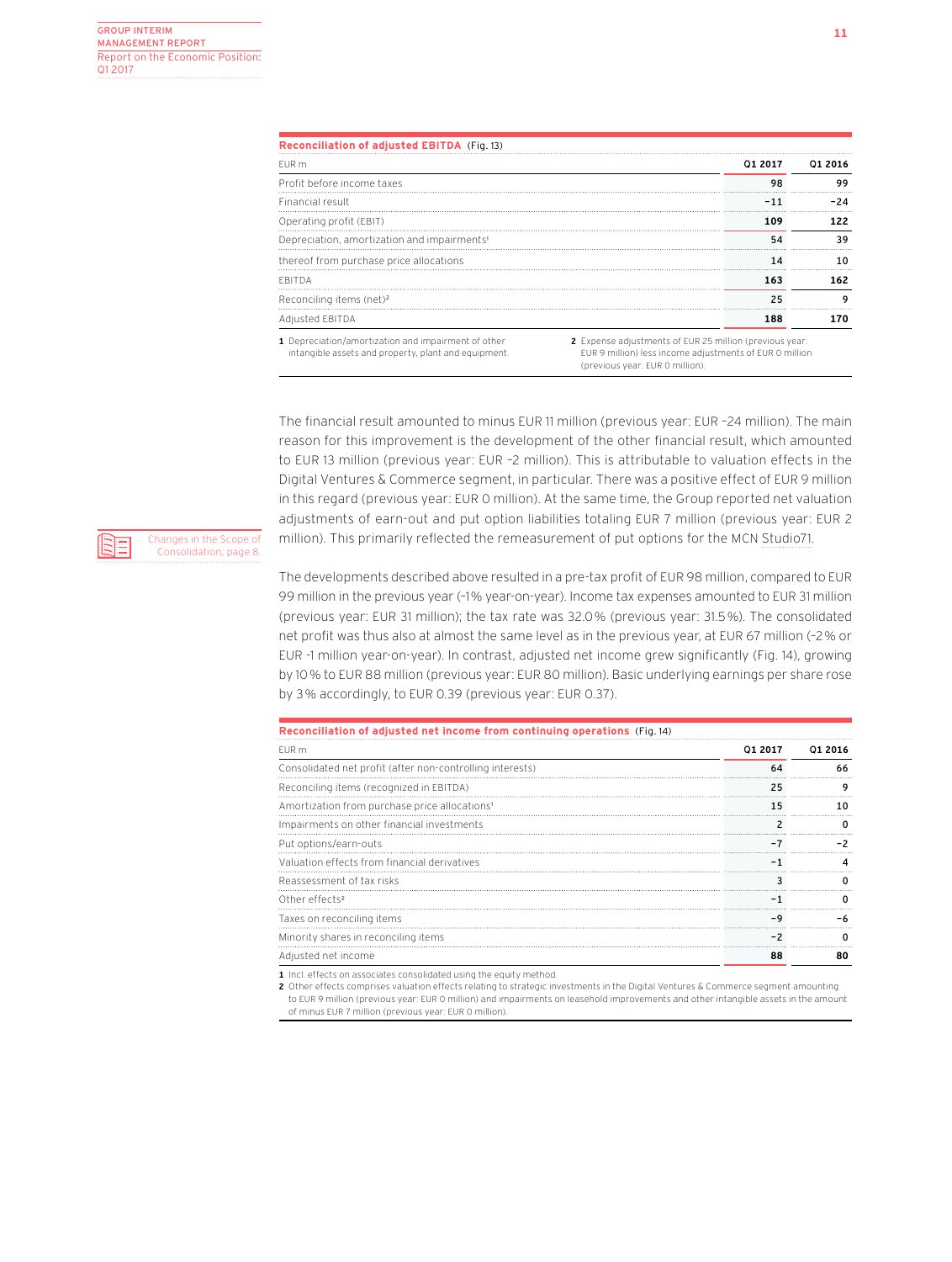

# **Business Development of the Segments**

Broadcasting German-speaking Segment





In the first quarter of 2017, external revenues in the Broadcasting German-speaking segment increased to EUR 502 million. This equates to an increase of 2 % or EUR 9 million compared to the previous year. This positive revenue development was due to higher distribution revenues in particular. Primarily, the distribution of TV stations in HD quality contributed to this growth. TV advertising revenues in Germany, Austria and Switzerland were stable as expected and thus developed slightly better than the market. As well as external revenues, internal revenues grew due to synergies between the TV and digital business.

ProSiebenSat.1 Group is investing systematically in its stations' programming and in the expansion of its portfolio. The Group launched another TV station in Germany in September 2016; kabel eins Doku provides a complementary addition to the German station family with a focus on a male target group. Operating costs also rose as a result. In addition, the first quarter of 2017 was characterized by comparatively high reconciling items due to reorganizations. These arose in connection with the acquisition of ATV in particular. In this context, **EBITDA** declined by 8% to EUR 116 million (previous year: EUR 127 million). However, EBITDA adjusted for reconciling items (adjusted EBITDA) increased by 4% or EUR 6 million to EUR 137 million. The adjusted EBITDA margin was 25.4% (previous year: 25.6%). The TV segment thus reported a stable margin, which also reflects the high level of profitability of the TV business, despite investments in the station portfolio.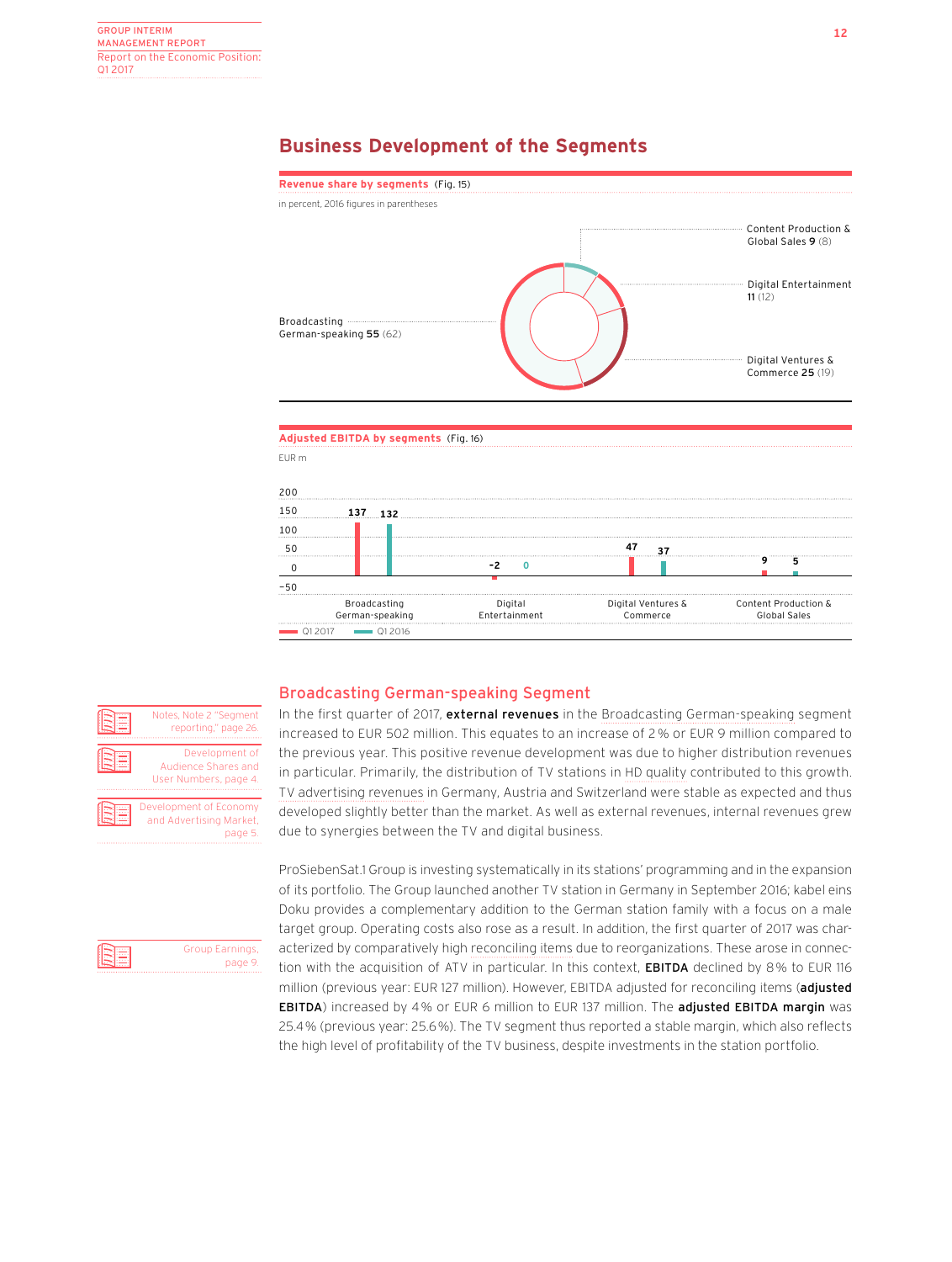| Key figures Broadcasting German-speaking segment (Fig. 17) |         |         |  |
|------------------------------------------------------------|---------|---------|--|
| FUR <sub>m</sub>                                           | 01 2017 | Q1 2016 |  |
| Segment revenues                                           |         | 14<br>  |  |
| External revenues                                          |         |         |  |
| Internal revenues                                          |         |         |  |
| FRITDA                                                     |         |         |  |
| Adjusted EBITDA                                            |         |         |  |
| Adjusted EBITDA margin <sup>1</sup> (in %)                 | 25.4    | 25 F    |  |
| 1 Based on segment revenues.                               |         |         |  |

The most important revenue driver in the Digital Entertainment segment was once again the ad-

### Digital Entertainment Segment

vertising-financed MCN Studio71. Revenues also grew in the Pay-VoD business; the online video library maxdome has continuously expanded its reach. In the same context is the strategic co-Changes in the Scope of Consolidation, page 8.

operation with Deutsche Bahn: Since April 2017, ICE passengers have been able to use the Pay-VoD portal maxdome via on-board WiFi. While revenues in the strategically important core sector of online video performed dynamically, revenues in the Adjacent business declined, due to the more difficult market environment. Adjacent offerings include music and live entertainment, as well as artist management. At the same time, business performance was influenced by the deconsolidation of the Games business at the end of the second quarter of 2016. In this context, external revenues of the Digital Entertainment segment increased by 2% to EUR 97 million (previous year: EUR 95 million). Revenues grew organically by 12% in this segment.

The contrasting revenue developments described above with simultaneously higher costs led to a decline in adjusted EBITDA to minus EUR 2 million (previous year: EUR 0 million). The corresponding **adjusted EBITDA margin** was minus 1.9% (previous year: -0.4%). **EBITDA** also decreased by EUR 2 million to minus EUR 4 million.

| Key figures Digital Entertainment segment (Fig. 18) |         |  |  |  |
|-----------------------------------------------------|---------|--|--|--|
| EUR m                                               | 01 2017 |  |  |  |
| Segment revenues                                    |         |  |  |  |
| External revenues                                   |         |  |  |  |
| Internal revenues                                   |         |  |  |  |
| FRITDA                                              |         |  |  |  |
| Adjusted EBITDA                                     |         |  |  |  |
| Adjusted EBITDA margin <sup>1</sup> (in %)          |         |  |  |  |
| 1 Based on segment revenues.                        |         |  |  |  |

### Digital Ventures & Commerce Segment

The commerce portfolio is still growing very dynamically, causing external revenues in the Digital Ventures & Commerce segment to increase by 53% to EUR 229 million in the first quarter. All four commerce verticals (Online Dating, Online Price Comparison, Online Travel, and Lifestyle Commerce) contributed to this revenue growth of EUR 80 million. The Group bundles its commerce investments into thematically linked portfolios known as "verticals" and, since the second half of 2015, has also been making major acquisitions in the digital sector for the first time; by interlinking the investments, cost and revenue synergies are generated.

Due to acquisitions, the strongest driver of growth was the Online Dating vertical with the portals Parship and ElitePartner. The Lifestyle Commerce vertical also recorded higher revenues; this was due in particular to the initial consolidation of WindStar in 2016, a leading provider of health products, and to the fashion platform Stylight. Besides, the revenue development of the online perfume retailer Flaconi also had a positive impact on organic growth. Revenues also rose in the Online Travel vertical, with the online travel portal etraveli making a particularly important contribution to this organic growth. However, revenues were down year-on-year at travel portals specializing in package holidays. Package tour operators have been hit particularly hard by geopolitical uncertainty in holiday regions such as Egypt and Turkey.

Notes, Note 2 "Segment reporting," page 26.

```
Notes, Note 2 "Segment 
非
             reporting," page 26.
```


Future Business and Industry Environment, page 18.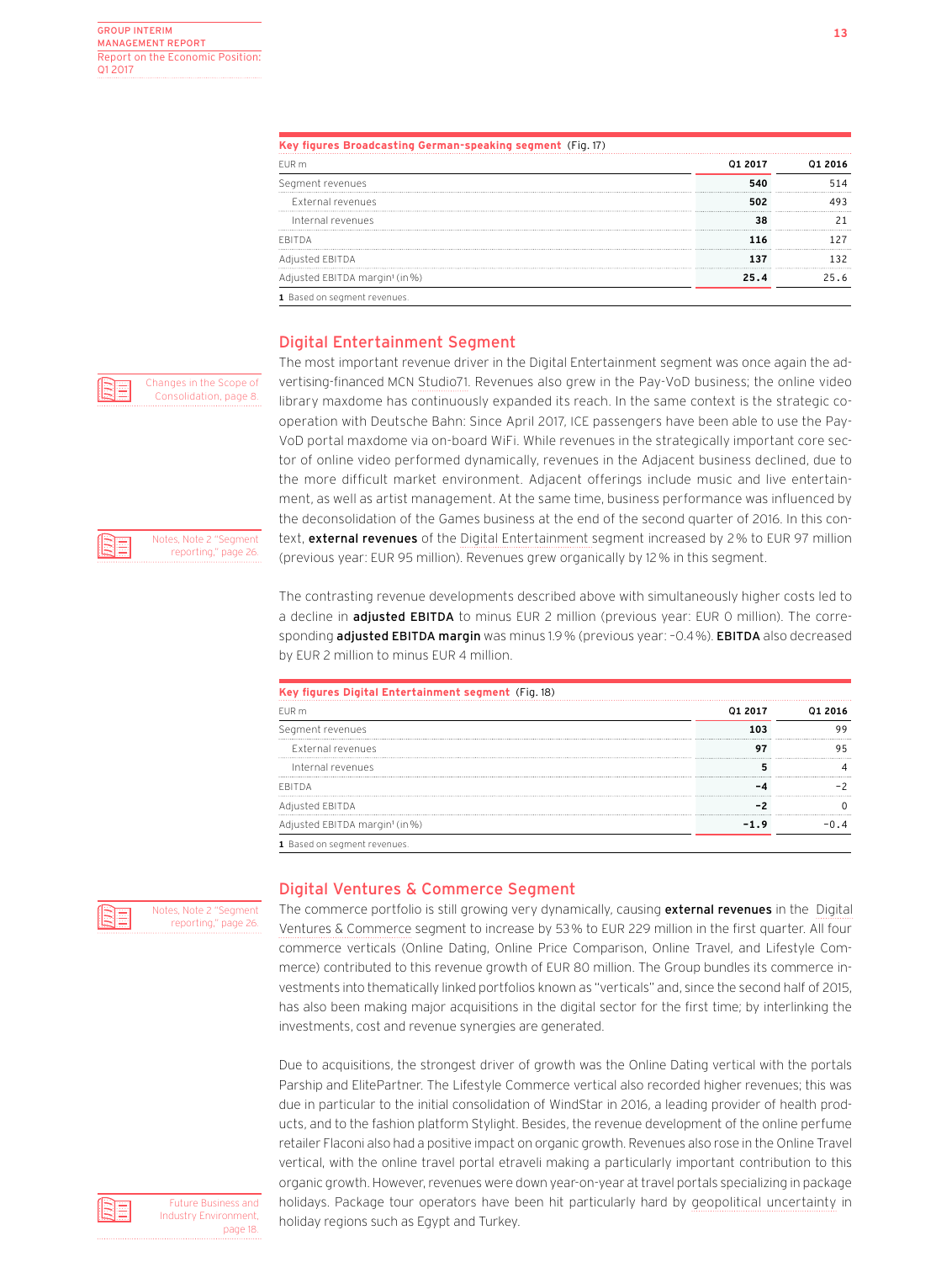Notes, Note 2 "Segment reporting," page 26. Revenues in the Ventures business with the business models media-for-revenue-share and media-for-equity remained stable in the first quarter of 2017, compared to the strong figures for the same period of the previous year. Here, the Group invests free advertising time in start-ups and in exchange participates in their growth through a share in revenues or companies. The Group is focusing on companies that are particularly benefiting from start-up funding through advertising and the wide reach of the medium TV. The Company is also pursuing its aim of transferring media-for-revenue-share and media-for-equity partnerships to traditional TV advertising customers.

Costs have risen as a result of growth; moreover, the various business models have different margin structures. Against this backdrop, adjusted EBITDA grew by 26% to EUR 47 million (previous year: EUR 37 million), however, the adjusted EBITDA margin decreased to 20.3% (previous year: 23.8%). EBITDA likewise grew by double digits, due to revenue momentum, and increased by 28% or EUR 10 million to EUR 45 million.

| Key figures Digital Ventures & Commerce segment (Fig. 19) |         |        |  |  |  |  |  |  |
|-----------------------------------------------------------|---------|--------|--|--|--|--|--|--|
| FUR <sub>m</sub>                                          | 01 2017 | 2016   |  |  |  |  |  |  |
| Segment revenues                                          |         | 55<br> |  |  |  |  |  |  |
| External revenues                                         |         |        |  |  |  |  |  |  |
| Internal revenues                                         |         |        |  |  |  |  |  |  |
| FRITDA                                                    |         | ላ ካ    |  |  |  |  |  |  |
| Adjusted EBITDA                                           |         |        |  |  |  |  |  |  |
| Adjusted EBITDA margin <sup>1</sup> (in %)                |         | 23.R   |  |  |  |  |  |  |
| 1 Based on segment revenues.                              |         |        |  |  |  |  |  |  |

### Content Production & Global Sales Segment

In the Content Production & Global Sales segment, external revenues increased by 24% or EUR 15 million to EUR 78 million. Revenue growth was largely organic in the first quarter, with the global sales business recording the highest revenue growth. The reason for this included the start of licenses for new productions. In addition, production business in the US and Israel developed dynamically. On the one hand, this was due to revenue growth at various Red Arrow production subsidiaries, particularly Karga Seven Pictures. On the other hand, revenues increased due to acquisitions, with the initial consolidation of the US production company 44 Blue Studios in July 2016 contributing to this.

Due to the significant increase in revenues, key operating earnings figures also grew dynamically. Adjusted EBITDA increased by 88% or EUR 4 million to EUR 9 million; the adjusted EBITDA margin rose to 9.0% (previous year: 6.3%). EBITDA more than doubled to EUR 9 million (previous year: EUR 4 million).

| Key figures Content Production & Global Sales segment (Fig. 20) |         |  |  |  |  |  |  |  |
|-----------------------------------------------------------------|---------|--|--|--|--|--|--|--|
| FUR <sub>m</sub>                                                | 01 2017 |  |  |  |  |  |  |  |
| Segment revenues                                                |         |  |  |  |  |  |  |  |
| External revenues                                               |         |  |  |  |  |  |  |  |
| Internal revenues                                               |         |  |  |  |  |  |  |  |
| FRITDA                                                          |         |  |  |  |  |  |  |  |
| Adiusted EBITDA                                                 |         |  |  |  |  |  |  |  |
| Adjusted EBITDA margin <sup>1</sup> (in %)                      |         |  |  |  |  |  |  |  |
| 1 Based on segment revenues.                                    |         |  |  |  |  |  |  |  |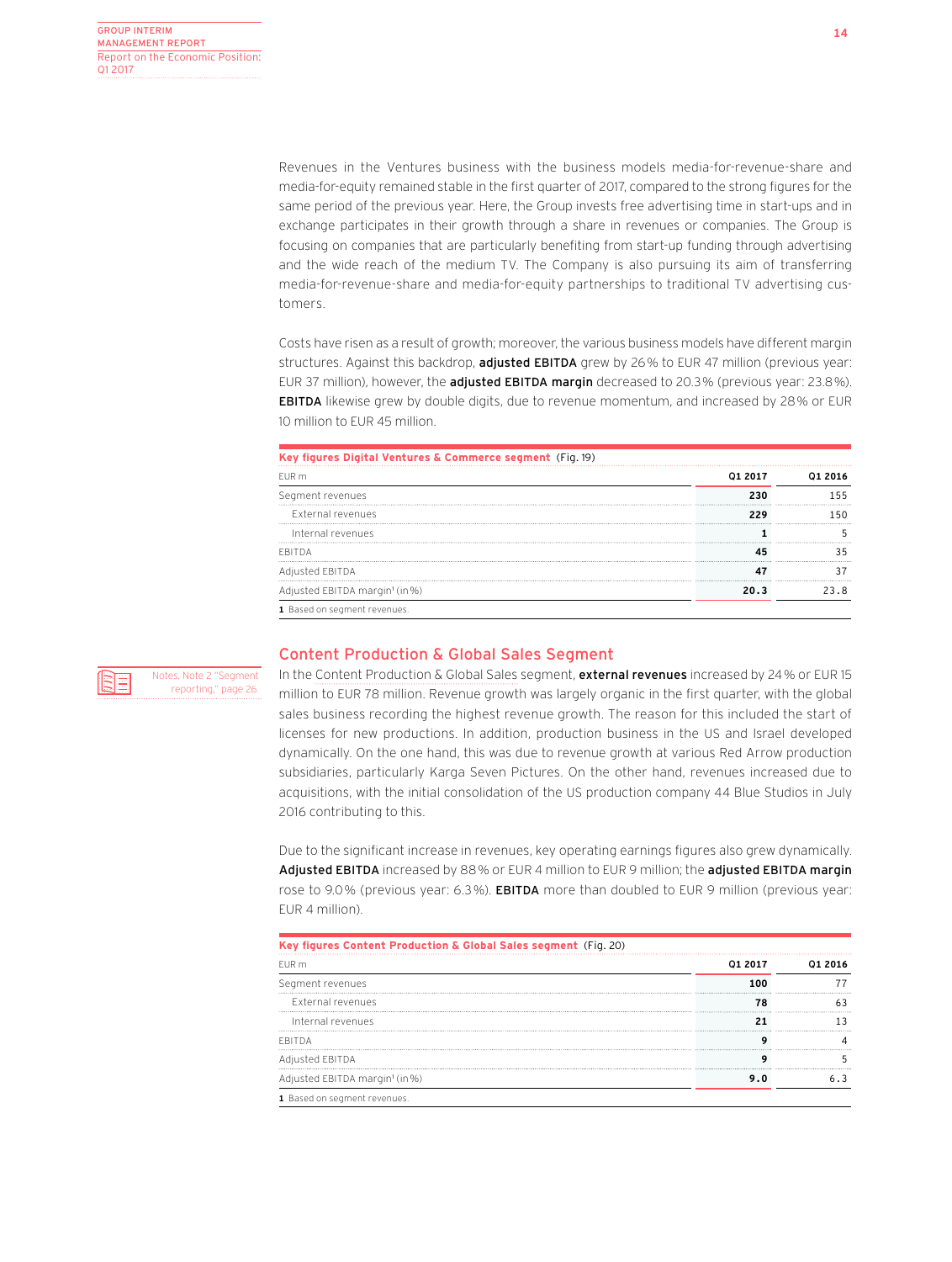

**is a** Ratings represent an **independent** assessment of an entity's credit quality. The rating agencies do not take ProSiebenSat.1 Group's facilities agreement or notes into account in their credit ratings.



Report 2016.

# **Group Financial Position and Performance**

### Borrowings and Financing Analysis

As of March 31, 2017, ProSiebenSat.1 Group's debt capital had a share of 78% in total equity and liabilities (December 31, 2016: 78%). At 61% or EUR 3,184 million, the majority of debt capital was attributable to non-current and current financial liabilities (December 31, 2016: 62%). ProSiebenSat.1 Group uses various financing instruments and practices active financial management.

In this context, the Group extended the maturities of its loan (term loan) and the revolving credit facility (RCF) by two years in April 2017; at the same time, ProSiebenSat.1 increased the nominal volume of the RCF by EUR 150 million to EUR 750 million. In the context of these refinancing measures, the previous financial covenant has been eliminated. The Group has taken advantage of the attractive environment on the financial markets. Interest payable on the term loan and the RCF is variable and based on Euribor money market rates plus an additional credit margin.

ProSiebenSat.1 Group hedges potential risks from changes in variable interest rates with derivative financial instruments in the form of interest rate swaps and interest rate options. The proportion of fixed interest was approximately 98% of the entire long-term financing portfolio as of March 31, 2017 (December 31, 2016: approx. 98%; March 31, 2016: approx. 78%). The average fixed rate of the interest rate swaps was 1.88% per annum as of March 31, 2017. The average interest rate ceiling of the interest rate caps was 0.0% per annum.

The leverage ratio is a key indicator for Group-wide financial and investment planning. The target is a value between 1.5 and 2.5. The leverage ratio was still within the target range as of March 31, 2017. Net financial debt amounted to EUR 1,889 million (December 31, 2016: EUR 1,913 million; March 31, 2016: EUR 1,953 million). The leverage ratio, the ratio of net debt to adjusted EBITDA of the last twelve months (LTM adjusted EBITDA), thus resulted in a leverage ratio of 1.8. The leverage ratio as of March 31, 2016 was 2.1, as of December 31, 2016 it was 1.9.

#### **Group net financial debt** (Fig. 21) EUR m

|            | $\frac{1}{2}$ 0 | 250 | 500 | 750 | $1,000$ 1,250 | $1,500$ 1,750 | 2,000     |  |
|------------|-----------------|-----|-----|-----|---------------|---------------|-----------|--|
|            |                 |     |     |     |               |               |           |  |
| 03/31/2016 |                 |     |     |     |               |               | $-$ 0.053 |  |
| 12/31/2016 |                 |     |     |     |               |               | $-$ 1,913 |  |
|            |                 |     |     |     |               |               |           |  |
| 03/31/2017 |                 |     |     |     |               |               | 1,889     |  |

#### **Ratio net financial debt to LTM adjusted EBITDA (leverage ratio)** (Fig. 22)

EUR m

| 03/31/2016 |  |  |  |
|------------|--|--|--|
| 12/31/2016 |  |  |  |
| 03/31/2017 |  |  |  |

Net financial debt is defined as total borrowings minus cash and cash equivalents and certain current financial assets. The leverage ratio is derived by calculating the ratio of net financial debt to adjusted EBITDA of the last twelve months (LTM adjusted EBITDA).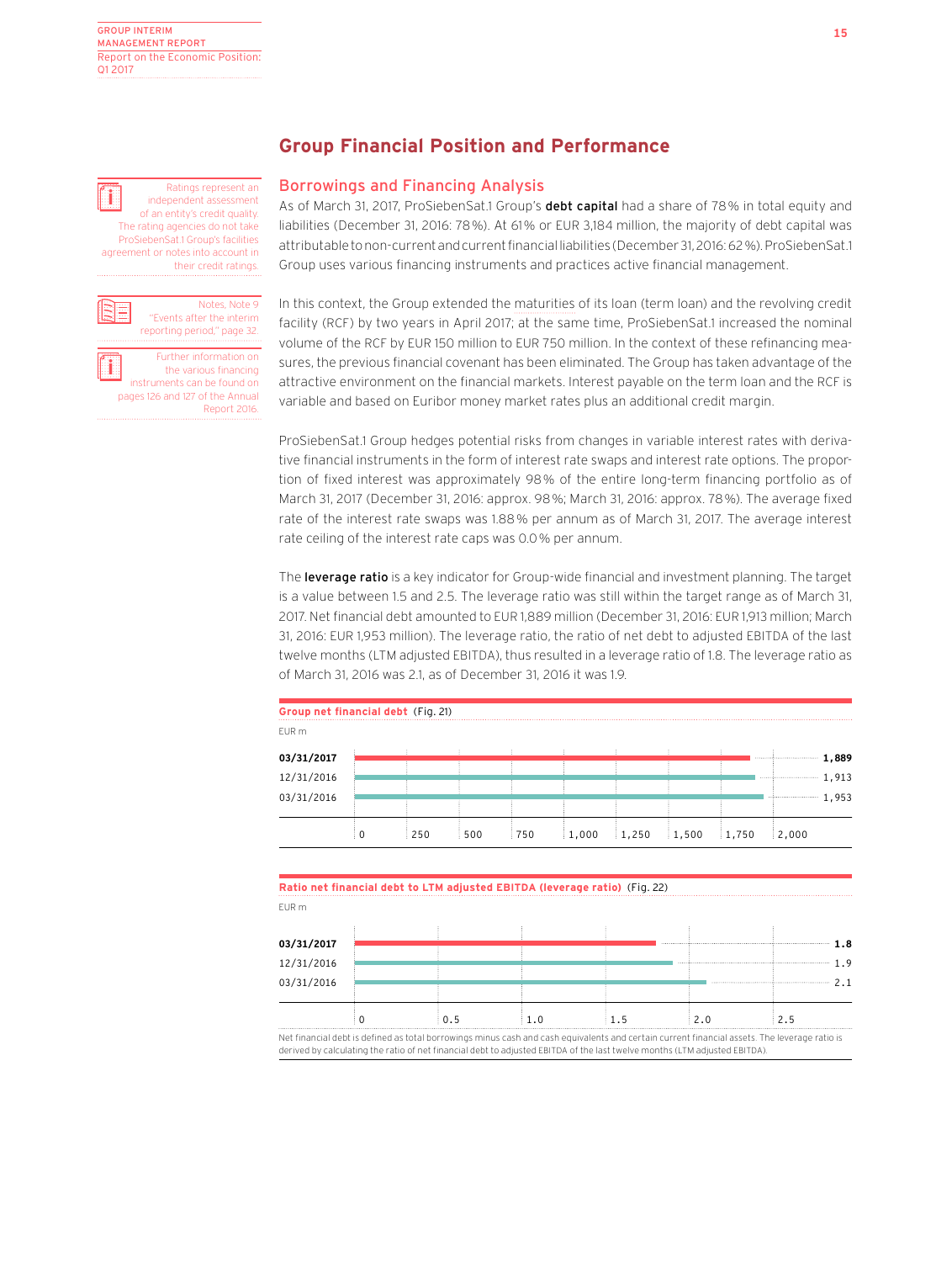# Analysis of Liquidity and Capital Expenditure

| Cash flow statement (Fig. 23)                                                                    |         |         |
|--------------------------------------------------------------------------------------------------|---------|---------|
| FUR <sub>m</sub>                                                                                 | 01 2017 | 01 2016 |
| Result from continuing operations                                                                | 67      | 68      |
| Result from discontinued operations                                                              | $-/-$   | 0       |
| Cash flow from operating activities of continuing operations                                     | 303     | 365     |
| Cash flow from operating activities of discontinued operations                                   | $-/-$   | -2      |
| Cash flow from investing activities of continuing operations                                     | $-320$  | $-367$  |
| Free cash flow from continuing operations                                                        | $-17$   | -3      |
| Free cash flow from discontinued operations                                                      | $-/-$   | -2      |
| Free cash flow (total)                                                                           | $-17$   | -5      |
| Cash flow from financing activities of continuing operations                                     | 43      |         |
| Effect of foreign exchange rate changes on cash and cash equivalents of<br>continuing operations |         |         |
| Change in cash and cash equivalents                                                              | 24      | $-12$   |
| Cash and cash equivalents at beginning of reporting period                                       | 1,271   | 734     |
| Cash and cash equivalents at end of reporting period                                             | 1,296   | 723     |

**1** Cash and cash equivalents shown in the statement of cash flows correspond to the cash and cash equivalents reported on the statement of financial position as of the respective balance sheet date.

Cash flow from operating activities amounted to EUR 303 million in the first quarter of 2017. This decline of 17 % or EUR 62 million primarily reflects changes in the working capital totaling minus EUR 69 million (previous year: EUR 17 million). This was due to increases in receivable portfolios and changes in program liabilities.



Investing activities resulted in a cash flow of minus EUR 320 million (previous year: EUR -367 million). Cash flows were as follows:



Programming investments are a focal point in investing activities. In addition to the purchasing of licensed formats and commissioned productions, in-house formats secure the Group's programming supply. They are based on the development and implementation of own ideas and, unlike commissioned productions, are produced primarily for broadcasting in the near future. For this reason, they are recognized immediately as an expense in cost of sales and are not considered as an investment.

> The Cash outflow for the acquisition of programming rights amounted to EUR 251 million (previous year: EUR 277 million). This corresponds to a decrease of 9% or EUR 26 million compared to the first quarter of 2016. Most of the programming investments were made in the Broadcasting German-speaking segment (96%); 61% for the acquisition of licensed programming and 38% for commissioned productions.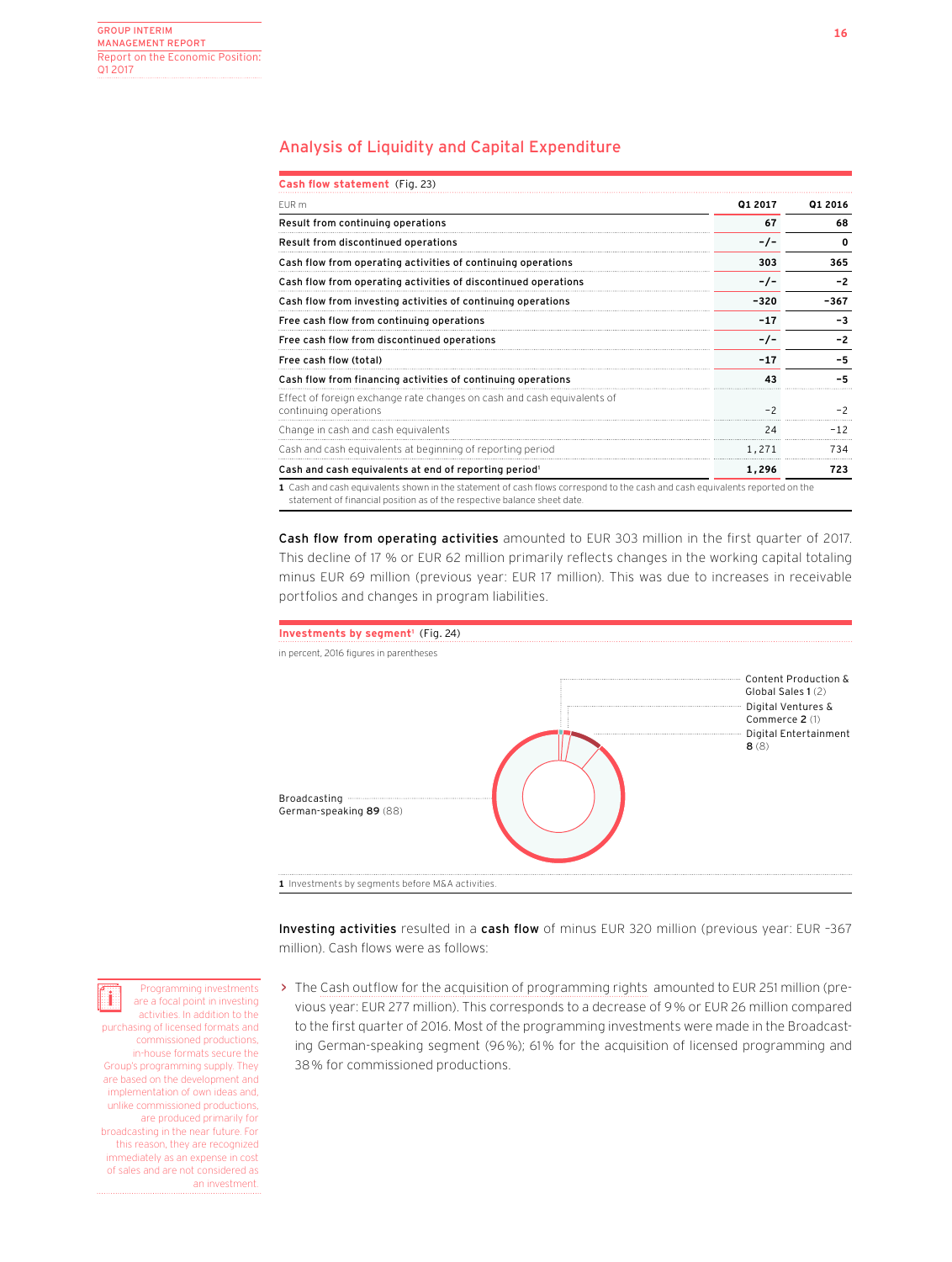

Assets resulting from initial consolidations are not reported as segmentspecific investments. Funds used for the acquisition of the initially consolidated entities are shown as "cash outflow from additions to the scope of consolidation."

Free cash flow: Total



cash and cash equivalents generated in operating business less the balance of cash used and generated in the context of investing activities. Free cash flow before M&A: Free cash flow adjusted for cash used and generated by M&A transactions (excl. transaction costs) related to majority acquisitions that are carried out and planned and the purchase and sale of investments accounted for using the equity method.

- > EUR 22 million was spent on other intangible assets (previous year: EUR 23 million); in particular, the Group invested in the Digital Entertainment segment (50%). Investments in property, plant and equipment amounted to EUR 8 million (previous year: EUR 4 million). Most of this was attributable to the Broadcasting German-speaking segment (59%) and was related to technical facilities and leasehold improvements at the Unterföhring site.
- > Cash outflow from additions to the scope of consolidation amounted to EUR 36 million (previous year: EUR 55 million). In particular, this comprises the purchase price of EUR 28 million paid for the acquisition of the ATV broadcasting group.

The effects described above resulted in a free cash flow of minus EUR 17 million (previous year: EUR –3 million) and a free cash flow before M&A measures of EUR 30 million (previous year: EUR 63 million).

Cash flow from financing activities rose by EUR 48 million to EUR 43 million. This was due to cash inflows resulting from a capital increase at Studio71. At the beginning of the year, the Group added a further two partners, TF1 Group and Mediaset, to its MCN.

The Group has a comfortable level of liquidity. Against the background of the cash flows, cash and cash equivalents increased to EUR 1,296 million, compared to EUR 723 million as of March 31, 2016. As of December 31, 2016, cash and cash equivalents amounted to EUR 1,271 million.



### Analysis of Assets and Capital Structure

ProSiebenSat.1 Group has a solid asset and capital structure. Total assets amounted to EUR 6,650 million as of March 31, 2017 (December 31, 2016: EUR 6,603 million); furthermore there were no material structural or quantitative changes in the statement of financial position compared to December 31, 2016.

> Current and non-current assets: Goodwill amounted to EUR 1,864 million (December 31, 2016: EUR 1,860 million). As a result, the share in total assets remained unchanged at 28 %, compared to the comparative period. Other intangible assets amounted to EUR 811 million and thus also remained at the previous year's level (December 31, 2016: EUR 817 million).

Other non-current financial and non-financial assets came to EUR 319 million (December 31, 2016: EUR 342 million). This 7 % decline is primarily attributable to valuation effects. In contrast, other current financial and non-financial assets increased by 37 % to EUR 203 million (December 31, 2016: EUR 148 million). This was due to the purchase price paid for the ATV broadcasting group.



Notes, Note 3 "Acquisitions and other transactions with subsidiaries," page 27.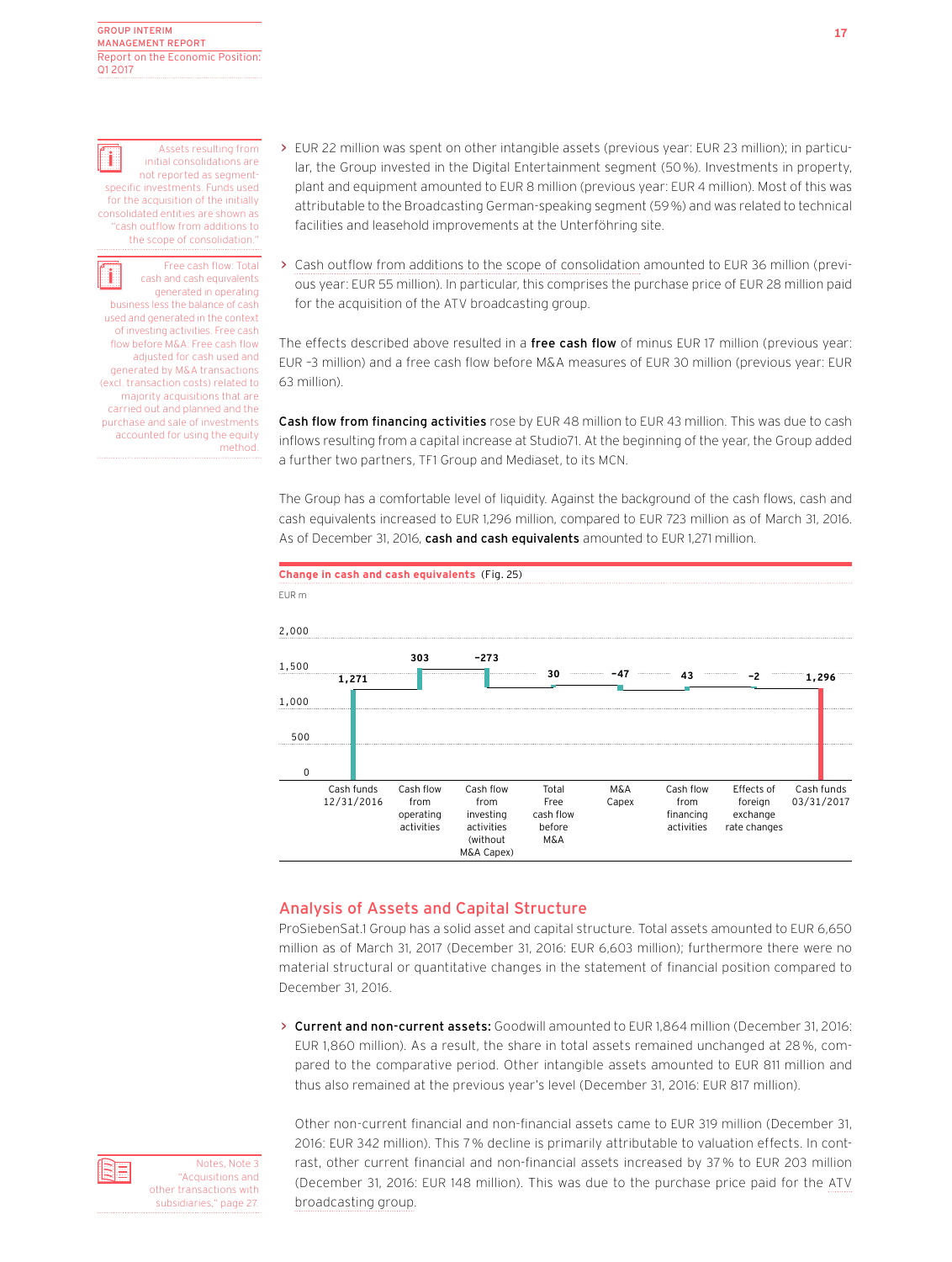Programming assets amounted to EUR 1,294 million (December 31, 2016: EUR 1,312 million). Along with goodwill, programming assets are among the Group's most important assets; its share of total assets remained almost unchanged at 19% (December 31, 2016: 20%). At the same time, cash and cash equivalents increased by 2% or EUR 24 million to EUR 1,296 million.

- > Equity: The equity ratio remained stable at 22% (December 31, 2016: 22%). Equity grew by 3% to EUR 1,469 million (December 31, 2016: EUR 1,432 million).
- > Current and non-current liabilities: Liabilities and provisions totaled EUR 5,181 million (December 31, 2016: EUR 5,172 million), including non-current and current financial liabilities totaling EUR 3,184 million (December 31, 2016: EUR 3,185 million). Therefore, there have been no significant changes in debt capital.



# Risk- and Opportunity Report

We estimate that there are currently no risks that, individually or in combination with other risks, could have a material or lasting adverse effect on the earnings, financial position and performance. The identified risks pose no threat to the Company as a going concern, even looking into the future. As of the date this Statement was prepared, the Executive Board still considers the overall risk situation as limited and manageable for this reason. There were no fundamental changes in the overall risk situation. We still rate the majority of the issues presented in the latest Annual Report as a slight risk. The opportunity situation has not changed either. The risks and opportunities identified as significant are described in the Annual Report 2016 from page 148. The organizational requirements for risk and opportunity management are also explained here. The Annual Report was published on March 16, 2017 and is available at: annual-report2016.prosiebensat1.com. We also refer to the remarks on the predictive statements in this Quarterly Statement on page 20.

# Outlook

# **Future Business and Industry Environment**



In the course of the year 2017 so far, the institutes expect the upward trend to continue for the German economy — albeit at a slower momentum than in the previous year. One reason is the lower number of working days, furthermore no significant impetus is expected from foreign trade. In contrast, construction investment as well as private consumption and government spendings are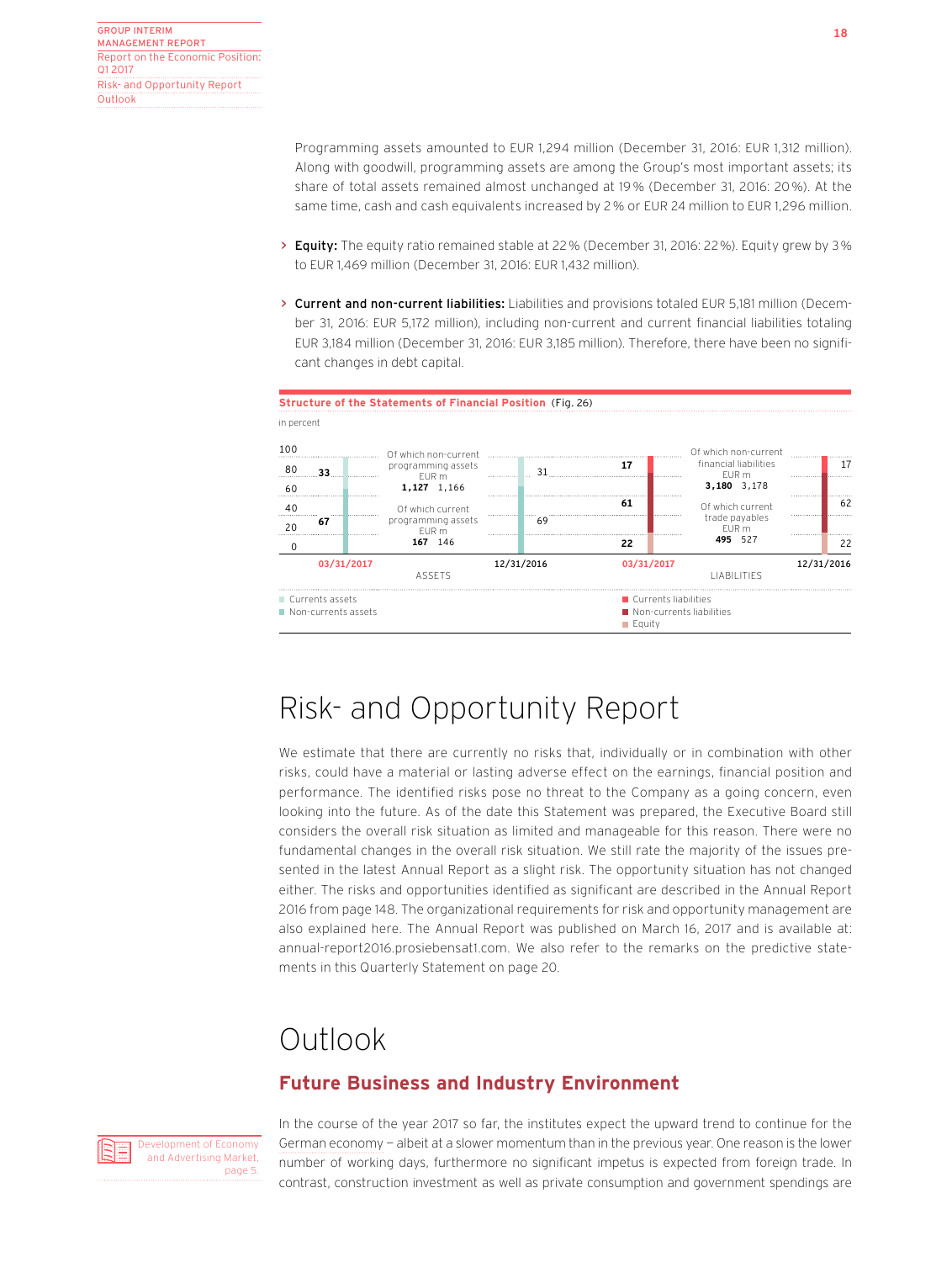likely to have a positive impact. In this context, real gross domestic product (GDP) is expected to grow by 1.5%. The German economy could record somewhat stronger growth again in 2018 (+1.8%). However, institutes see considerable forecast risks, especially in the geopolitical environment. For the eurozone, the International Monetary Fund (IMF) anticipates stable growth of 1.7% (previous year: 1.7%); the global economy is likely to grow by 3.5% in 2017 (2016: 3.1%).

The German TV advertising market is closely related to the economic situation. With a share in GDP of more than 50%, private consumption is the most significant macroeconomic expenditure component and also a key indicator for the development of the TV advertising market. According to the Joint Economic Analysis Group (Gemeinschaftsdiagnose), growth expectations for private consumption in 2017 are 1.1% (2016: +2.0%). In addition to macroeconomic data, the industryspecific indicators show a positive picture. The high and at the same time bundled reach, which TV advertising is achieving, is becoming even more valuable due to the digital development and the resulting changing usage habits. TV as an advertising medium is continuously gaining market shares from print. Despite of these structural market changes, in Germany TV has not fully capitalized on its reach so far.

In 2016, an estimated 34% of net advertising budgets were invested in print media, although only 6% of total media usage time is attributable to print. In contrast, TV advertising's investment volume — on the basis of net data from Magna Global — amounted to 23%. TV is the medium with the highest reach. On average, in 2016 46% of the Germans used a TV set on a daily basis (target group 14- to 29-years-old). In many other countries, the budget allocation is the other way round; in the US, for example, the majority of advertising investment is already attributable to TV. Against this backdrop, ProSiebenSat.1 Group believes that TV still has a lot of catching up to do as an advertising medium.

For 2017, the agency groups anticipate net growth of the German TV advertising market between 1.0 and 2.9 percent (WARC: +2.9%, ZenithOptimedia: +2.5%, Magna Global: +1.0%). ProSiebenSat.1 also anticipates net growth at a low single-digit percentage rate (1.5 to 2.5%). In addition, we hold on our forecast of the audience market: In 2017, we aim to consolidate our leading market position among viewers at a high level.

The prospects for digital media are also positive. For 2017, the agency groups expect the online advertising market in Germany to record net growth of nearly 8% (WARC: 6.8%, ZenithOptimedia: 7.3%, Magna Global: 9.4%). The advertising market as a whole is likely to grow by a low single-digit percentage (WARC: 2.2%, ZenithOptimedia: +2.3%, Magna Global: 2.1%).

**Forecasts for real gross domestic product, private consumption and net TV advertising market in countries important for ProSiebenSat.1** (Fig. 27)



in percent, change vs. previous year

**2016 2017** 

GER: Joint Economic Analysis Group (Gemeinschaftsdiagnose), Spring 2017. AT: European Commission, European Economic Forecast Autumn 2016. CH: Secretary of State for Economy (SECO), March 2017

**1** ZenithOptimedia, Advertising Expenditure Forecasts March 2017, figures adjusted on a net basis, nonetheless methodological differences between different countries and sources.



Development of Audience Market and User Numbers, page 4.

Forecasts for the e-commerce and VoD markets can be found in the Annual Report 2016 from page 170.

n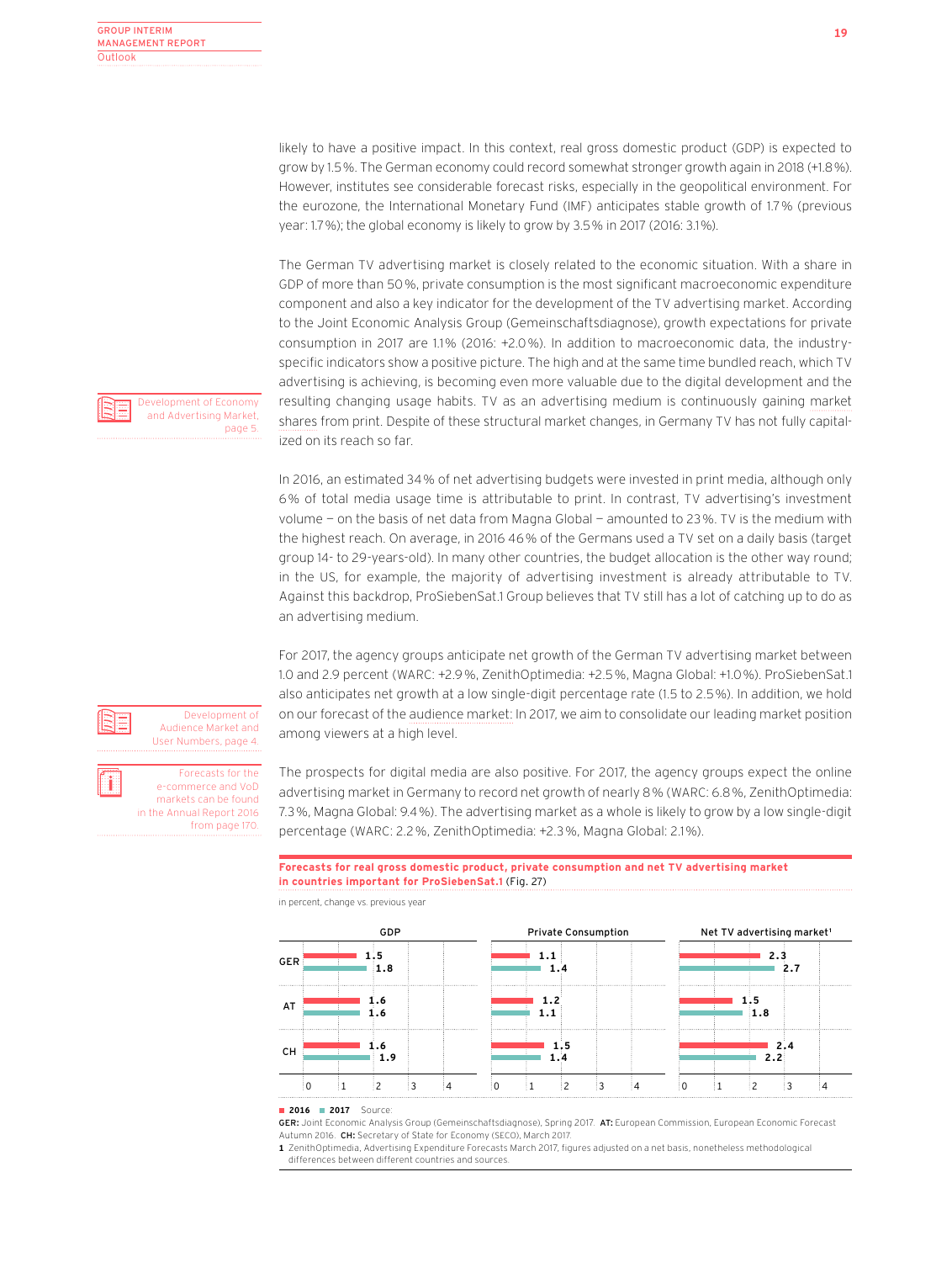# **Company Outlook**

Following a good first quarter of 2017, ProSiebenSat.1 remains confident that it will achieve significant growth for the full year as well and thus confirms its positive outlook for the Group and its segments, while slightly adjusting its estimate for the German TV advertising market, as it is now expected to develop more moderately in the first half of the year. For the full year, ProSiebenSat.1 anticipates net growth of 1.5% to 2.5% for the German TV advertising market (previously 2 to 3%) and confirms its expectations to grow broadly in line with the market. This growth assumption also takes into account the acquisition related internalization of TV advertising revenues of Parship Elite which were previously recognized as external revenues. At the same time, ProSiebenSat.1 confirms its positive full-year targets for the two digital segments: Revenues are expected to grow significantly in both the Digital Entertainment segment and the Digital Ventures & Commerce segment.

ProSiebenSat.1's objective remains to increase consolidated revenues by at least a high singledigit percentage for the full year. Acquisitions accelerated revenue momentum in the past year and will further strengthen growth in 2017. In this context, the Company is also anticipating new records for its earnings figures: Adjusted EBITDA and adjusted net income are once again expected to exceed the previous year's levels in 2017.

With this, we confirm the full-year guidance for the Group and its segments, which was published at the Annual Press Conference on February 23, 2017, and in the Annual Report 2016 on March 16, 2017. The Company outlined the individual targets and the planning assumptions in detail on pages 172 to 175 of the Annual Report 2016. Further information can be found on page 3 of this Statement, where the forecasts for all relevant financial and non-financial performance indicators are presented.

#### **Predictive Statements on Future Earnings, Financial Position and Performance** (Fig. 28)

Our forecasts are based on current assessments of future developments. In this context, we draw on our budget and comprehensive market and competitive analyses. However, forecasts naturally entail certain insecurities, which could lead to positive or negative deviations from planning. If imponderables occur or if the assumptions on which the forward-looking statements are made do not apply, actual results may deviate materially from the statements made or the results implicitly expressed. Developments that could negatively impact this forecast include, for example, lower

economic momentum than expected at the time the statement was prepared. These and other factors are explained in detail in the Risk and Opportunity Report of the Annual Report 2016 and in this quarterly statement. We also report on additional growth potential. Opportunities that we have not yet or not fully budgeted for could arise from corporate strategy decisions, for example. Significant events after the end of the period are explained in the Notes, Note 9. The publication date of the Quarterly Statement for the first quarter of 2017 is May 11, 2017.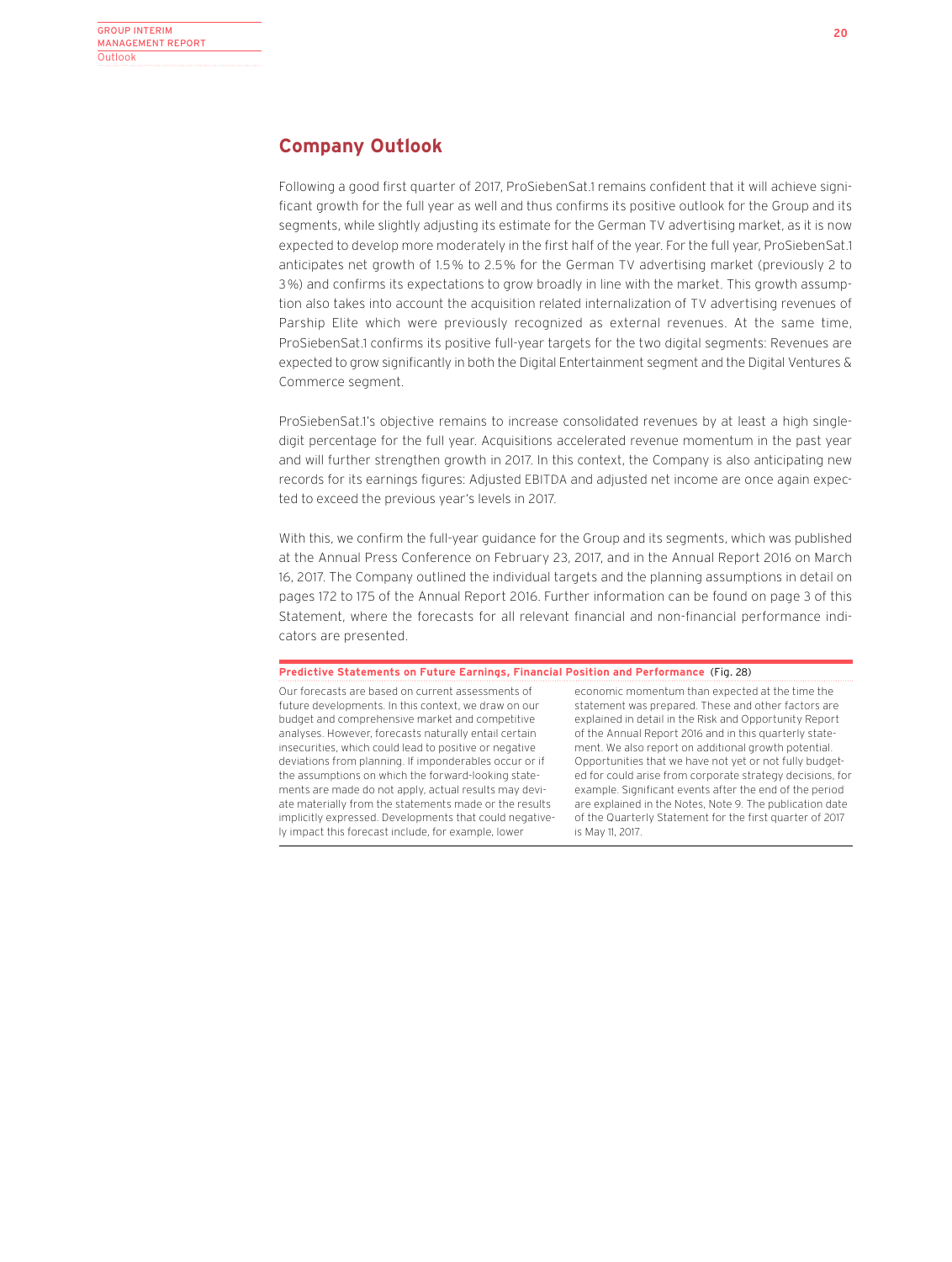# B. INTERIM CONSOLIDATED FINANCIAL STATEMENTS

# Income Statement

| Income Statement of ProSiebenSat.1 Group (Fig. 29)                |             |                      |
|-------------------------------------------------------------------|-------------|----------------------|
| EUR m                                                             | Q1 2017     | Q1 2016 <sup>1</sup> |
| CONTINUING OPERATIONS                                             |             |                      |
| 1. Revenues                                                       | 910         | 802                  |
| 2. Cost of sales                                                  | $-522$      | $-455$               |
| 3. Gross profit                                                   | 388         | 347                  |
| 4. Selling expenses                                               | $-142$      | $-113$               |
| 5. Administrative expenses                                        | $-141$      | -116                 |
| 6. Other operating expenses                                       | $-2$        | $\mathsf{O}\xspace$  |
| 7. Other operating income                                         | 5           | $\overline{4}$       |
| 8. Operating profit                                               | 109         | 122                  |
| 9.<br>Interest and similar income                                 | $\mathbf 0$ | $\mathbf 0$          |
| 10.<br>Interest and similar expenses                              | $-22$       | $-23$                |
| 11. Interest result                                               | $-22$       | $-23$                |
| 12. Result from investments accounted for using the equity method | $-2$        | $\overline{c}$       |
| 13. Other financial result                                        | 13          | $-2$                 |
| 14. Financial result                                              | -11         | -24                  |
| 15. Profit before income taxes                                    | 98          | 99                   |
| 16. Income taxes                                                  | $-31$       | $-31$                |
| 17. Profit for the period from continuing operations              | 67          | 68                   |
| DISCONTINUED OPERATIONS                                           |             |                      |
| 18. Result from discontinued operations (net of income taxes)     | $-/-$       | $\mathbf 0$          |
| PROFIT FOR THE PERIOD                                             | 67          | 68                   |
|                                                                   |             |                      |
| Attributable to shareholders of ProSiebenSat.1 Media SE           | 64          | 66                   |
| Non-controlling interests                                         | 2           | $\mathbf{1}$         |
|                                                                   |             |                      |
| <b>EUR</b>                                                        |             |                      |
| Earnings per share                                                |             |                      |
| Basic earnings per share                                          | 0.28        | 0.31                 |
| Diluted earnings per share                                        | 0.28        | 0.31                 |
|                                                                   |             |                      |
| Earnings per share from continuing operations                     |             |                      |
| Basic earnings per share                                          | 0.28        | 0.31                 |
| Diluted earnings per share                                        | 0.28        | 0.31                 |
|                                                                   |             |                      |
| Earnings per share from discontinued operations                   |             |                      |
| Basic earnings per share                                          | $-/-$       | 0.00                 |
| Diluted earnings per share                                        | -/-         | 0.00                 |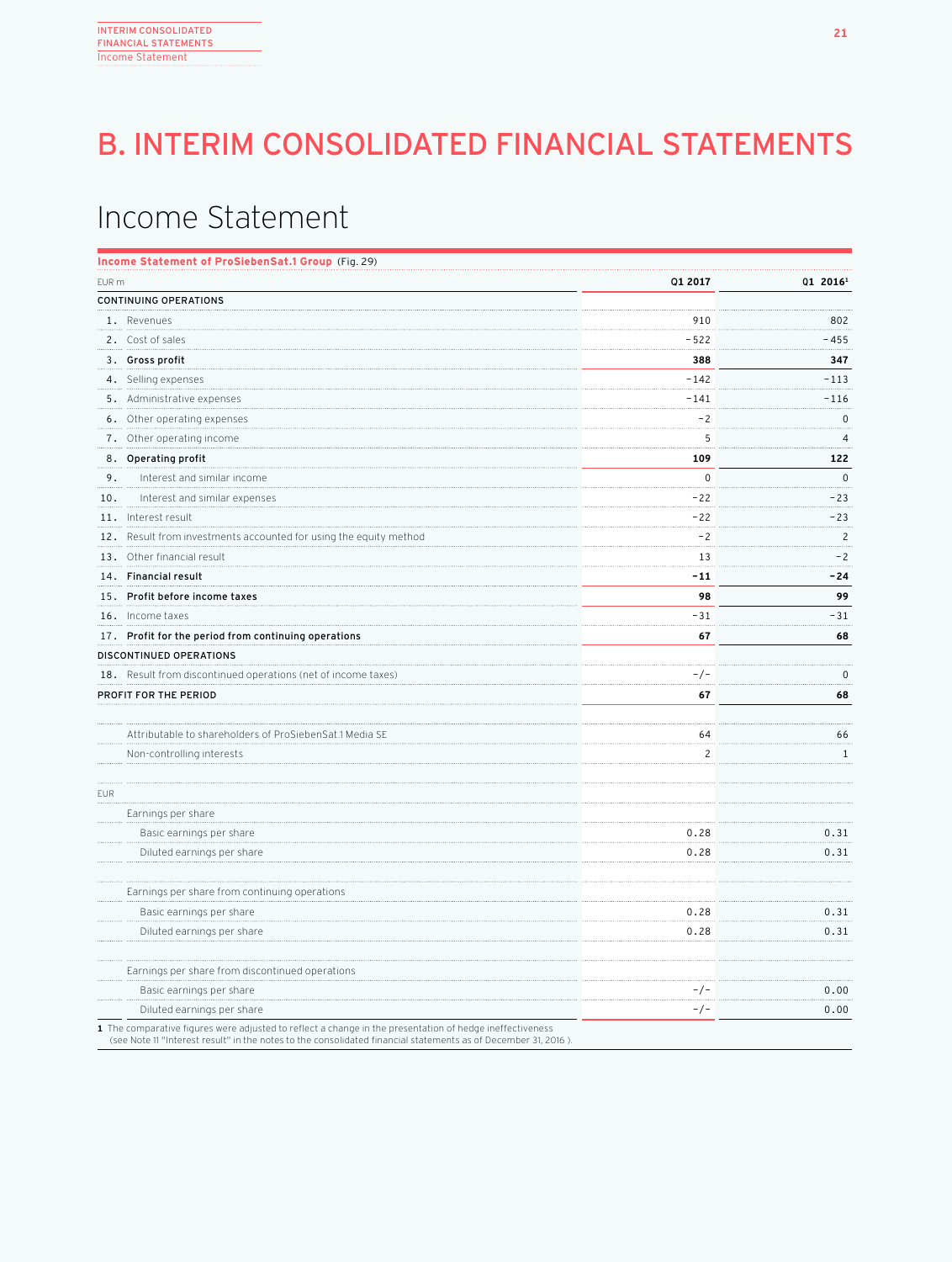# Statement of Comprehensive Income

| Statement of Comprehensive Income of ProSiebenSat.1 Group (Fig. 30) |         |      |
|---------------------------------------------------------------------|---------|------|
| FUR <sub>m</sub>                                                    | 01 2017 | 2016 |
| Profit for the period                                               | 67      | 68   |
| Items subsequently reclassified to profit or loss                   |         |      |
| Change in foreign currency translation adjustment                   |         |      |
| Changes in fair value of cash flow hedges                           |         |      |
| Deferred tax on other comprehensive income                          |         |      |
| Other comprehensive income for the period                           |         |      |
| Total comprehensive income for the period                           |         |      |
|                                                                     |         |      |
| Attributable to Shareholders of ProSiebenSat.1 Media SE             |         |      |
| Non-controlling interests                                           |         |      |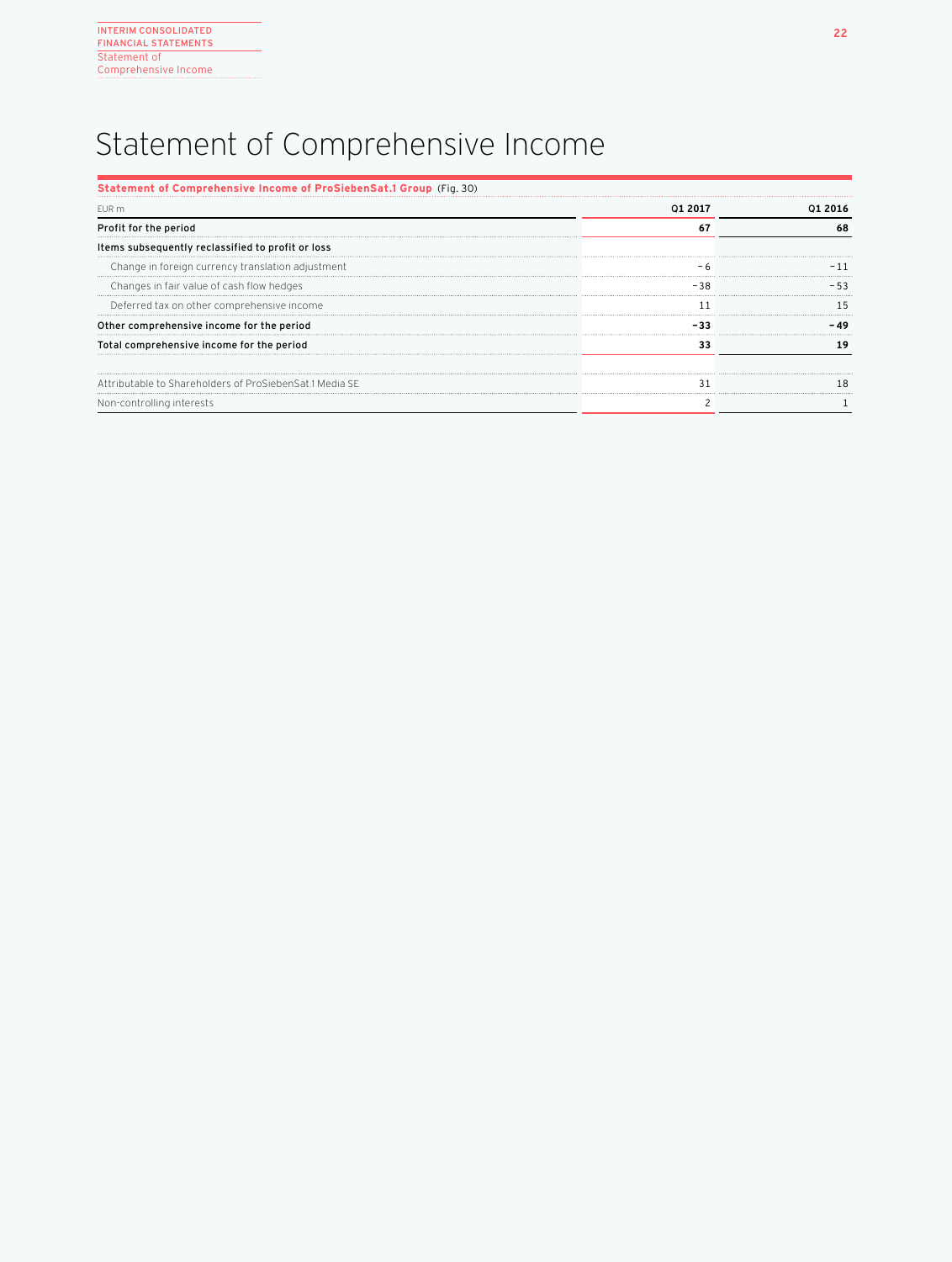# Statement of Financial Position

| 03/31/2017<br>EUR <sub>m</sub><br>A. Non-current assets<br>I. Goodwill<br>1,864<br>II. Other intangible assets<br>811<br>III. Property, plant and equipment<br>208<br>IV. Investments accounted for using the equity method<br>106<br>V. Non-current financial assets<br>310<br>VI. Programming assets<br>1,127<br>VII. Other receivables and non-current assets<br>q<br>VIII. Deferred tax assets<br>28<br>4,464<br><b>B.</b> Current assets<br>I. Programming assets<br>167<br>II. Inventories<br>32<br>III. Current financial assets<br>106<br>IV. Trade receivables<br>452<br>37<br>V. Tax assets<br>VI. Other receivables and assets<br>97<br>VII. Cash and cash equivalents<br>1,296<br>2,186<br>6,650<br>Total assets | Statement of Financial Position of ProSiebenSat.1 Group (Fig. 31) |            |
|------------------------------------------------------------------------------------------------------------------------------------------------------------------------------------------------------------------------------------------------------------------------------------------------------------------------------------------------------------------------------------------------------------------------------------------------------------------------------------------------------------------------------------------------------------------------------------------------------------------------------------------------------------------------------------------------------------------------------|-------------------------------------------------------------------|------------|
|                                                                                                                                                                                                                                                                                                                                                                                                                                                                                                                                                                                                                                                                                                                              |                                                                   | 12/31/2016 |
|                                                                                                                                                                                                                                                                                                                                                                                                                                                                                                                                                                                                                                                                                                                              |                                                                   |            |
|                                                                                                                                                                                                                                                                                                                                                                                                                                                                                                                                                                                                                                                                                                                              |                                                                   | 1,860      |
|                                                                                                                                                                                                                                                                                                                                                                                                                                                                                                                                                                                                                                                                                                                              |                                                                   | 817        |
|                                                                                                                                                                                                                                                                                                                                                                                                                                                                                                                                                                                                                                                                                                                              |                                                                   | 216        |
|                                                                                                                                                                                                                                                                                                                                                                                                                                                                                                                                                                                                                                                                                                                              |                                                                   | 109        |
|                                                                                                                                                                                                                                                                                                                                                                                                                                                                                                                                                                                                                                                                                                                              |                                                                   | 331        |
|                                                                                                                                                                                                                                                                                                                                                                                                                                                                                                                                                                                                                                                                                                                              |                                                                   | 1,166      |
|                                                                                                                                                                                                                                                                                                                                                                                                                                                                                                                                                                                                                                                                                                                              |                                                                   | 11         |
|                                                                                                                                                                                                                                                                                                                                                                                                                                                                                                                                                                                                                                                                                                                              |                                                                   | 30         |
|                                                                                                                                                                                                                                                                                                                                                                                                                                                                                                                                                                                                                                                                                                                              |                                                                   | 4,540      |
|                                                                                                                                                                                                                                                                                                                                                                                                                                                                                                                                                                                                                                                                                                                              |                                                                   |            |
|                                                                                                                                                                                                                                                                                                                                                                                                                                                                                                                                                                                                                                                                                                                              |                                                                   | 146        |
|                                                                                                                                                                                                                                                                                                                                                                                                                                                                                                                                                                                                                                                                                                                              |                                                                   | 29         |
|                                                                                                                                                                                                                                                                                                                                                                                                                                                                                                                                                                                                                                                                                                                              |                                                                   | 91         |
|                                                                                                                                                                                                                                                                                                                                                                                                                                                                                                                                                                                                                                                                                                                              |                                                                   | 446        |
|                                                                                                                                                                                                                                                                                                                                                                                                                                                                                                                                                                                                                                                                                                                              |                                                                   | 23         |
|                                                                                                                                                                                                                                                                                                                                                                                                                                                                                                                                                                                                                                                                                                                              |                                                                   | 57         |
|                                                                                                                                                                                                                                                                                                                                                                                                                                                                                                                                                                                                                                                                                                                              |                                                                   | 1,271      |
|                                                                                                                                                                                                                                                                                                                                                                                                                                                                                                                                                                                                                                                                                                                              |                                                                   | 2,064      |
|                                                                                                                                                                                                                                                                                                                                                                                                                                                                                                                                                                                                                                                                                                                              |                                                                   | 6,603      |

| EUR m |                                                                      | 03/31/2017 | 12/31/2016              |
|-------|----------------------------------------------------------------------|------------|-------------------------|
|       | A. Equity                                                            |            |                         |
|       | I. Subscribed capital                                                | 233        | 233                     |
|       | II. Capital reserves                                                 | 1,054      | 1,054                   |
|       | III. Consolidated equity generated                                   | 107        | 42                      |
|       | IV. Treasury shares                                                  | $-14$      | $-14$                   |
|       | V. Accumulated other comprehensive income                            | 138        | 171                     |
|       | VI. Other equity                                                     | $-75$      | $-79$                   |
|       | Total equity attributable to shareholders of ProSiebenSat.1 Media SE | 1,444      | 1,408                   |
|       | VII. Non-controlling interests                                       | 25         | 24                      |
|       |                                                                      | 1,469      | 1,432                   |
|       | <b>B.</b> Non-current liabilities                                    |            |                         |
|       | I. Financial debt                                                    | 3,180      | 3,178                   |
|       | II. Other financial liabilities                                      | 419        | 406                     |
|       | III. Trade payables                                                  | 58         | 70                      |
|       | IV. Other liabilities                                                | 12         | <b>COLLA</b><br>16      |
|       | V. Provisions for pensions                                           | 26         | <b>COLLA</b><br>26<br>. |
|       | VI. Other provisions                                                 | 48         | 42                      |
|       | VII. Deferred tax liabilities                                        | 321        | 335                     |
|       |                                                                      | 4,064      | 4,073                   |
|       | C. Current liabilities                                               |            |                         |
|       | I. Financial debt                                                    | 5          | 7                       |
|       | II. Other financial liabilities                                      | 136        | 102                     |
|       | III. Trade payables                                                  | 495        | 527                     |
|       | IV. Other liabilities                                                | 337        | 303                     |
|       | V. Provisions for taxes                                              | 71         | 76<br>                  |
|       | VI. Other provisions                                                 | 73         | 83                      |
|       |                                                                      | 1,117      | 1,099                   |
|       | Total equity and liabilities                                         | 6,650      | 6,603                   |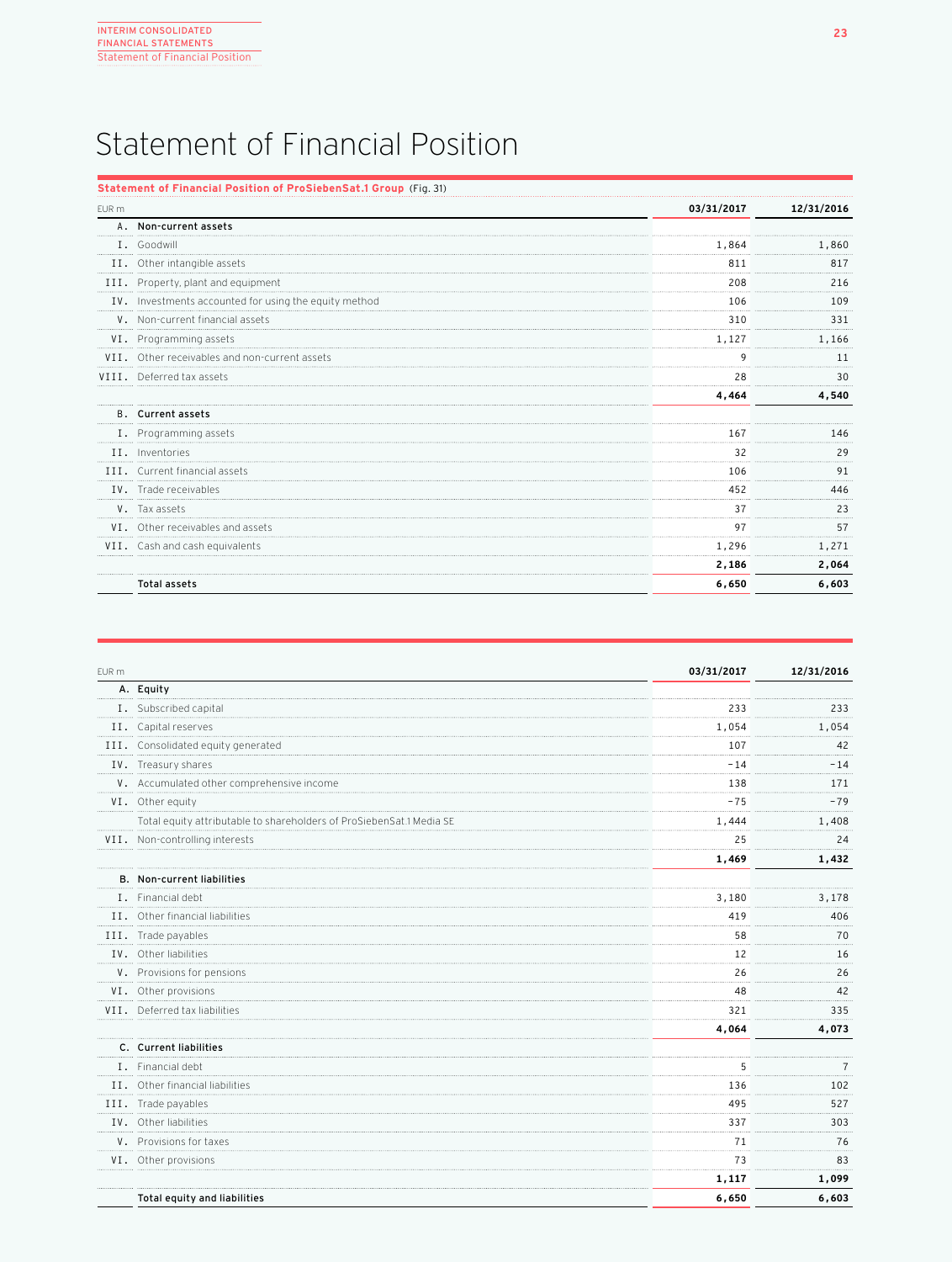# Cash Flow Statement

# **Cash Flow Statement of ProSiebenSat.1 Group** (Fig. 32)

| EUR m                                                                                                          | Q1 2017 | Q1 2016      |
|----------------------------------------------------------------------------------------------------------------|---------|--------------|
| Profit from continuing operations                                                                              | 67      | 68           |
| Result from discontinued operations (net of income taxes)                                                      | $-/-$   | $\mathbf 0$  |
| Profit for the period                                                                                          | 67      | 68           |
| Income taxes                                                                                                   | 31      | 31           |
| Financial result                                                                                               | 11      | 24           |
| Depreciation/amortization and impairment of other intangible and tangible assets                               | 54      | 39           |
| Consumption/reversal of impairment of programming assets                                                       | 262     | 235          |
| Change in provisions for pensions and other provisions                                                         | 3       | 14           |
| Gain/loss on the sale of assets                                                                                | $-1$    | $\mathbf{1}$ |
| Other non-cash income/expenses                                                                                 | 1       | 2            |
| Change in working capital                                                                                      | - 69    | 17           |
| Dividends received                                                                                             | 7       | 6            |
| Income tax paid                                                                                                | -51     | $-50$        |
| Interest paid                                                                                                  | $-11$   | $-22$        |
| Cash flow from operating activities of continuing operations                                                   | 303     | 365          |
| Cash flow from operating activities of discontinued operations                                                 | $-/-$   | $-2$         |
| Cash flow from operating activities total                                                                      | 303     | 363          |
| Payments for the acquisition of other intangible and tangible assets                                           | $-30$   | $-27$        |
| Payments for the acquisition of financial assets                                                               | $-10$   | $-11$        |
| Proceeds from disposal of programming assets                                                                   | 8       | 2            |
| Payments for the acquisition of programming assets                                                             | $-251$  | $-277$       |
| Cash flow from obtaining control of subsidiaries or other business (net of cash and cash equivalents acquired) | $-36$   | $-55$        |
| Cash flow from investing activities total                                                                      | -320    | -367         |
| Free cash flow of continuing operations                                                                        | $-17$   | $-3$         |
| Free cash flow of discontinued operations                                                                      | -/-     | $-2$         |
| Free cash flow                                                                                                 | -17     | $-5$         |
| Repayment of interest-bearing liabilities                                                                      | $-7$    | $\Omega$     |
| Proceeds from issuance of interest-bearing liabilities                                                         | 5       | -/-          |
| Repayment of finance lease liabilities                                                                         | $-4$    | $-4$         |
| Proceeds from the sale of treasury shares                                                                      | 0       | 5            |
| Proceeds from the sale of shares in other entities without change in control                                   | 53      | $-/-$        |
| Dividend payments to non-controlling interests                                                                 | $-5$    | $-7$         |
| Cash flow from financing activities                                                                            | 43      | - 5          |
| Effect of foreign exchange rate changes on cash and cash equivalents                                           | $-2$    | $-2$         |
| Change in cash and cash equivalents total                                                                      | 24      | $-12$        |
| Cash and cash equivalents at beginning of reporting period                                                     | 1,271   | 734          |
| Cash and cash equivalents at end of reporting period                                                           | 1,296   | 723          |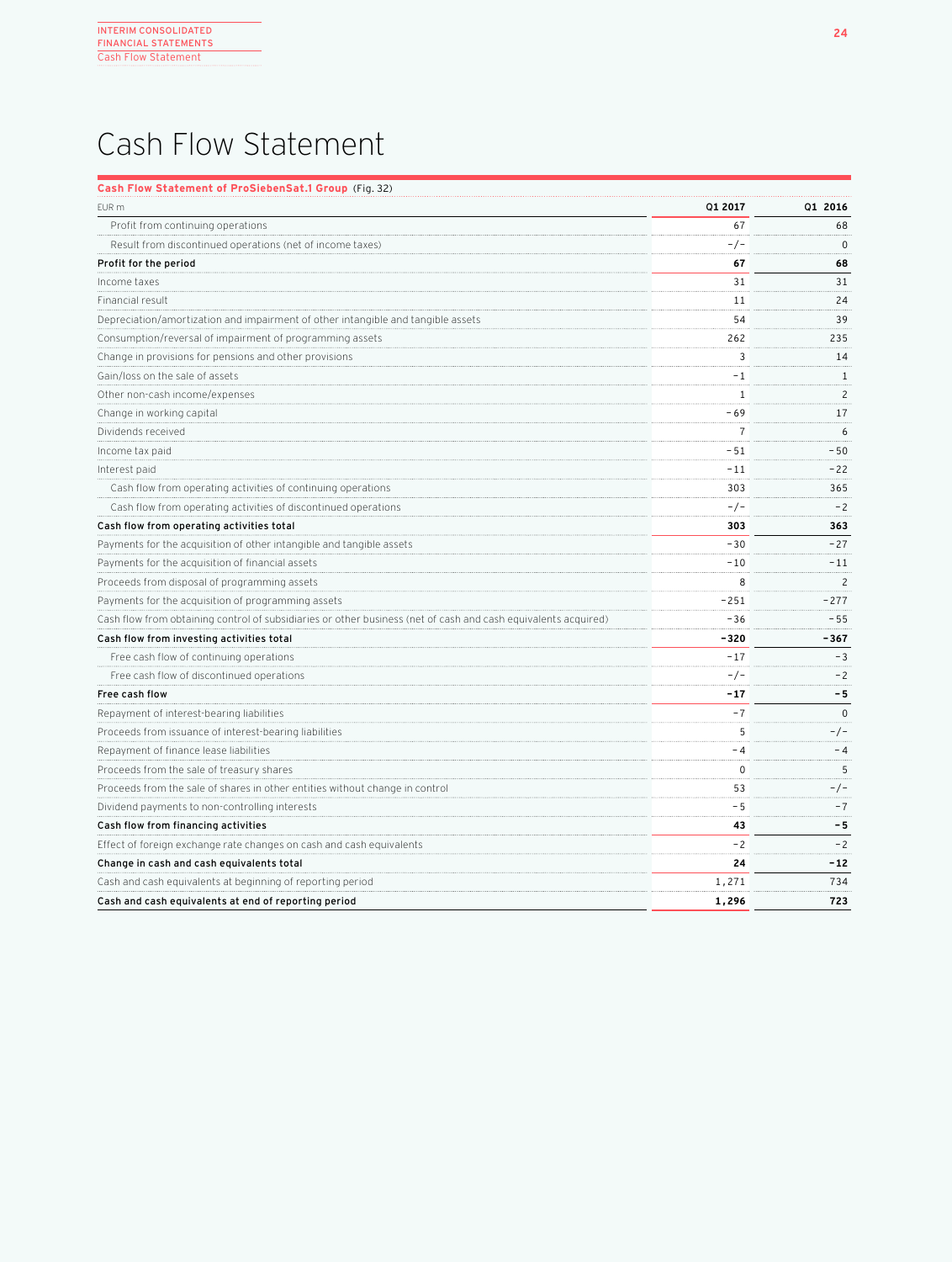# Statement of Changes in Equity

### **Statement of Changes in Equity of ProSiebenSat.1 Group for Q1 2016** (Fig. 33)

|                                 |                            |                     |                                          |                          |                                                       | Accumulated other comprehensive income             |                                                  |                        |                 |                                                                                  |                                       |                 |
|---------------------------------|----------------------------|---------------------|------------------------------------------|--------------------------|-------------------------------------------------------|----------------------------------------------------|--------------------------------------------------|------------------------|-----------------|----------------------------------------------------------------------------------|---------------------------------------|-----------------|
| EUR m                           | Sub-<br>scribed<br>capital | Capital<br>reserves | Consoli-<br>dated<br>equity<br>generated | Trea-<br>sury<br>shares  | Foreign<br>currency<br>translation<br>adjust-<br>ment | Fair value<br>changes<br>0f<br>cash flow<br>hedges | Valuation<br>οf<br>provisions<br>for<br>pensions | De-<br>ferred<br>taxes | Other<br>equity | Total equity<br>attributable to<br>shareholders of<br>ProSiebenSat.1<br>Media SE | Non-<br>con-<br>trolling<br>interests | Total<br>equity |
| December 31, 2015               | 219                        | 600                 | 26                                       | $-20$                    | 22                                                    | 185                                                | - 8                                              | $-50$                  | $-54$           | 922                                                                              | 21                                    | 943             |
| Profit for the period           | $-/-$                      | $-1-$               | 66                                       | $-/-$                    | $-1-$                                                 | $-/-$                                              | $-/-$                                            | $-/-$                  | $-/-$           | 66                                                                               |                                       | 68              |
| Other comprehensi-<br>ve income | $-1-$                      | $-1-$               |                                          |                          |                                                       | $-53$                                              | $-1-$                                            | 1.5                    | $-/-$           | $-49$                                                                            | U                                     | $-49$           |
| Total comprehensi-<br>ve income | $-1-$                      | $-1-$               | 66                                       | $-1-$                    | $-11$                                                 | - 53                                               | -7-                                              | 15                     | $-1-$           | 18                                                                               |                                       | 19              |
| <b>Dividends</b>                |                            | $-1-$               |                                          | $\overline{\phantom{0}}$ |                                                       |                                                    |                                                  | $-1-$                  | $-1-$           | $-1-$                                                                            | - 7                                   |                 |
| Share-based<br>payments         |                            | $-58$               |                                          | 5                        |                                                       |                                                    | ' –                                              |                        |                 | - 53                                                                             |                                       | -53             |
| Other changes                   |                            | $-1-$               |                                          | $-1-$                    | $-$                                                   | - / -                                              | $-/-$                                            | $-1-$                  | $-3$            | $-3$                                                                             |                                       |                 |
| March 31, 2016                  | 219                        | 542                 | 93                                       | -15                      | 11                                                    | 132                                                | -8                                               | -35                    | - 56            | 884                                                                              | 19                                    | 903             |

### **Statement of Changes in Equity of ProSiebenSat.1 Group for Q1 2017** (Fig. 34)

|                                 |                            |                     |                                          |                         |                                                       |                                                    | Accumulated other comprehensive income           |                        |                 |                                                                                  |                                       |                 |
|---------------------------------|----------------------------|---------------------|------------------------------------------|-------------------------|-------------------------------------------------------|----------------------------------------------------|--------------------------------------------------|------------------------|-----------------|----------------------------------------------------------------------------------|---------------------------------------|-----------------|
| EUR m                           | Sub-<br>scribed<br>capital | Capital<br>reserves | Consoli-<br>dated<br>equity<br>generated | Trea-<br>sury<br>shares | Foreign<br>currency<br>translation<br>adjust-<br>ment | Fair value<br>changes<br>0f<br>cash flow<br>hedges | Valuation<br>οt<br>provisions<br>for<br>pensions | De-<br>ferred<br>taxes | Other<br>equity | Total equity<br>attributable to<br>shareholders of<br>ProSiebenSat.1<br>Media SE | Non-<br>con-<br>trolling<br>interests | Total<br>equity |
| December 31, 2016               | 233                        | 1,054               | 42                                       | $-14$                   | 18                                                    | 221                                                | $-9$                                             | $-59$                  | $-79$           | 1,408                                                                            | 24                                    | 1,432           |
| Profit for the period           | $-1-$                      |                     | 64                                       | $-/-$                   |                                                       |                                                    | $-/-$                                            | - / -                  |                 | 64                                                                               |                                       | 67              |
| Other comprehensi-<br>ve income | $-1-$                      |                     |                                          |                         |                                                       | -38                                                |                                                  | 11                     | $-/-$           | $-33$                                                                            | $\Omega$                              | $-33$           |
| Total comprehensi-<br>ve income |                            |                     | 64                                       |                         |                                                       | -38                                                | $-/-$                                            | 11                     | $-1-$           | 31                                                                               | 2                                     | 33              |
| Dividends                       |                            |                     |                                          |                         |                                                       |                                                    |                                                  |                        |                 |                                                                                  |                                       |                 |
| Share-based<br>payments         |                            | $\Omega$            |                                          | $\Omega$                |                                                       |                                                    |                                                  |                        |                 |                                                                                  |                                       |                 |
| Other changes                   | $-1-$                      |                     | 0                                        | $-1-$                   |                                                       |                                                    | $-1-$                                            | - / -                  |                 |                                                                                  |                                       |                 |
| March 31, 2017                  | 233                        | 1,054               | 107                                      | $-14$                   | 13                                                    | 183                                                | - 9                                              | - 49                   | $-75$           | 1,444                                                                            | 25                                    | 1.469           |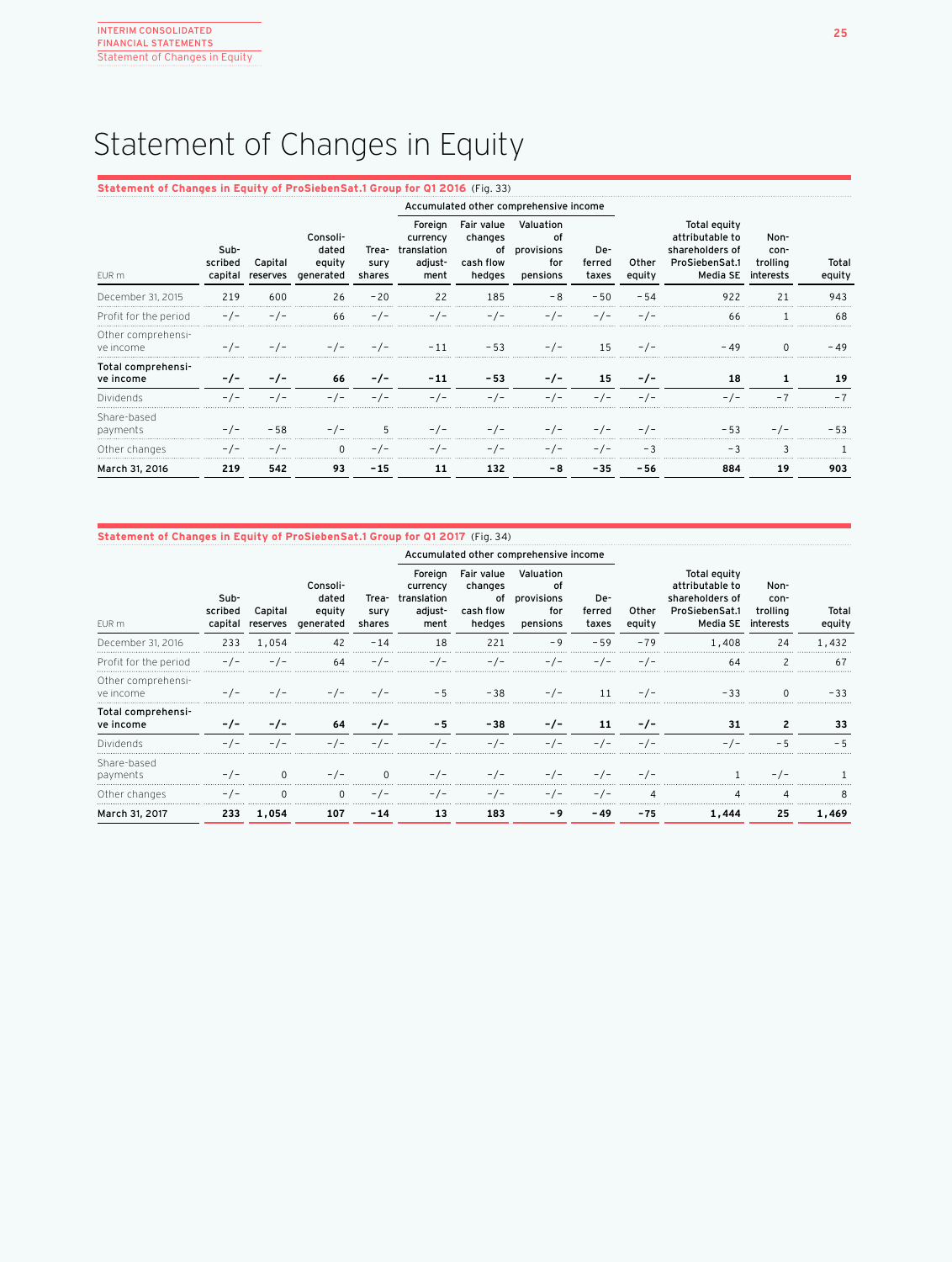# Notes to the Interim Financial Statement of ProSiebenSat.1 Group at March 31, 2017

# **1**

# General Principles

The interim consolidated financial statements of ProSiebenSat.1 Media SE and its subsidiaries (together "the Company," "the Group" or "ProSiebenSat.1 Group") as of and for the period ended March 31, 2017, were prepared in accordance with the IFRS applicable to interim reporting as published by the IASB and applicable in the EU and should be read in conjunction with the consolidated financial statements as of and for the financial year ended December 31, 2016.

The accounting policies applied in the interim consolidated financial statements as of and for the period ended March 31, 2017, are the same as for the consolidated financial statements for financial year 2016.

The Group's core business is subject to strong seasonal fluctuations. The results for the first three months of the financial year 2017 therefore do not necessarily permit predictions as to future business performance.

In the income statement of the consolidated financial statements as of and for the financial year ended December 31, 2016, the presentation of hedge ineffectiveness was changed. It is now presented under other financial result (see Note 11 "Interest result" in the notes to the consolidated financial statements as of December 31, 2016). The Group also adjusted its segment structure on July 1, 2016 (see Note 2 "Segment reporting" in the notes to the consolidated financial statements as of December 31, 2016). The financial information for the first quarter 2016 was adjusted accordingly. Due to rounding, it is possible that individual figures in these interim consolidated financial statements do not add exactly to the totals shown and that the percentage figures presented do not reflect exactly the absolute figures they relate to.

# **2**

# Segment reporting

Since July 1, 2016, ProSiebenSat.1 Group is made up of the four reporting segments "Broadcasting German-speaking," "Digital Entertainment", "Digital Ventures & Commerce" and "Content Production & Global Sales".

The following table contains the segment information relating of ProSiebenSat.1 Group:

### **Segment information of ProSiebenSat 1 Group** (Fig. 35)

|                   | Segment<br>Bro<br>adcasting | Segment<br>tal Ventures | <b>Segment Content</b><br>Production & | Total | ther | Total interim<br>consolidated financial |
|-------------------|-----------------------------|-------------------------|----------------------------------------|-------|------|-----------------------------------------|
| EUR m             | -2017                       | 2017                    | 2017                                   | 2017  |      |                                         |
| <b>Revenues</b>   |                             | 230                     | 100                                    |       |      |                                         |
| External revenues | 50 <sub>6</sub>             |                         |                                        |       |      |                                         |
| Internal revenues |                             |                         |                                        |       |      |                                         |
|                   |                             |                         |                                        | 16F   |      |                                         |
|                   |                             |                         |                                        |       |      |                                         |

|                   | Bro<br>adcasting                                                                           | Fnte<br>tainment | Ventures<br>Commerce | Segment Content<br><b>Production &amp;</b> | Total | Dther/ | consolidated financia |
|-------------------|--------------------------------------------------------------------------------------------|------------------|----------------------|--------------------------------------------|-------|--------|-----------------------|
| EUR m             | 2016                                                                                       | 2016             | 2016                 | 2016                                       | 2016  |        | 2016                  |
| Revenues          |                                                                                            |                  | ็⊏ุเ                 |                                            | 844   |        | 802                   |
| External revenues |                                                                                            |                  | 1 5 (                |                                            | 80    |        | 80.                   |
| Internal revenues |                                                                                            |                  |                      |                                            |       |        |                       |
| + BP              |                                                                                            |                  |                      |                                            |       |        | 162                   |
|                   |                                                                                            |                  |                      |                                            |       |        | 170                   |
|                   | $\mathbf 1$ This information is provided on a voluntary basis as part of segment reporting |                  |                      |                                            |       |        |                       |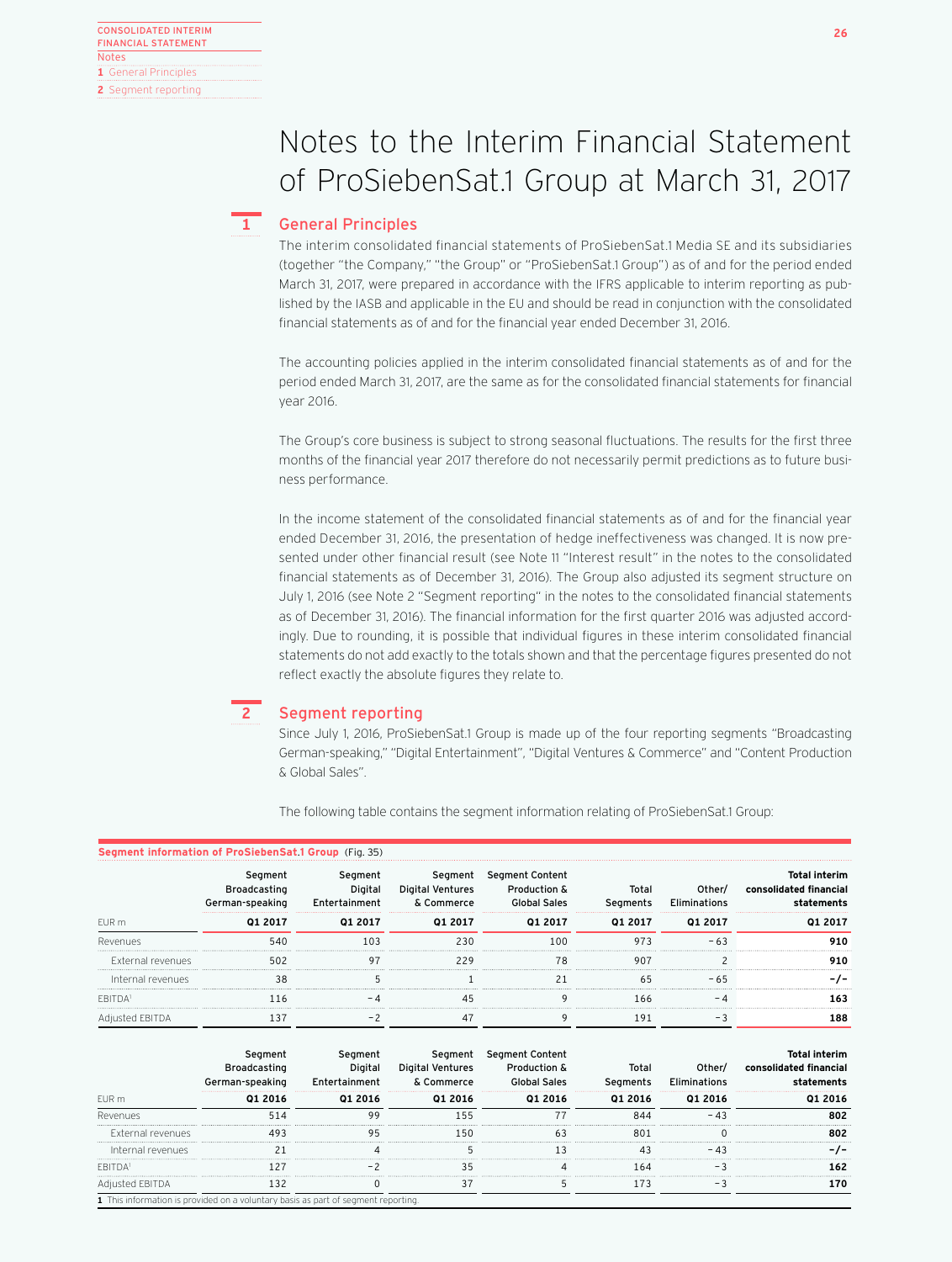The Executive Board, as the chief operating decision-maker, measures the success of the segments by means of a segment profit figure referred to as "adjusted EBITDA" in internal management and reporting since January 1, 2017.

The reconciliation between the segment values and the consolidated values is shown below:

| Reconciliation of segment information (Fig. 36) |         |  |  |  |  |  |  |
|-------------------------------------------------|---------|--|--|--|--|--|--|
| FUR <sub>m</sub>                                | 01 2017 |  |  |  |  |  |  |
| Adjusted EBITDA of reportable segments          |         |  |  |  |  |  |  |
| Other / Eliminations                            |         |  |  |  |  |  |  |
| Adjusted EBITDA of the Group                    |         |  |  |  |  |  |  |
| Reconciling Items (net)                         |         |  |  |  |  |  |  |
| Financial result                                |         |  |  |  |  |  |  |
| Depreciation and amortization                   |         |  |  |  |  |  |  |
| Impairment                                      |         |  |  |  |  |  |  |
| Consolidated profit before taxes                |         |  |  |  |  |  |  |

Entity-wide disclosures for ProSiebenSat.1 Group are provided below:

| <b>Entity-wide disclosures</b> (Fig. 37)<br>breakdown | GEF        |                   | US         |            | AT/CH      |            |                   | sivanihas         | UK         |            | Other             |            | Total interim<br>consolidated<br>financial<br>statements |            |
|-------------------------------------------------------|------------|-------------------|------------|------------|------------|------------|-------------------|-------------------|------------|------------|-------------------|------------|----------------------------------------------------------|------------|
| EUR m                                                 | Q1<br>2017 | <b>Q1</b><br>2016 | Q1<br>2017 | Q1<br>2016 | Q1<br>2017 | Q1<br>2016 | <b>Q1</b><br>2017 | <b>Q1</b><br>2016 | Q1<br>2017 | Q1<br>2016 | <b>Q1</b><br>2017 | Q1<br>2016 | <b>Q1</b><br>2017                                        | Q1<br>2016 |
| <b>External Revenues</b>                              |            | 631               | 82         | 66         | 59         | 56         | 46                | 40                |            |            |                   |            | 910                                                      | 802        |

**3**

# Acquisitions and other transactions relating to subsidiaries

### Acquisition of 100% of the shares in the ATV broadcasting group

By agreement as of February 6, 2017, ProSiebenSat.1 Group acquired a 100.0% share in ATV Privat TV GmbH & Co KG, Vienna, Austria. ATV is an Austrian broadcasting group and operates the Austrian television stations ATV and ATV2. The acquisition was subject to the approval of, among others, the responsible cartel authorities. After the transaction was approved by the responsible cartel authorities, the provisional purchase price of EUR 28 million was paid into an escrow account on March 29, 2017. Control was obtained on April 6, 2017 (see Note 9 "Events after the interim reporting period"). The entity is allocated to the Broadcasting German-speaking segment (see Note 2 "Segment reporting"). Due to the short time between the date control was obtained and the date of the release of the quarterly statement, the further disclosures required by IFRS 3 cannot be made.

In the first three months of the financial year 2017, no other entities material for the interim consolidated financial statements were acquired.

#### Capital increase at Studio71

Effective as of January 11, 2017, the media groups TF1 SA, Boulogne-Billancourt, France (TF1), and Reti Televisive Italiane S.p.A., Milan, Italy (Mediaset), each acquired a minority stake in ProSiebenSat.1 Digital Content LP (Studio71) as part of a capital increase. Effective as of February 17, 2017, TF1 increased its minority stake in Studio71 through a further capital increase. Following the capital increases, ProSiebenSat.1 Group retains 69 % of the shares in Studio71. Put options for the buyback of the shares were agreed with both TF1 and Mediaset. As ProSiebenSat.1 Group has an unconditional obligation to meet the terms of the put options as of exercise date, the consolidation percentage used is still 100.0 %.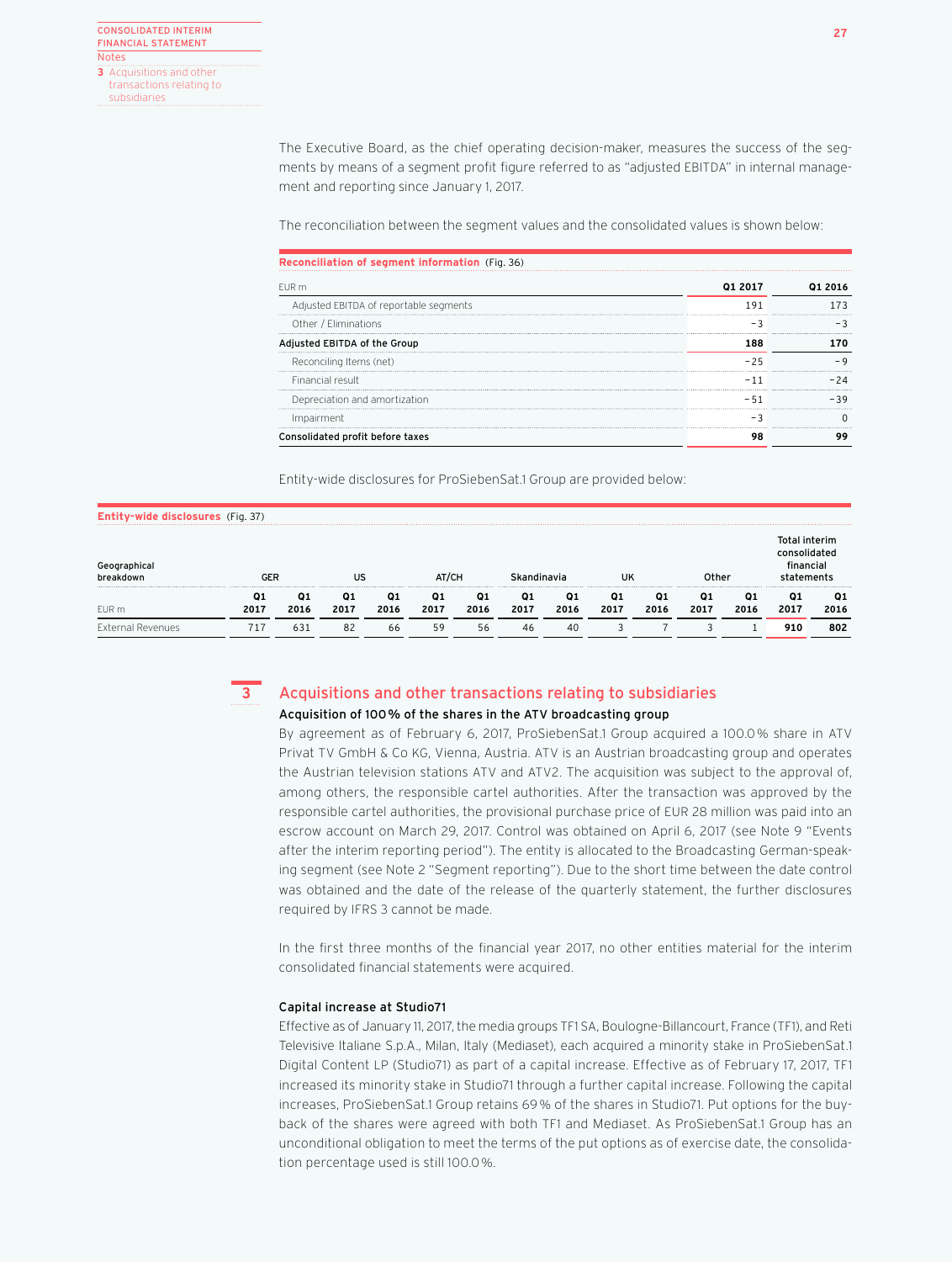| <b>CONSOLIDATED INTERIM</b><br><b>FINANCIAL STATEMENT</b>   |
|-------------------------------------------------------------|
|                                                             |
| acome taxes                                                 |
| 5 Earnings per share                                        |
| 6 Contingent liabilities and other<br>financial obligations |

### Income taxes

The nominal tax rate relevant for the Group remained unchanged at 28.0%. For the calculation of the Group's tax expenses for the first three months of 2017, the effective Group tax rate expected for the full financial year of 32.0% (previous year: 31.5%) was used. The difference from the nominal tax rate is largely attributable to the recognition of taxes for previous assessment periods and non-deductible operating expenses.



**4**

## Earnings per share

The tables below show the parameters for calculating earnings per share:

| Profit measures included in calculating earnings per share (Fig. 38)                   |         |                         |
|----------------------------------------------------------------------------------------|---------|-------------------------|
| FUR <sub>m</sub>                                                                       | 01 2017 | 01 2016                 |
| Result attributable to the shareholders of ProSiebenSat.1 Media SE (basic and diluted) | 64      |                         |
| Thereof from continuing operations                                                     | 64      | 66                      |
| Thereof from discontinued operations                                                   |         |                         |
|                                                                                        |         |                         |
| Numbers of shares included in calculating earnings per share (Fig. 39)<br>Shares       | 01 2017 | 01 2016                 |
| Weighted average number of shares outstanding (basic)                                  |         | 228,814,180 214,358,816 |
| Dilution effect due to stock options and rights to shares                              | 70.174  | 131,774                 |

#### Contingent liabilities and other financial obligations **6**

There were no material changes as of March 31, 2017 regarding the contingent liabilities reported in the consolidated financial statements as of December 31, 2016.

Other financial obligations comprise the following items:

| <b>Other financial obligations</b> (Fig. 40) |       |                                  |
|----------------------------------------------|-------|----------------------------------|
| FUR <sub>m</sub>                             |       | March 31, 2017 December 31, 2016 |
| Purchase commitments for programming assets  | 2.985 |                                  |
| Distribution                                 |       |                                  |
| Leasing and rental commitments               | 1 በ ዓ |                                  |
| Other financial obligations                  | 162   |                                  |
|                                              |       |                                  |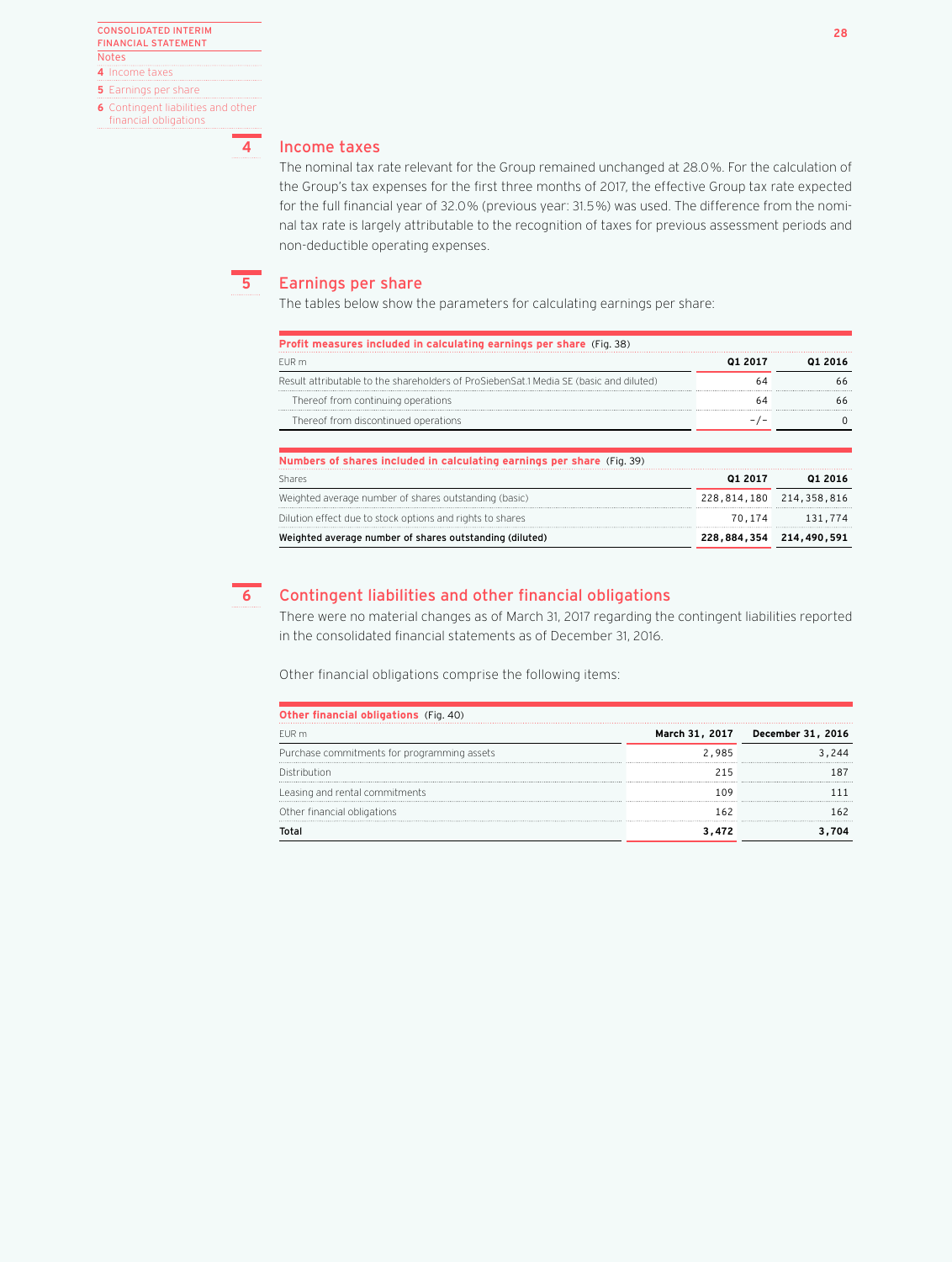Financial instruments **7**

> The following table shows the carrying amounts and fair values of all categories of financial assets and liabilities of ProSiebenSat.1 Group and assigns the financial assets and liabilities measured at fair value to the levels of the fair-value hierarchy.

### **Carrying amounts and fair values of financial instruments as of March 31, 2017** (Fig. 41)

|                                                                      |                                                                     |                         |                                                   |                             | Category                         |                        |                                   |         |                | <b>Fair Value</b> |              |
|----------------------------------------------------------------------|---------------------------------------------------------------------|-------------------------|---------------------------------------------------|-----------------------------|----------------------------------|------------------------|-----------------------------------|---------|----------------|-------------------|--------------|
| EUR m                                                                | Presented in<br>the Statement of<br><b>Financial Position</b><br>as | Carry-<br>ing<br>amount | At fair<br>value<br>through<br>profit<br>and loss | Hedging<br>instru-<br>ments | Loans<br>and<br>receiv-<br>ables | Available-<br>for-sale | Other<br>financial<br>liabilities | Level 1 |                | Level 2 Level 3   | <b>Total</b> |
| <b>Financial assets</b>                                              |                                                                     |                         |                                                   |                             |                                  |                        |                                   |         |                |                   |              |
| Measured at fair value                                               |                                                                     |                         |                                                   |                             |                                  |                        |                                   |         |                |                   |              |
| Financial assets<br>designated at fair<br>value                      | Non-current<br>financial assets                                     | 22                      | 22                                                | $-/-$                       | $-/-$                            | $-/-$                  | $-/-$                             | 22      | $-/-$          | $-/-$             | 22           |
| Other equity<br>instruments                                          | Non-current<br>financial assets                                     | 110                     | 110                                               | $-/-$                       | $-/-$                            | $-/-$                  | $-/-$                             | $-/-$   | $-/-$          | 110               | 110          |
| Derivatives for which<br>hedge accounting is<br>not applied          | Current and<br>non-current<br>financial assets                      | 12                      | 12                                                | $-/-$                       | $-/-$                            | $-/-$                  | $-/-$                             | $-/-$   | 5              | $\overline{7}$    | 12           |
| Hedge derivatives                                                    | Current and<br>non-current<br>financial assets                      | 204                     | $-/-$                                             | 204                         | $-/-$                            | $-/-$                  | $-/-$                             | $-/-$   | 204            | $-/-$             | 204          |
| Not measured at<br>fair value                                        |                                                                     |                         |                                                   |                             |                                  |                        |                                   |         |                |                   |              |
| Cash and cash<br>equivalents <sup>1</sup>                            | Cash and cash<br>equivalents                                        | 1,296                   | -/-                                               | $-/-$                       | 1,296                            | $-/-$                  | $-/-$                             |         |                |                   |              |
| Loans and<br>receivables <sup>1</sup>                                | Current and<br>non-current<br>financial assets                      | 520                     | -/-                                               | $-/-$                       | 520                              | -/-                    | $-/-$                             |         |                |                   |              |
| Total                                                                |                                                                     | 2,163                   | 143                                               | 204                         | 1,815                            | -/-                    | -/-                               | 22      | 209            | 117               | 347          |
| <b>Financial liabilities</b>                                         |                                                                     |                         |                                                   |                             |                                  |                        |                                   |         |                |                   |              |
| Measured at fair value                                               |                                                                     |                         |                                                   |                             |                                  |                        |                                   |         |                |                   |              |
| Liabilities from put<br>options and earn-outs                        | Other financial<br>liabilities                                      | 408                     | 408                                               | $-/-$                       | $-/-$                            | $-/-$                  | $-/-$                             | $-/-$   | $-/-$          | 408               | 408          |
| Derivatives for which<br>hedge accounting is<br>not applied          | Other financial<br>liabilities                                      | 28                      | 28                                                | $-/-$                       | $-/-$                            | $-/-$                  | $-/-$                             | $-/-$   | 28             | -/-               | 28           |
| Not measured at fair<br>value                                        |                                                                     |                         |                                                   |                             |                                  |                        |                                   |         |                |                   |              |
| Loans and borrowings                                                 | Financial Debt                                                      | 2,090                   | $-/-$                                             | $-/-$                       | -/-                              | -/-                    | 2,090                             | $-/-$   |                | -/-               | 2,106        |
| Notes                                                                | Financial Debt                                                      | 596                     | -/-                                               | $-/-$                       | $-/-$                            | $-/-$                  | 596                               | 636     | 2,106<br>$-/-$ | -/-               | 636          |
| Promissory notes                                                     | Financial Debt                                                      | 498                     | -/-                                               | $-/-$                       | $-/-$                            | $-/-$                  | 498                               | $-/-$   | 486            | -/-               | 486          |
| Liabilities from                                                     | Other financial                                                     |                         |                                                   |                             |                                  |                        |                                   |         |                |                   |              |
| finance leases                                                       | liabilities                                                         | 68                      | -/-                                               | $-/-$                       | $-/-$                            | $-/-$                  | 68                                | $-/-$   | 72             | $-/-$             | 72           |
| Other Financial<br>liabilities at<br>(amortised) cost <sup>1</sup>   | Other financial<br>liabilities and trade<br>payables                | 603                     | -/-                                               | $-/-$                       | $-/-$                            | $-/-$                  | 603                               |         |                |                   |              |
| Total                                                                |                                                                     | 4,292                   | 437                                               | -/-                         | -/-                              | -/-                    | 3,856                             | 636     | 2,693          | 408               | 3,737        |
| 1 The carrying amount is an appropriate approximator for fair value. |                                                                     |                         |                                                   |                             |                                  |                        |                                   |         |                |                   |              |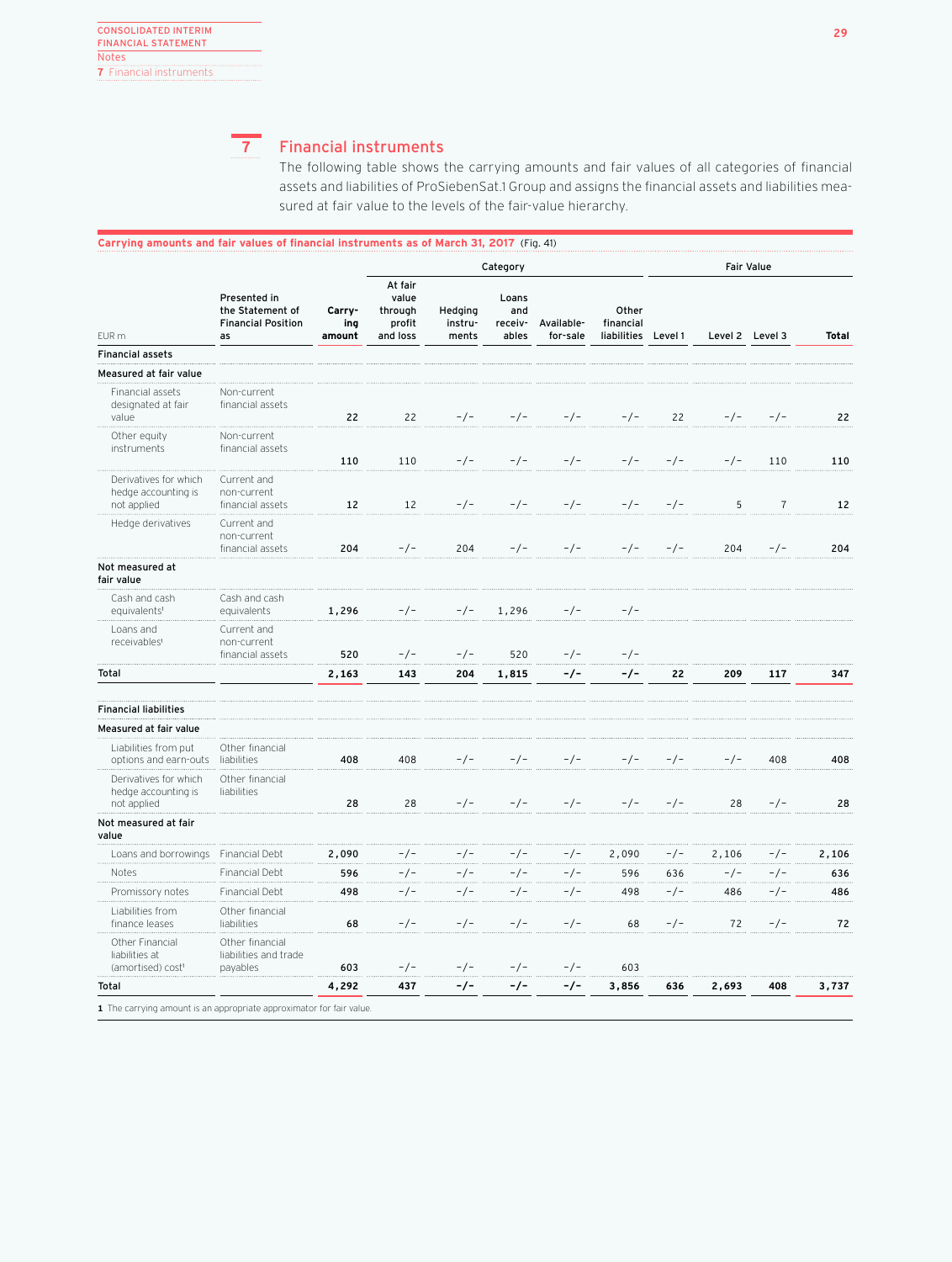### **Carrying amounts and fair values of financial instruments as of December 31, 2016** (Fig. 42)

|                                                                      |                                                                     |                         |                                                   |                             | Category                         |                        |                                   |         |       | <b>Fair Value</b> |              |
|----------------------------------------------------------------------|---------------------------------------------------------------------|-------------------------|---------------------------------------------------|-----------------------------|----------------------------------|------------------------|-----------------------------------|---------|-------|-------------------|--------------|
| EUR m                                                                | Presented in<br>the Statement of<br><b>Financial Position</b><br>as | Carry-<br>ing<br>amount | At fair<br>value<br>through<br>profit<br>and loss | Hedging<br>instru-<br>ments | Loans<br>and<br>receiv-<br>ables | Available-<br>for-sale | Other<br>financial<br>liabilities | Level 1 |       | Level 2 Level 3   | <b>Total</b> |
| <b>Financial assets</b>                                              |                                                                     |                         |                                                   |                             |                                  |                        |                                   |         |       |                   |              |
| Measured at fair value                                               |                                                                     |                         |                                                   |                             |                                  |                        |                                   |         |       |                   |              |
| Financial assets<br>designated at fair<br>value                      | Non-current<br>financial assets                                     | 21                      | 21                                                | $-/-$                       | $-/-$                            | $-/-$                  | $-/-$                             | 21      | $-/-$ | $-/-$             | 21           |
| Other equity<br>instruments                                          | Non-current<br>financial assets                                     | 99                      | 99                                                | $-/-$                       | $-/-$                            | $-/-$                  | $-/-$                             | $-/-$   | $-/-$ | 99                | 99           |
| Derivatives for which<br>hedge accounting is<br>not applied          | Current and<br>non-current<br>financial assets                      | 18                      | 18                                                | $-/-$                       | $-/-$                            | $-/-$                  | $-/-$                             | $-/-$   | 11    | $\overline{7}$    | 18           |
| Hedge derivatives                                                    | Current and<br>non-current<br>financial assets                      | 246                     | $-/-$                                             | 246                         | $-/-$                            | $-/-$                  | $-/-$                             | $-/-$   | 246   | $-/-$             | 246          |
| Not measured at<br>fair value                                        |                                                                     |                         |                                                   |                             |                                  |                        |                                   |         |       |                   |              |
| Cash and cash<br>equivalents <sup>1</sup>                            | Cash and cash<br>equivalents                                        | 1,271                   | $-/-$                                             | $-/-$                       | 1,271                            | $-/-$                  | $-/-$                             |         |       |                   |              |
| Loans and<br>receivables <sup>1</sup>                                | Current and<br>non-current<br>financial assets                      | 484                     | $-/-$                                             | $-/-$                       | 484                              | $-/-$                  | $-/-$                             |         |       |                   |              |
| Total                                                                |                                                                     | 2,140                   | 138                                               | 246                         | 1,755                            | -/-                    | -/-                               | 21      | 257   | 106               | 384          |
| <b>Financial liabilities</b>                                         |                                                                     |                         |                                                   |                             |                                  |                        |                                   |         |       |                   |              |
| Measured at fair value                                               |                                                                     |                         |                                                   |                             |                                  |                        |                                   |         |       |                   |              |
| Liabilities from put<br>options and earn-outs                        | Other financial<br>liabilities                                      | 363                     | 363                                               | $-/-$                       | $-/-$                            | $-/-$                  | $-/-$                             | $-/-$   | $-/-$ | 363               | 363          |
| Derivatives for which<br>hedge accounting is<br>not applied          | Other financial<br>liabilities                                      | 32                      | 32                                                | $-/-$                       | $-/-$                            | $-/-$                  | $-/-$                             | $-/-$   | 32    | $-/-$             | 32           |
| Not measured at                                                      |                                                                     |                         |                                                   |                             |                                  |                        |                                   |         |       |                   |              |
| fair value                                                           |                                                                     |                         |                                                   |                             |                                  |                        |                                   |         |       |                   |              |
| Loans and borrowings                                                 | <b>Financial Debt</b>                                               | 2,091                   | $-/-$                                             | $-/-$                       | $-/-$                            | $-/-$                  | 2,091                             | $-/-$   | 2,118 | $-/-$             | 2,118        |
| Notes                                                                | Financial Debt                                                      | 596                     | $-/-$                                             | $-/-$                       | $-/-$                            | $-/-$                  | 596                               | 637     | $-/-$ | $-/-$             | 637          |
| Promissory notes                                                     | Financial Debt                                                      | 498                     | $-/-$                                             | $-/-$                       | $-/-$                            | $-/-$                  | 498                               | $-/-$   | 488   | $-/-$             | 488          |
| Liabilities from<br>finance leases                                   | Other financial<br>liabilities                                      | 72                      | $-/-$                                             | $-/-$                       | $-/-$                            | $-/-$                  | 72                                | $-/-$   | 77    | $-/-$             | 77           |
| Other financial<br>liabilities at<br>(amortised) cost <sup>1</sup>   | Other financial<br>liabilities and trade<br>payables                | 640                     | $-/-$                                             | $-/-$                       | $-/-$                            | $-/-$                  | 640                               |         |       |                   |              |
| Total                                                                |                                                                     | 4,291                   | 395                                               | -/-                         | $-/-$                            | -/-                    | 3,896                             | 637     | 2,715 | 363               | 3,715        |
| 1 The carrying amount is an appropriate approximator for fair value. |                                                                     |                         |                                                   |                             |                                  |                        |                                   |         |       |                   |              |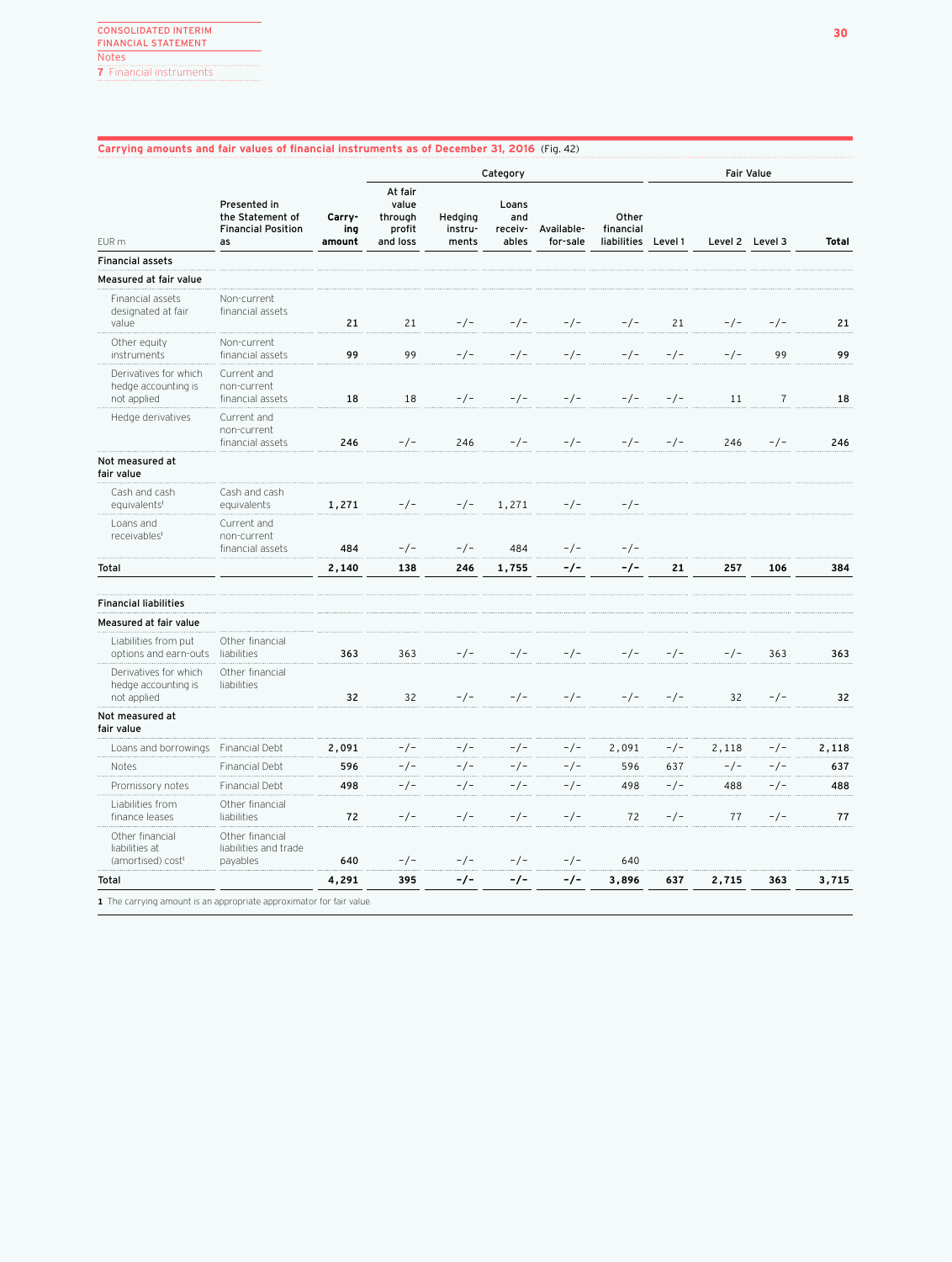The following table shows the reconciliation of the items regularly measured at fair value and assigned to Level 3 as of the closing date:

| FUR <sub>m</sub>                                                                                           | Derivatives for<br>which hedge<br>accounting<br>is not applied | Liabilities from<br>put options<br>and earn-outs |
|------------------------------------------------------------------------------------------------------------|----------------------------------------------------------------|--------------------------------------------------|
| January 1, 2017                                                                                            |                                                                |                                                  |
| Results included in income statement as well as in other comprehensive<br>income (unrealized) <sup>1</sup> |                                                                |                                                  |
| Additions from acquisitions                                                                                |                                                                |                                                  |
| Other changes                                                                                              | ----------------------------------                             |                                                  |
| March 31, 2017                                                                                             |                                                                |                                                  |

**8**

### Related party transactions

Sabine Eckhardt was appointed to the Executive Board of ProSiebenSat.1 Media SE as Chief Commercial Officer (CCO) as of January 1, 2017. Dr. Gunnar Wiedenfels stepped down from the Executive Board of his own volition as of March 31, 2017. On June 1, 2017, Dr. Jan Kemper will be appointed to the Executive Board as Chief Financial Officer (CFO).

During the first three months of the financial year 2017, revenues from the sale of goods and rendering of services from transactions with related entities amounted to EUR 31 million (previous year: EUR 28 million). As of March 31, 2017, receivables from the respective entities amounted to EUR 26 million (December 31, 2016: EUR 23 million).

In the first quarter of the financial year 2017, the Group received goods and services from its related parties and accordingly recognized expenses amounting to EUR 6 million (previous year: EUR 6 million). Liabilities to these entities amounted to EUR 7 million as of March 31, 2017 (December 31, 2016: EUR 10 million).

In the first three months of the financial year 2017, the members of the Supervisory Board acquired 586 shares of the Company. In the first three months of the financial year 2017, Dr. Gunnar Wiedenfels sold 5,000 shares of the Company.

In connection with the general agreement with Heilpflanzenwohl AG, Pfäffikon, Switzerland (see Note 32 "Related party transactions" in the notes to the consolidated financial statements as of December 31, 2016), advertising services with a gross media volume of EUR 3 million (previous year: none) were rendered in the reporting period.

There have been no other material changes or transactions in the first quarter of financial year 2017 in comparison with those described in the notes to the consolidated financial statements for the financial year 2016.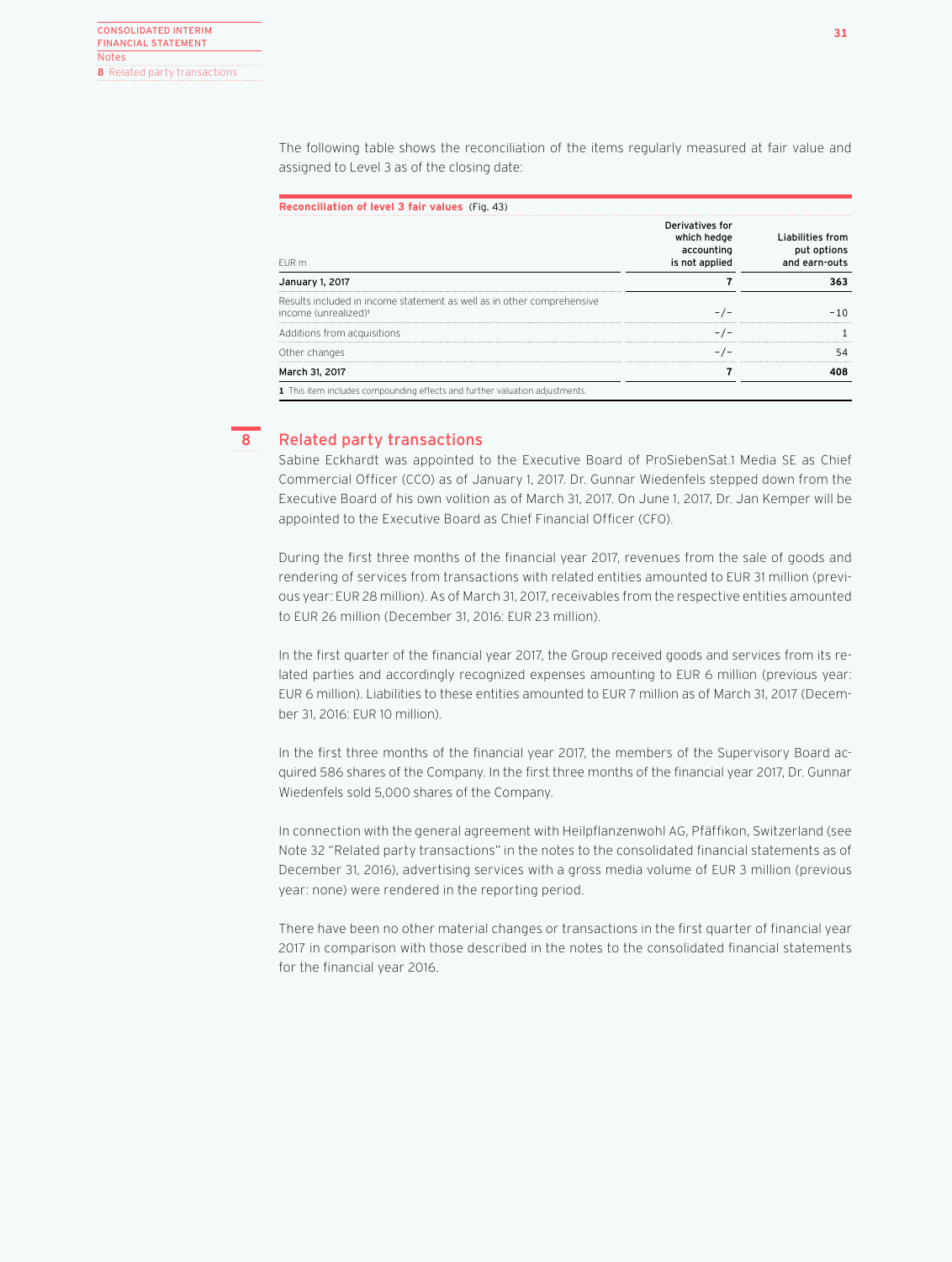**9**

# Events after the interim reporting period

### Acquisition of 100% of the shares in the ATV broadcasting group

By agreement as of February 6, 2017 (see Note 3 "Acquisitions and other transactions relating to subsidiaries") and effective as of April 6, 2017, ProSiebenSat.1 Group acquired a 100.0% share in ATV Privat TV GmbH & Co KG, Vienna, Austria, and gained control over this entity.

### Group financing: Extension of loan agreements

ProSiebenSat.1 Group practices active financial management and is using the attractive conditions on the financial markets. In April 2017 the Group extended the maturity of its syndicated loan agreements consisting of a term loan with a nominal volume of EUR 2.100 billion and a revolving credit facililty by two years until April 2022. In addition, the revolving credit facililty was increased by EUR 150 million to EUR 750 million. In the context of these refinancing measures, the previous financial covenant has been eliminated.

### Changes within the Executive Board

In its press release dated April 26, 2017, the Company announced that the Chief Investment Officer Dr. Ralf Schremper will leave the Executive Board of ProSiebenSat.1 Media SE as of July 31, 2017. Dr. Jan Kemper, who was appointed Chief Financial Officer (CFO) to the Board of Management of the Company as of June 1, 2017, will also assume responsibility for the M&A department of ProSiebenSat.1 Media SE as of August 1, 2017.

### Further events after the closing date

No further reportable events of material effect on the earnings, financial position and performance of ProSiebenSat.1 Group or ProSiebenSat.1 Media SE occurred between the end of the first quarter of 2017 and May 4, 2017, the date of authorization of this quarterly statement for publication and forwarding to the Supervisory Board.

May 4, 2017 The Executive Board